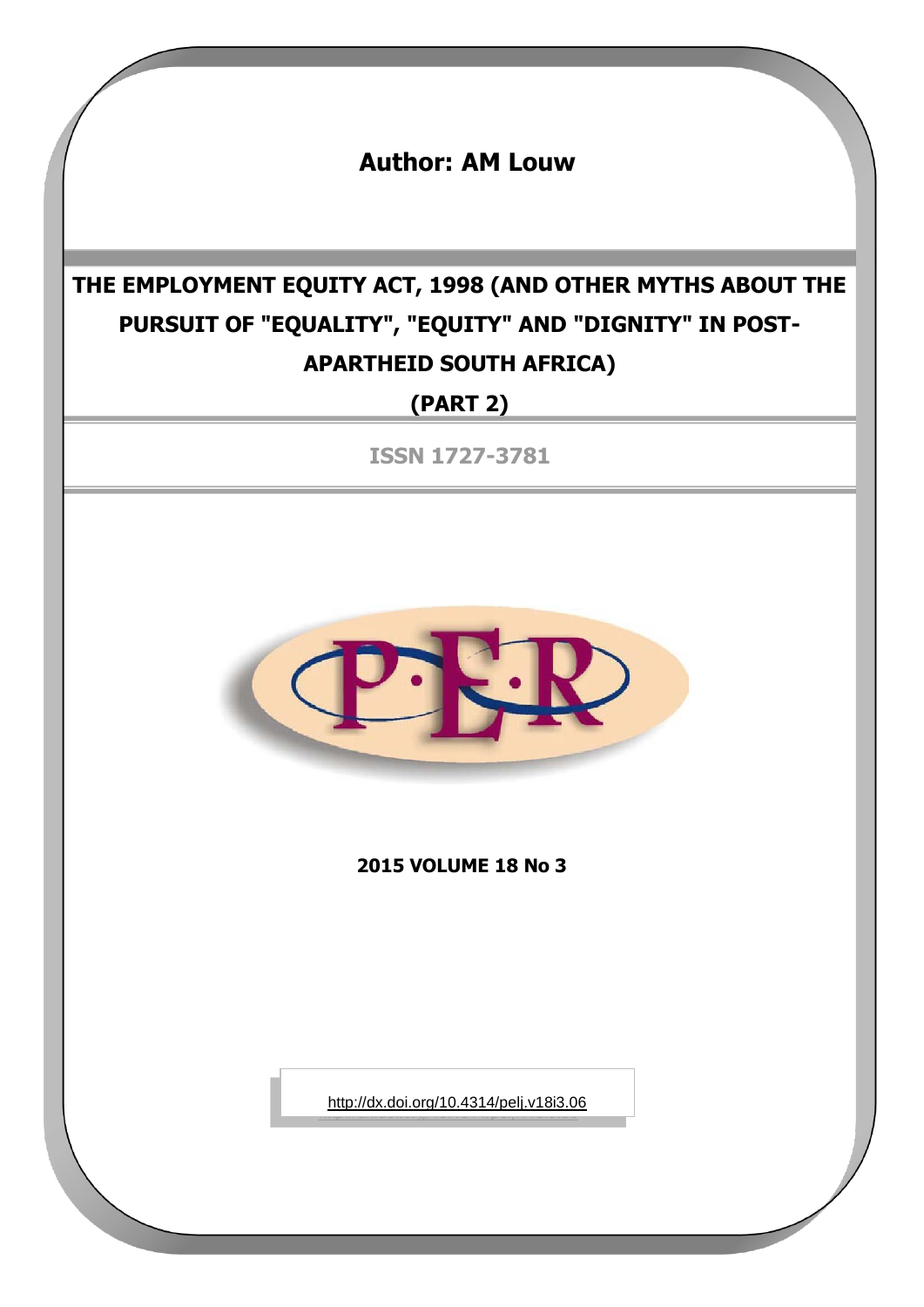## **"I am not a number! I am a free man!"**

# **THE EMPLOYMENT EQUITY ACT, 1998 (AND OTHER MYTHS ABOUT THE PURSUIT OF "EQUALITY", "EQUITY" AND "DIGNITY" IN POST-APARTHEID SOUTH AFRICA) (PART 2)**

## **AM Louw**

## **Introduction (to Part 2)**

Part 1 of this piece undertook a critical analysis of the constitutionality of the affirmative action scheme as contained in Chapter III of the *Employment Equity Act.* 1998 (or EEA). The author argued that the scheme, and especially its obsession with demographic representivity as a primary objective of affirmative action in employment, is unconstitutional. In this second part the author will critically evaluate the Constitutional Court's judgment in the recent case of South African Police Service v Solidarity obo Barnard 2014 ZACC 23. After a brief discussion of the recent amendments to the EEA (in respect of its affirmative action provisions), the author will then provide conclusions and further reasons for the imperative to reject the Act's version of affirmative action (and, more broadly, the notion of demographic representivity within our equality paradigm).

A line from the introduction to a 1967 UK television series, The Prisoner (about a man who, after resigning from a government agency, is kidnapped from his London home and awakes in a strange village, where he is known only by the name Number Six).

<sup>\*\*</sup> The numbering of sections in the text and footnotes is sequential and follows on that of Part 1.

<sup>\*\*\*</sup> Andre M Louw. LLD (Stellenbosch). Faculty of Law, University of Stellenbosch. Email: alouw@sun.ac.za. The views expressed here are my own and do not reflect the views of my employer.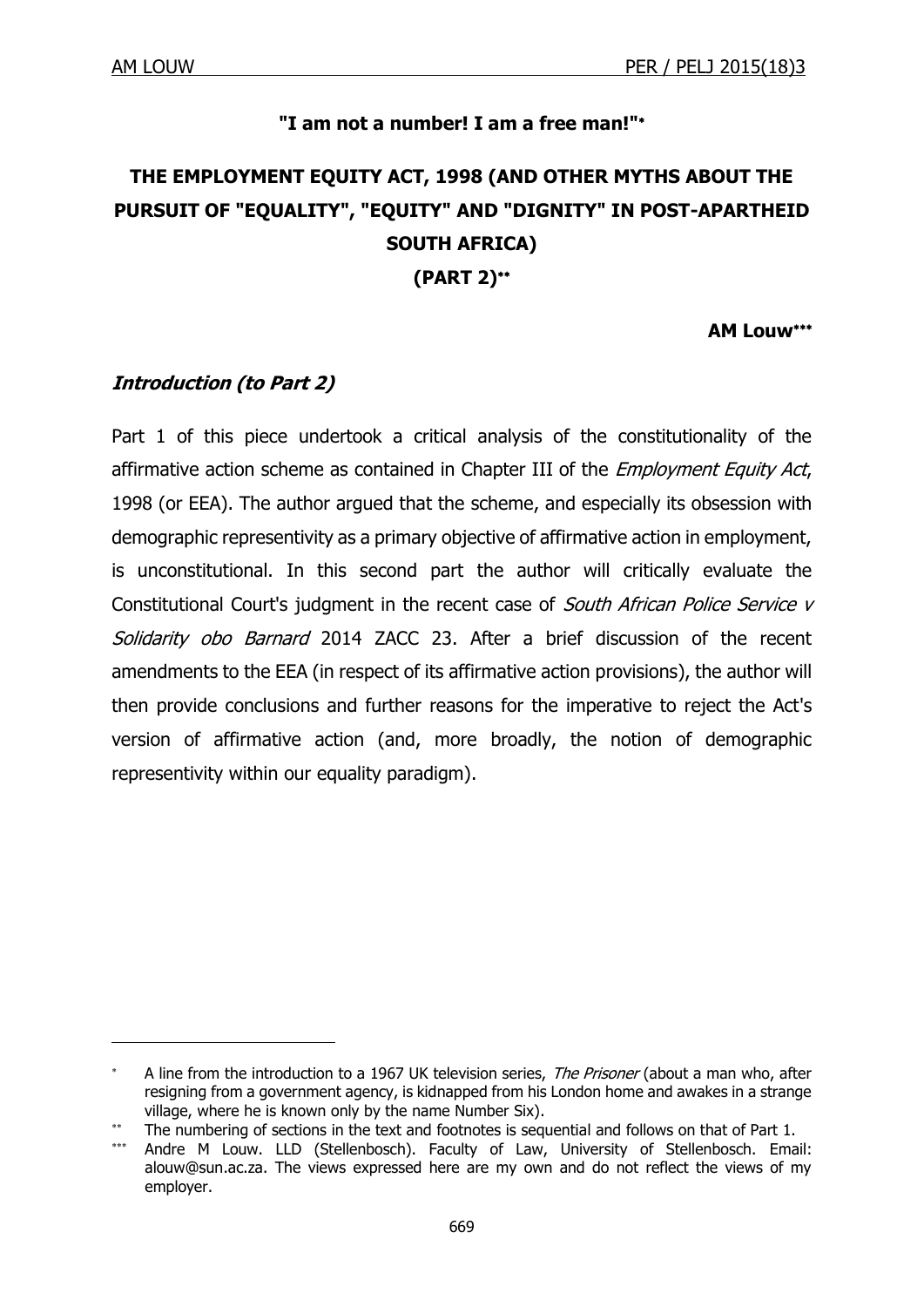## **4 The disappointment of Barnard (CC)**

I referred (in Part 1 of this piece) to the "usual suspects" who are often found to criticise affirmative action and other aspects of transformation of our society. The Barnard (CC) judgment was roundly welcomed by another group of usual suspects on the other side of the fence, including the Black Management Forum (its rather controversial former head, Jimmy Manyi, who has never seemed really grounded to me, must now have finally flown the coop and be over the moon). But apart from its positive reception in such quarters, there is a significant number of commentators who have criticised it, and, for a significant proportion of them, the word "disappointment", apparently, best sums up their feelings. I was also disappointed in reading this judgment; not because of the outcome, but because this prominent and long-awaited case had promised so much more in the way of potential clarification of extremely important questions within the equality and affirmative action discourse. I will highlight just three aspects here, which I believe the judges of the Constitutional Court dealt with most disappointingly. These are the following:

- the appropriate *standard of review* of the constitutionality of purported affirmative action measures;
- more specific to the facts and context of this case, the court's treatment of the issue of the impact of the claimant's non-appointment on *service delivery*; and
- more generally, and more in line with the theme of this piece, the court's treatment of the concept of representivity.

I will say something on each in turn.

# **4.1 The appropriate standard of review of the constitutionality of purported affirmative action measures**

Before I include discussion of the appropriate standard for the constitutional review of affirmative action programmes (as treated in *Barnard* (CC)), I should just mention that I will later call for the complete removal of affirmative action disputes under the EEA from our equality jurisprudence in terms of section 9 of the Bill of Rights. Accordingly, what follows has little to do with the EEA, which, as I argue ad nauseum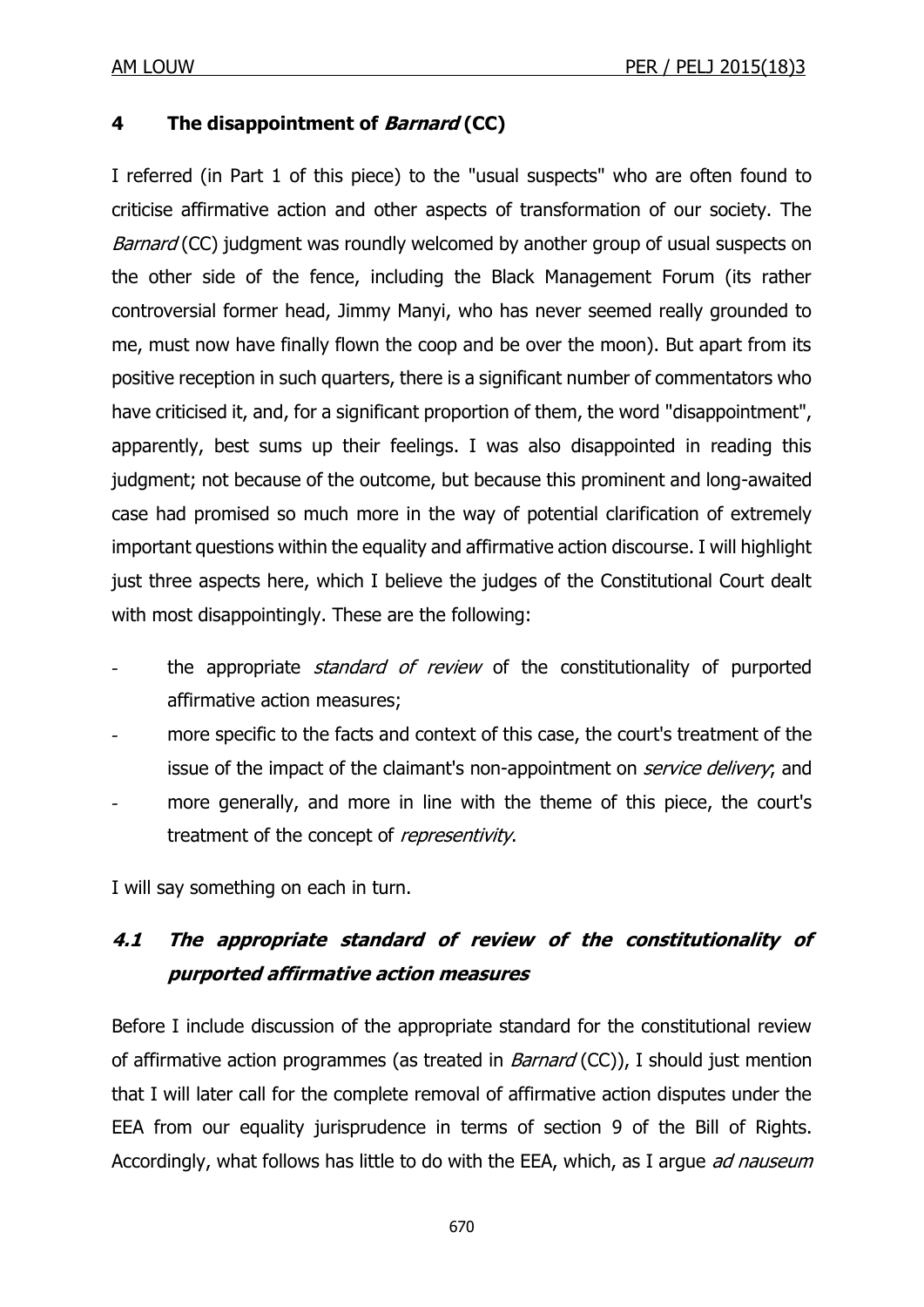in this piece, should bow out sooner rather than later. However, this being said, I expect that *Barnard* (CC) will generate some academic commentary regarding the court's treatment of the standard of review of affirmative measures, and I will also weigh in briefly in this regard.

In respect of the standard of review issue, and when considering the differences in opinion between the various judges in *Barnard* (CC), it might not be inaccurate to characterise this judgment as providing little more than an amplification of consternation. Some academic commentators have written, very convincingly, in criticism of *Van Heerden's* rationality test.<sup>1</sup> Yet, the judges of the Constitutional Court dealt only cursorily with such criticism, if at all – notably, Moseneke ACJ, writing the majority opinion, did not refer to it at all; neither did Cameron J et al. Van der Westhuizen J refers to one of the pieces written in this regard in a footnote, without apparent approval or comment (with the terse remark that "[t]he Van Heerden test has been criticised for failing to incorporate a fairness standard").<sup>2</sup> I believe that the academic criticism of Van Heerden's test deserves proper consideration by the courts. I will not elaborate here beyond providing what I believe to be the main points of criticism against the "rationality test" (others have written in more detail on this issue, and I will refer to such views where relevant):

1) A rationality standard of review, as explained by Moseneke J in Van Heerden, pays an inappropriate measure of deference to decision-makers in respect of the formulation of affirmative policies and measures. Pretorius makes the point that there is an intimate relationship between the standard of review of an affirmative action measure and the degree of justification (and therefore accountability) required of decisions which impact on constitutional rights and interests.<sup>3</sup> I tend to agree with the author that the *Van Heerden* approach's measure of deference paid towards state actors involved in drafting and implementing affirmative measures is out of line with the more general standard of review set by the drafters of the *Constitution*, and as

<sup>&</sup>lt;sup>1</sup> See, for example (all of the following having been referred to earlier in Part 1): McGregor 2013 TSAR; Pretorius 2013 SALJ; Pretorius 2010 SAJHR; Malan 2014 De Jure.

<sup>&</sup>lt;sup>2</sup> Van der Westhuizen J SAPS v Solidarity obo Barnard 2014 ZACC 23 (2 September 2014) para 160 and fn 159 (hereinafter *Barnard* (CC)).

<sup>&</sup>lt;sup>3</sup> Pretorius 2013 *SALJ* 37.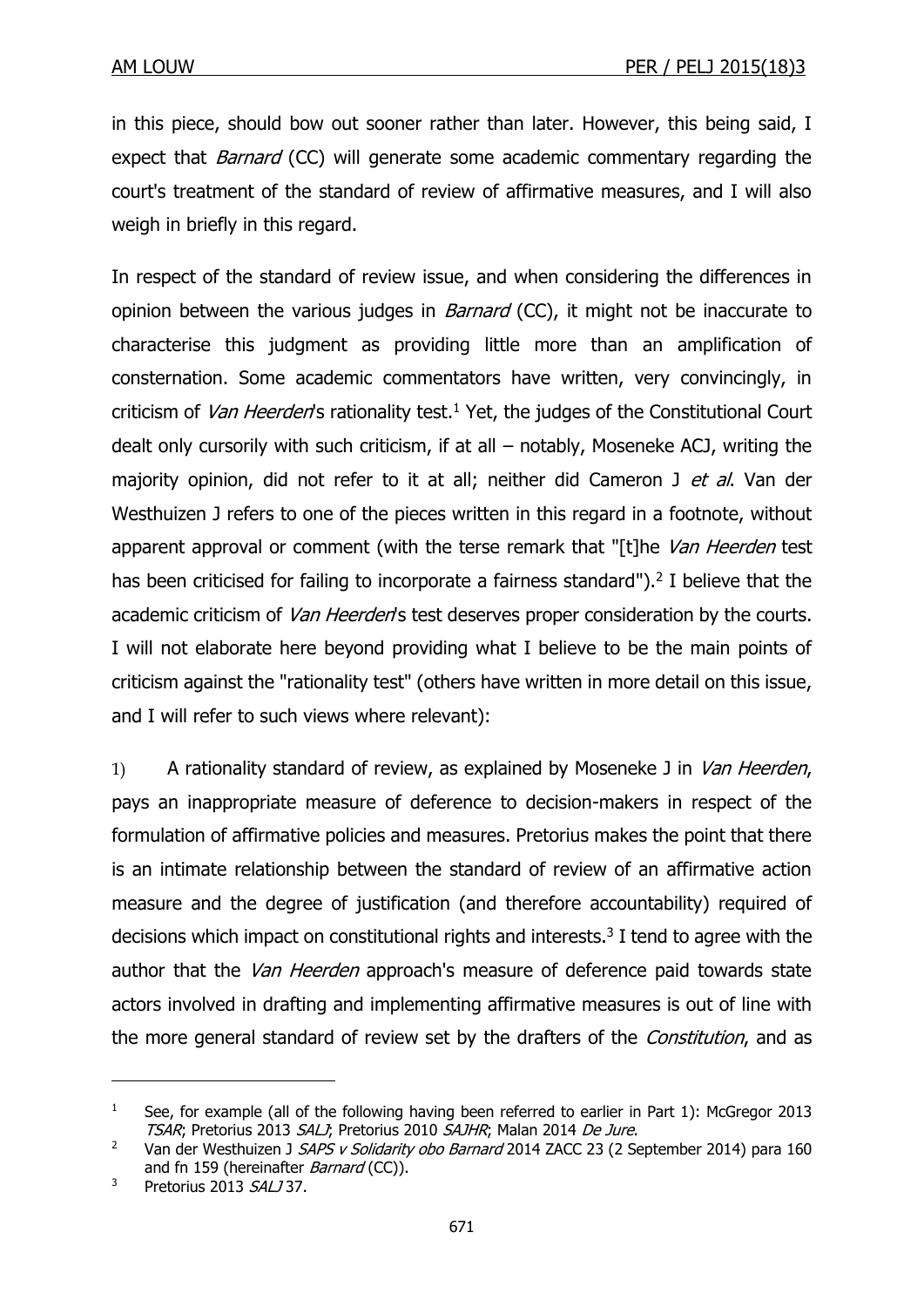contained in section 36 of the Bill of Rights.<sup>4</sup> On my reading of Van Heerden it does not provide a clear reason for this discrepancy (apart from the frequent emphasis placed, in the various judgments in this case, on the apparently "special" place and role for the equality right within our constitutional dispensation). But within the greater scheme of the *Constitution* the potential cost of such an ill-justified approach is just too high: "By adopting a deferential standard, courts protect the state from having to explain a decision in the first place, thereby circumventing the need to develop a judicial standard of scrutiny commensurate with the demands of the principles of openness and accountability, implicit in the s 36 norm of an open and democratic society".<sup>5</sup> Pretorius also explains how a fairness approach leaves much broader scope for inclusive adjudicative reasoning ("since fairness review also involves the balancing of competing claims, it opens discursive avenues for a wider spectrum of relevant concerns to influence judicial deliberation" 6 ). Malan points out that rationality review may also implicate the separation of powers when one considers the role of the courts in respect of constitutional adjudication (and their discrete oversight role over the conduct of the executive).<sup>7</sup> Rationality review may impair the courts' role of providing justice in individual cases (Malan explains how the Labour Appeal Court's judgment in Barnard is an example of this). Accordingly, there may be a case to be made for arguing that such a rationality review may in fact be incompatible with the fundamental right of access to courts as guaranteed in section 34 of the Bill of Rights). 2) A second reason why Van Heerderl's rejection of a role for fairness (and proportionality) appears strange in that it seems to ignore the clear text of the equality

<sup>&</sup>lt;sup>4</sup> Pretorius explains: "The Constitution ... commits itself to a standard of review which requires all rights limiting action to be 'reasonable and justifiable in an open and democratic society based on human dignity, equality and freedom'. This is the standard prescribed by the Constitution a right in a particular context are justified. It is the standard that the drafters believed to be necessary to afford the fundamental character of constitutional rights its due recognition." Pretorius 2013 SALJ 38.

<sup>&</sup>lt;sup>5</sup> Pretorius 2013 SALJ 39. Pieterse calls s 36 (and the requirements it entails) "arguably the most significant provision enabling the fostering of a 'culture of justification'" under our Constitution see Pieterse 2005 SAPL 163.

<sup>&</sup>lt;sup>6</sup> Pretorius 2013 SALJ 43.

<sup>7</sup> "The central focus of the judicial function and primary responsibility of courts, unlike that of the legislature and the executive, are not these general collective social policies and goals, but the protection of individual (constitutional) rights … [Courts] must not primarily pursue policies deemed to advance or secure an economic, political or social situation for the benefit of all. That is the distinctive terrain of the legislature and the executive" (Malan 2014 De Jure 134-135).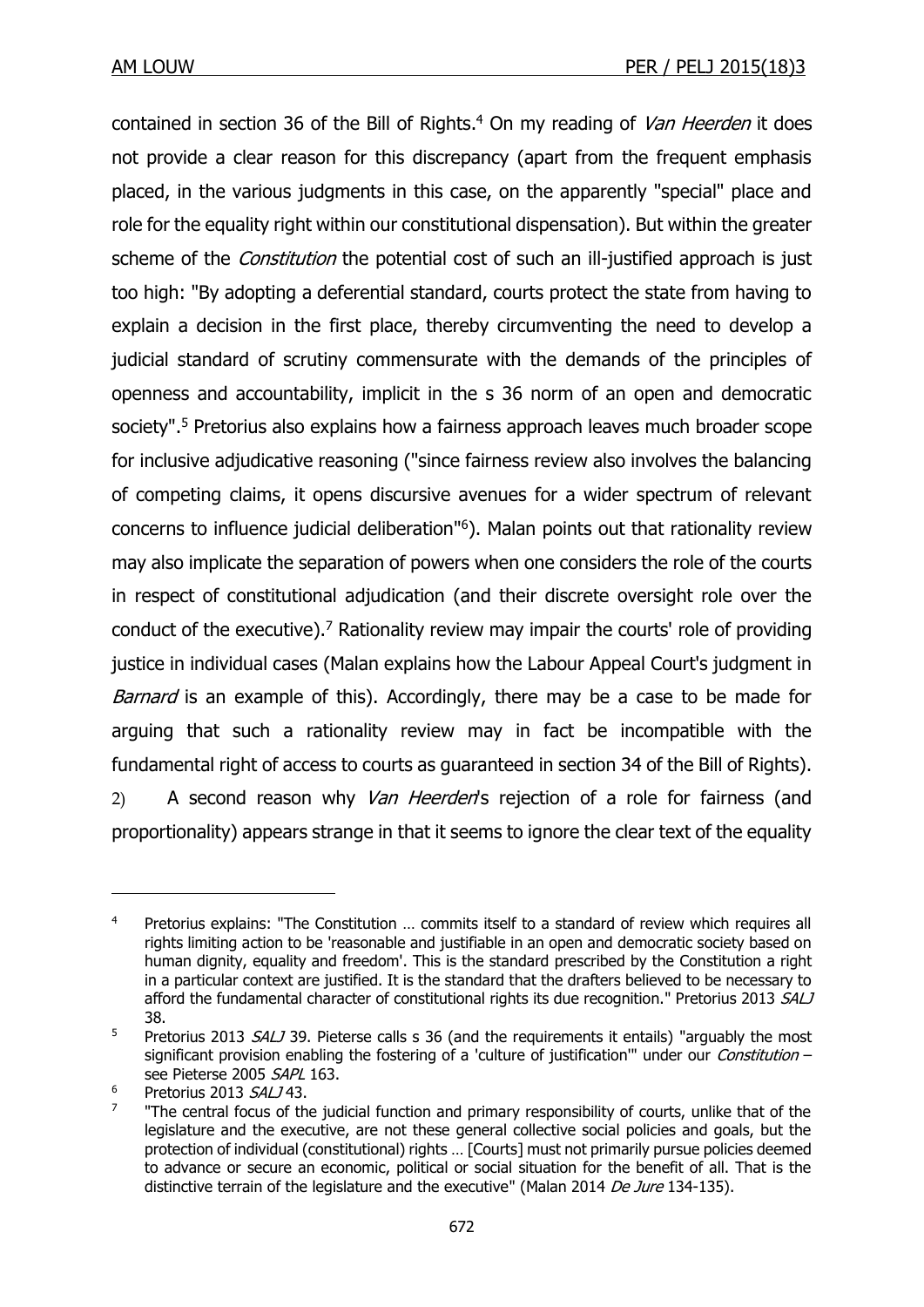right. What makes this especially strange is the fact that Moseneke J in Van Heerden specifically emphasised that the respective sub-sections of section 9 should be read together<sup>8</sup> (an "intra-textual" reading of the equality right). But the exposition of the rationality standard of review based on section 9(2)'s internal test for the compliance of an affirmative measure would appear to follow a different approach; it ignores the content of a significant part of this sub-section, particularly its first sentence (i.e. it fails to recognise an "inter-textual" approach). Such an approach ignores the fact that this first sentence tells us that "[e]quality includes the full and equal enjoyment of all rights and freedoms". Malan explains:

Following the basic tenets of contextual interpretation, section 9(2) must be read as a whole. It cannot be interpreted as if its first provision is not in existence. In fact, measures for remedial equality, including affirmative action adopted in terms of section 9(2), are indeed regarded as expressions of the right to equality and not exceptions thereto, because the provision (the second sentence of s9(2) follows on the first) includes into the right to equality the full and equal enjoyment of all rights and freedoms. This underscores the importance of reading section  $9(2)$  as a whole.<sup>9</sup>

The importance of this point is, of course, that a proper reading of the first sentence of section 9(2) would seem to demand the consideration, in reviewing any affirmative measure which purports to comply with section 9(2), of the "full and equal enjoyment" of all rights and freedoms – ie it demands consideration of the impact of any such measure on those disadvantaged by it.<sup>10</sup>

3) I would suggest that Moseneke ACJ in *Barnard* (CC) himself exposed the possible inappropriateness of the rationality standard of review, in his remarks regarding the importance of the lawfulness of the implementation of affirmative

<sup>8</sup> Moseneke J declared as follows (in *Minister of Finance v Van Heerden* 2004 25 ILJ 1593 (CC) paras 28, 30 (hereinafter Van Heerden): "A comprehensive understanding of the Constitution's conception of equality requires a harmonious reading of the provisions of section 9 ... In other words, the provisions of section 9(1) and section 9(2) are complementary; both contribute to the constitutional goal of achieving equality to ensure 'full and equal enjoyment of all rights'. A disjunctive or oppositional reading of the two subsections would frustrate the foundational equality objective of the Constitution and its broader social justice imperatives."

 $9$  See Malan 2014 De Jure 139.

<sup>&</sup>lt;sup>10</sup> Which is why Malan argues that, even if ss  $9(3)$  and (5) were not applicable to the decision of the National Commissioner in *Barnard* (as Moseneke ACJ in *Barnard* (CC) para 51, held as the basis for rejection of the approach in *Solidarity obo Barnard v SAPS* 2014 2 SA 1 (SCA) (hereinafter Barnard (SCA)), and even if such a decision was to be considered solely on the basis of s 9(2), the Supreme Court of Appeal's reasoning and its conclusion would remain valid – see Malan 2014 De Jure 138-139.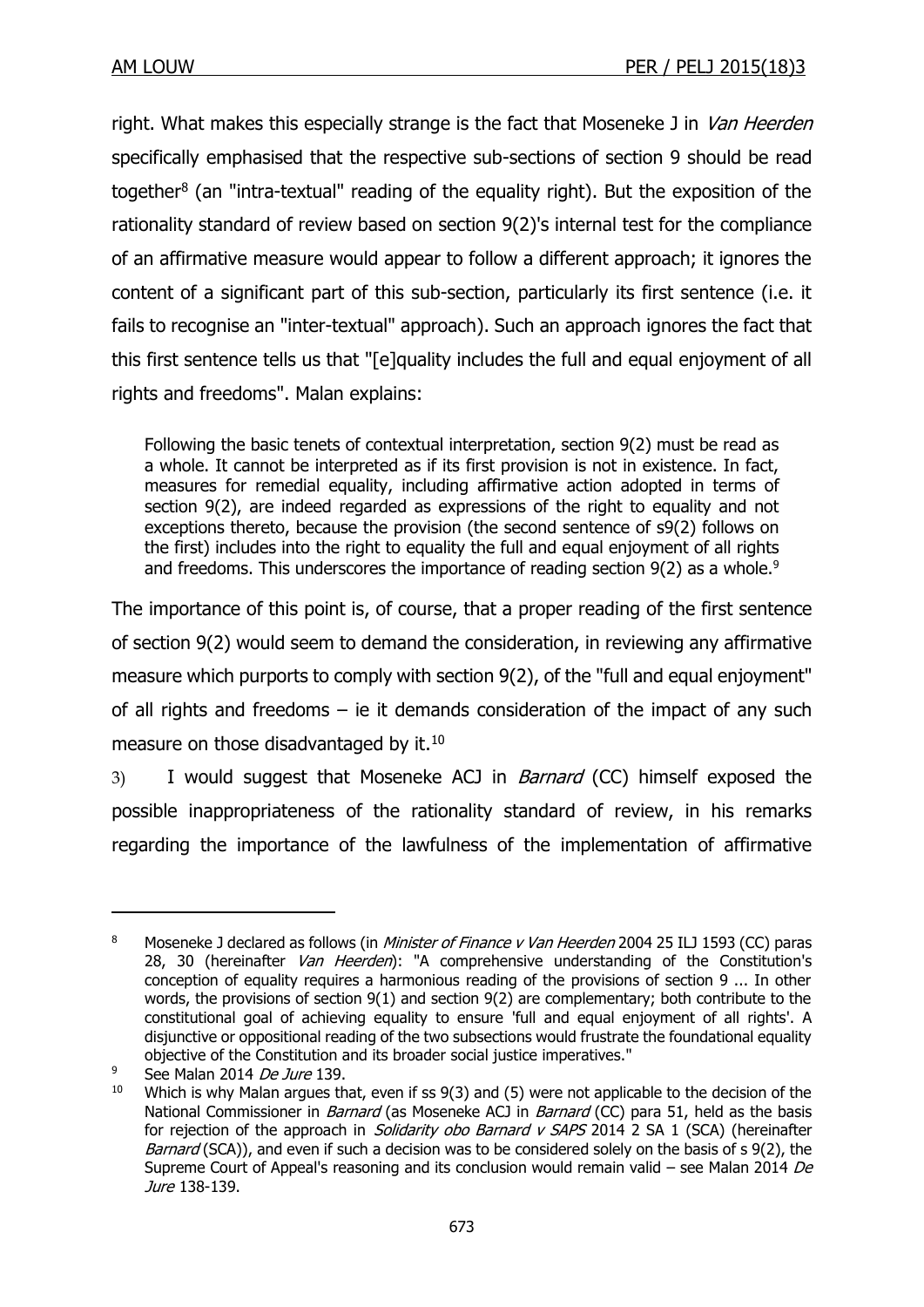measures (even though such remarks were made in the context of or with reference to rationality).<sup>11</sup> I would suggest that the lawfulness of a policy or measure is largely moot until such time as it is implemented. The emphasis on the lawfulness of implementation (a measure must be applied to advance its legitimate purpose and nothing else, and implementation of corrective measures must be rational) would suggest that a perfectly rational measure can be abused. And the consideration of such potential abuse naturally implicates the impact of the measure on those it serves to disadvantage. If the mere rationality of the measure in terms of Van Heerden's interpretation of the internal test for compliance as found in the text of section 9(2) is truly sufficient to mark such a measure as being constitutionally compliant, then these considerations regarding its implementation must surely be irrelevant? Accordingly, the buck simply cannot stop at the point of merely measuring the rationality of the measure. After all, in the context of demographic representivity as not only the yardstick for success but also as the clearly stated legislative objective<sup>12</sup> of affirmative measures under the EEA (which, for the first time faced and then, puzzlingly, withstood the scrutiny of the Constitutional Court in *Barnard*), it is submitted that it is patently clear that one finds here a system that unashamedly displays "naked preference" for one or more (but, in practice, it is invariably and by definition one) race groups in the process of differentiating between persons. Is this to serve a "legitimate governmental purpose"? $13$  If not, this same court warned us in the past that this is unacceptable under our Constitution.<sup>14</sup> But one must then ask: what is the standard for the determination of the lawfulness of implementation? Moseneke ACJ says it is rationality (implementation must be for the purpose of achieving the legitimate objective of the measure and "nothing else"). But we cannot remove this determination from the *context* of affirmative measures, whose legitimate purpose

 $11$  *Barnard* (CC) para 39: "As a bare minimum, the principle of legality would require that the implementation of a legitimate restitution measure must be rationally related to the terms and objects of the measure. It must be applied to advance its legitimate purpose and nothing else. Ordinarily, irrational conduct in implementing a lawful project attracts unlawfulness. Therefore, implementation of corrective measures must be rational. Although these are the minimum requirements, it is not necessary to define the standard finally."

<sup>&</sup>lt;sup>12</sup> See, again, the wording of s 2(b) of the *Employment Equity Act* 55 of 1998 (the EEA), as referred to earlier.

<sup>&</sup>lt;sup>13</sup> President of the Republic of South Africa v Hugo 1997 6 BCLR 708 (CC) paras 24-26.

<sup>&</sup>lt;sup>14</sup> President of the Republic of South Africa v Hugo 1997 6 BCLR 708 (CC) paras 24-26.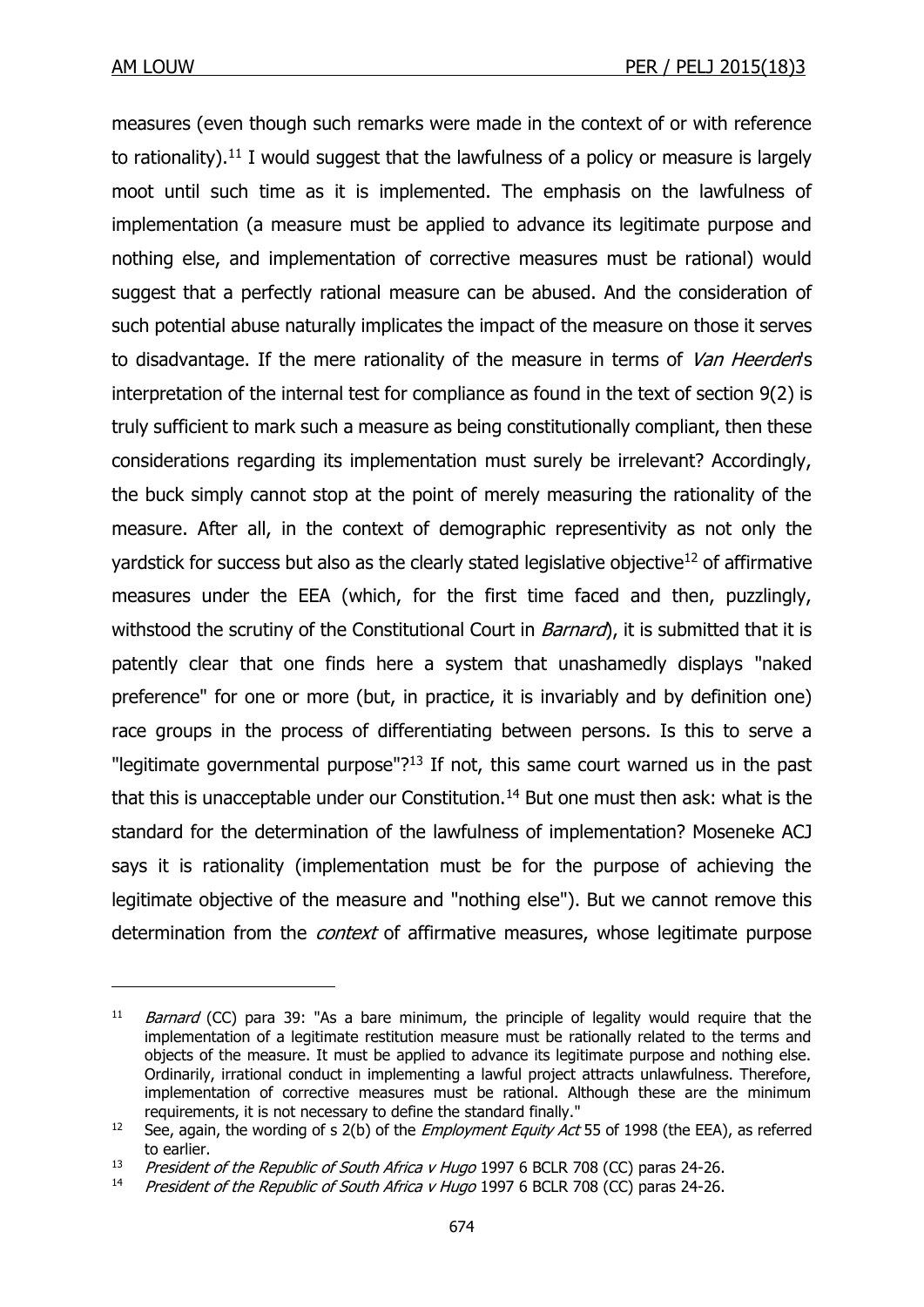(Van Heerden tells us, and this is confirmed in Barnard (CC)) is "remedial", "restitutionary" or "corrective". The only logical implication is that the determination of the lawfulness of the implementation of such an otherwise rational measure must be its fairness and/or the impact of such implementation on the rights of those disadvantaged by it. I would suggest that this is borne out by the words of Moseneke J in Van Heerden:

[A] measure should not constitute an abuse of power or impose such substantial and undue harm on those excluded from its benefits that our long-term constitutional goal would be threatened.<sup>15</sup>

The reference to substantial harm on those excluded from benefits simply cannot refer merely to the lawfulness of the implementation of a measure being measured with reference to rationality; it must require interrogation of the fairness of such implementation. In fact, Pretorius, Klinck and Ngwena have highlighted the fact that the court in *Van Heerden*, even after pronouncing on the aptness of the rationality standard, in effect applied a form of fairness review to the case at hand.<sup>16</sup> Cameron J et al in Barnard (CC) tell us that fairness is a foundational, constitutional value.<sup>17</sup> As observed elsewhere, Moseneke ACJ, however, tells us that a rational measure which complies with the test in section 9(2) cannot be unfair, but his own wording is confusing (or, at best, ambiguous) and it would appear as if he is referring only to the fact that such a measure cannot be presumptively unfair in the meaning of section 9(5)). The question for me remains: can an affirmative measure that complies with the internal requirements of section 9(2) still be unfair? I would suggest that the answer is yes, as borne out by the example of the background to the litigation in Naidoo v Minister of Safety and Security:<sup>18</sup> A member of a designated group (who is also a woman, and thus "doubly disadvantaged" by past unfair discrimination) is faced with an absolute bar to advancement in employment for the simple reason that her group constitutes a minority (and its numerical representation in the broader population disqualifies her from benefitting from a demographically-based target). She

 $15$  *Van Heerden* para 44<br> $16$  **Dretorius** Klinck and I

<sup>&</sup>lt;sup>16</sup> Pretorius, Klinck and Ngwena *Employment Equity Law* 9-28.<br><sup>17</sup> Barnard (CC) para 98

Barnard (CC) para 98.

<sup>&</sup>lt;sup>18</sup> Naidoo v Minister of Safety and Security 2013 3 SA 486 (LC) (hereinafter Naidoo) as referred to earlier.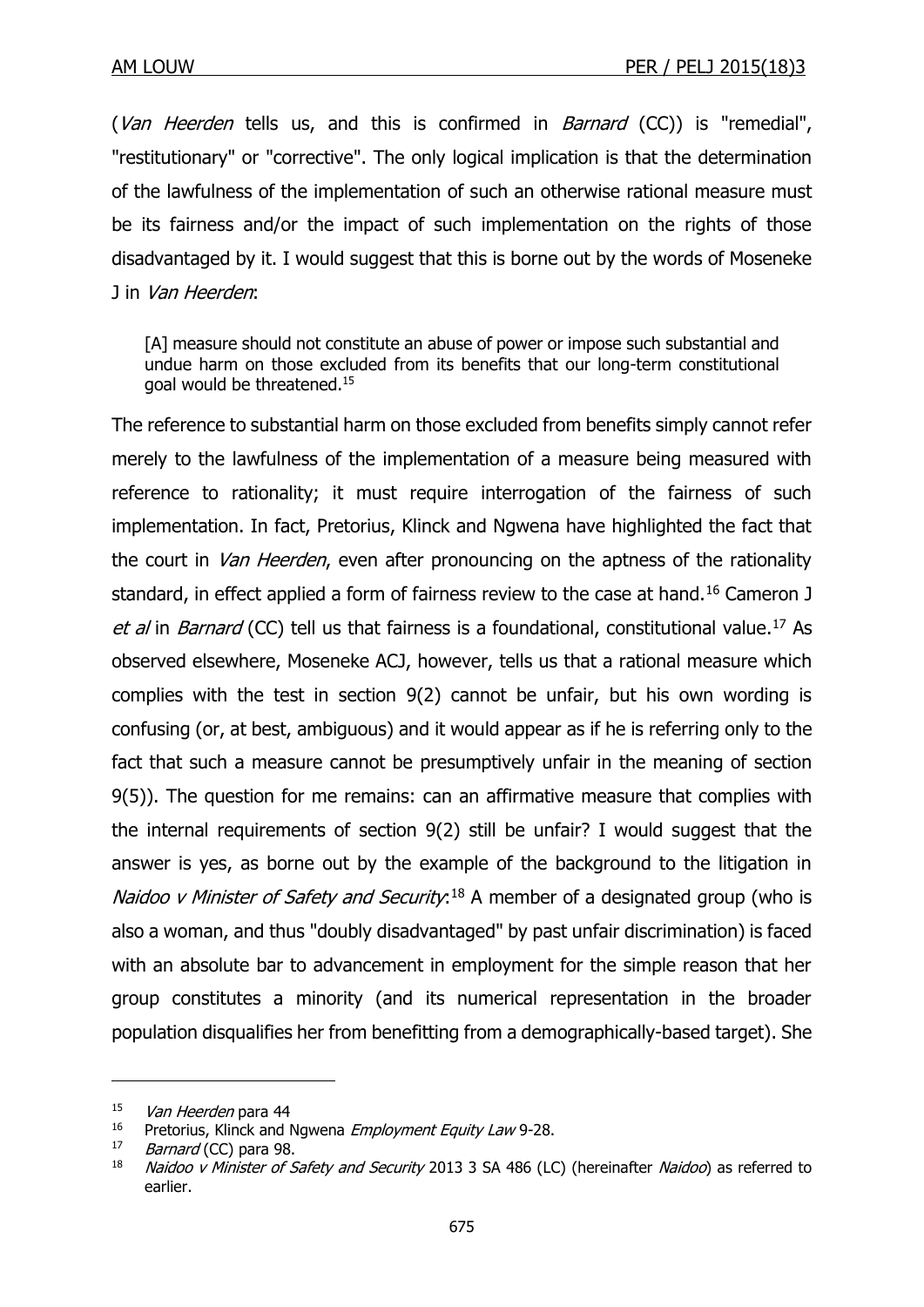has no control over this, and is faced with a highly arbitrary (and as I've argued, irrational) ground of differentiation, on the basis of an immutable characteristic (her membership of the group). The measure would apparently qualify as rational under Van Heerden's test, as would its implementation for the purpose of advancing designated groups in the workplace. But it is grossly unfair and constitutes a grave limitation of Ms Naidoo's rights. The abuse inherent in the implementation of this measure lies not (solely) in its irrationality, but in its inequity.<sup>19</sup>

Apart from the above, there are other reasons why the Van Heerden approach might be objectionable. One of these reasons is what I view to be its inappropriate focus on and hegemonic treatment of the equality right (and, more specifically, section 9(2)). Even though section 9(2) has been characterised as "[p]erhaps the most pivotal of the transformation-orientated provisions in the Bill of Rights", $^{20}$  is there a hierarchy of rights in the Bill of Rights which means that this section (or, the equality right, more generally) trumps other fundamental rights, without more?<sup>21</sup> One must ask, what about the other specifically entrenched rights? Earlier landmark case law from this same court placed great emphasis on the role of the fundamental human dignity of all South Africans (*Harksen*, of course, but compare also *Hoffmann v SAA*:<sup>22</sup> one might ask whether *Barnard* (CC)'s implied approval of the EEA's numbers game on the basis of its application of a rationality standard of review might lead to future complainants relying on being members of a "vulnerable group in society" – similar to HIV-positive persons in the words of Ngcobo J - and based on the impairment of their dignity when faced with such arbitrary and irrational demographic target-setting). Would there be

 $19$  As Pretorius, Klinck and Ngwena, explain: "It is difficult to see how fairness considerations can be purged from the notion of substantive equality underlying the whole of section 9. The reasoning in the *Naidoo* case demonstrates that fairness and proportionality considerations cannot be excluded from the evaluation of affirmative action, if justice is to be done to the third Van Heerden criterion, namely that the measure must promote the achievement of substantive equality. It seems hardly contestable that unfair or unreasonably disproportional forms of affirmative action would be irreconcilable with realising the long-term ideal of equality based on the affirmation of equal worth and respect." Pretorius, Klinck and Ngwena Employment Equity Law 9-27.

<sup>&</sup>lt;sup>20</sup> Pieterse 2005 *SAPL* 162.<br><sup>21</sup> Some believe this to be

Some believe this to be the case – Partington and Van der Walt 2005 Obiter 608 declare that "Equality is the most important value in our fledgling democracy".

 $22$  Hoffmann v SAA 2000 21 ILJ 2357 (CC).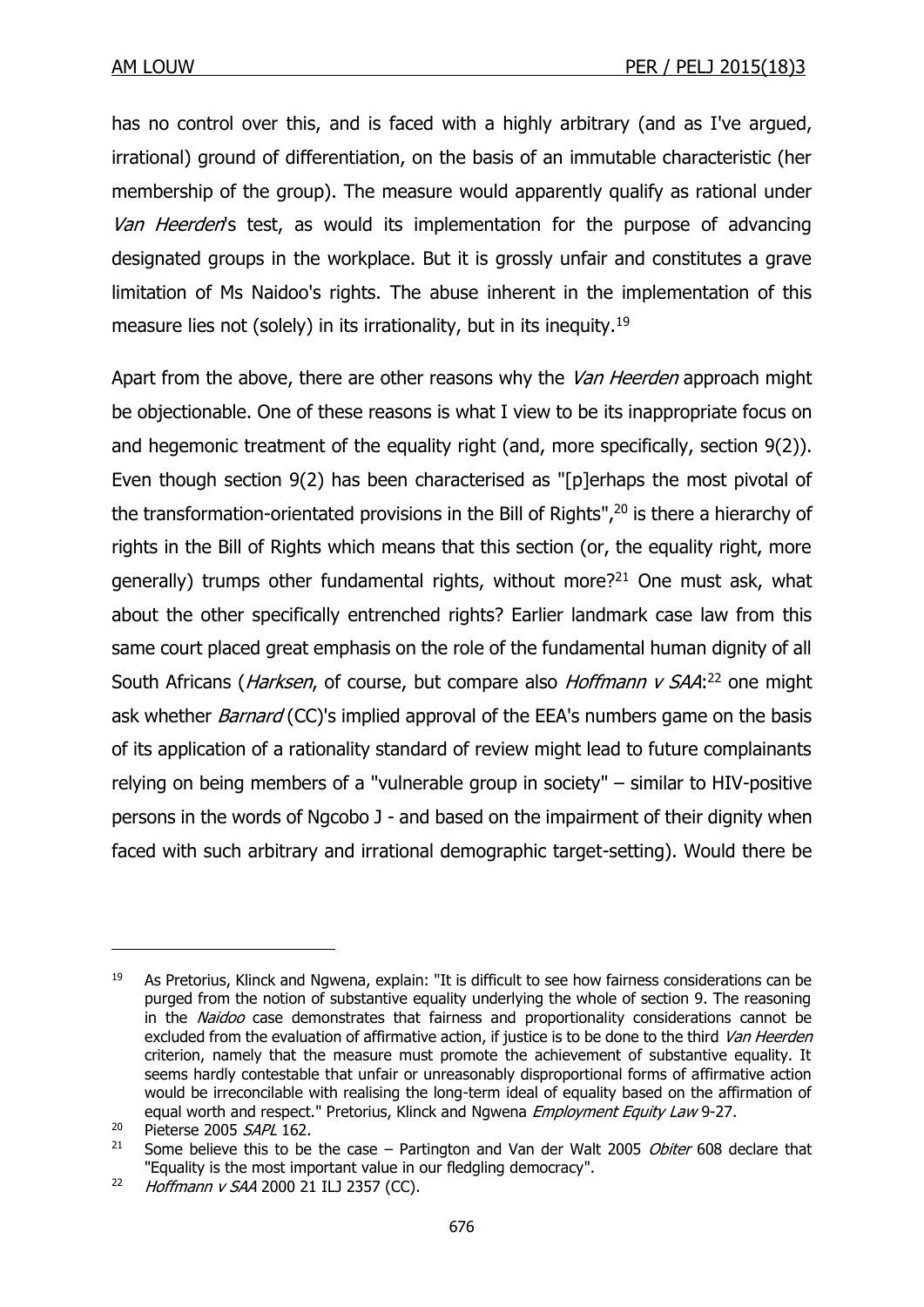merit in such a claim? Maybe not if it concerns a white male, but what about the probably more sympathetic case of an Indian female (such as in Naidod's case)?

A final reason why I believe the *Van Heerden* approach is inappropriate is that it appears to seek to remove the equality right from the broader scheme of the Bill of Rights; it privileges equality over other fundamental rights and foundational values (e.g. non-racialism); $23$  and it ignores the scheme of the limitations clause (where rationality is just one of the broader range of relevant factors to consider in the weighing up of rights and interests).<sup>24</sup> And too many judges (even of the Constitutional Court) have by now highlighted the importance of our constitutional project and its foundational values (including non-racialism and the promotion of human dignity), either expressly or by implication, for us to say simply that the rationality of the source of an affirmative measure (be it a provision of the EEA, or the Act's chapter III more generally, or an employment equity plan that purports to implement the provisions of the Act) should be determinative of its legality and constitutionality. We have seen too many examples of illegitimate "affirmative" measures – compare  $du$  Preez's irrational race-based scoring system for applicants;<sup>25</sup> Naidods ludicrous calculations of race and gender representation to the third decimal;<sup>26</sup> Coetzer's non-filling of essential posts in a clearly essential service;<sup>27</sup> and Jafta J's (in *Barnard* (CC)) approval of job reservation

 $23$  In the process, I would suggest, ignoring at least one characterisation of our transformative constitutional project: "The challenge of achieving equality within this transformation project involves the eradication of systemic forms of domination and material disadvantage based on race, gender, class and other grounds of inequality. It also entails the development of opportunities which allow people to realise their full human potential within positive social relationships" (Albertyn and Goldblatt 1998 SAJHR 249). Replacing one systemic form of domination and material disadvantage with another (admittedly, probably more politically correct) such system is hardly desirable.

<sup>&</sup>lt;sup>24</sup> I would suggest that van der Westhuizen J's reliance on proportionality as the appropriate standard of review in *Barnard* (CC) – borrowing from the use of this concept in s 36 of the *Constitution* – might be indicative of a realisation that the rationality standard is inconsistent with the broader scheme of the Bill of Rights.

<sup>&</sup>lt;sup>25</sup> Du Preez v Minister of Justice and Constitutional Development 2006 27 ILJ 1811 (SE).

<sup>&</sup>lt;sup>26</sup> Naidoo v Minister of Safety and Security 2013 3 SA 486 (LC).<br><sup>27</sup> Coetzer v Minister of Safety and Security 2003 24 JJ 1.163 (LC).

Coetzer v Minister of Safety and Security 2003 24 ILJ 163 (LC). Dupper, I would submit, is rather diplomatic in his assessment of the practice as exposed in this case: "The decision in *Coetzer* casts doubt on the lawfulness of what some studies indicate has become common practice in the public service, namely the refusal to fill positions even though qualified members of the non-favoured groups are available. If one takes into consideration the fact that the public service is experiencing an alarmingly high rate of vacancies, especially at senior management level, this judgment takes on additional significance." (Dupper 2008 SAJHR 438.)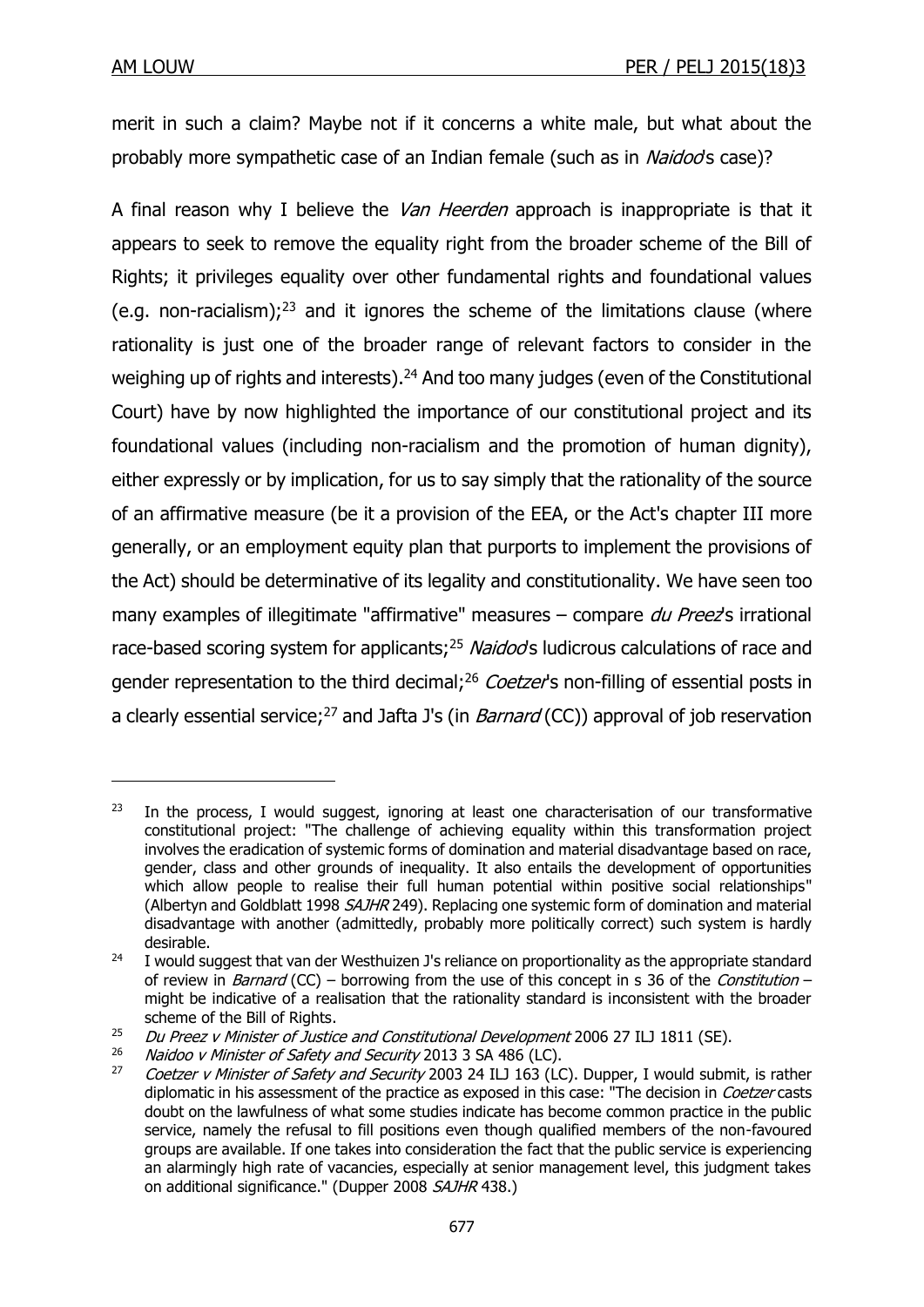"for black officers".<sup>28</sup> If recent history has shown us anything, it is that the toxic mix of the *Employment Equity Act*, the principle of demographic representivity and Van Heerden's rationality test are nothing short of a weapon of mass destruction in the hands of (public service) human resource managers. Our *Constitution* (if not the judges of our Constitutional Court<sup>29</sup>) demands that we draw the line somewhere, and a useful place to do so is at the point where anyone – white male or member of a minority designated group  $-$  is faced with an absolute barrier to employment or advancement in employment (or any other form of access to benefits). And the reason, very clearly, must be because of the self-evident, unconstitutional unfairness of such practices. After all, when we consider that the application of affirmative action under the EEA occurs in our workplaces, would/should the right to fair labour practices in section 23 of the Bill of Rights (which is available to "everyone") not provide additional justification for the arguments that a requirement of fairness testing should be a *sine* qua non?

Despite these and other possible objections to the Van Heerden standard of review, and whilst no single judge in *Barnard* (CC) would definitively reject it, it is interesting that a few of the judges provided us with teasing indications that they might be willing to do so (by implication). Most striking is Moseneke ACJ's above-mentioned remarks regarding the requirement for the lawfulness of the implementation of a rationally designed affirmative action measure.<sup>30</sup> Of course, this notwithstanding, Moseneke ACJ

 $28$  *Barnard* (CC) para 227.

 $29$  I refer, again, to the apparent express approval of race-based job reservation by Jafta J in *Barnard* (CC) para 227.

 $30$  I include a *montage* of the judge's thoughts on the subject here. When reading it, please bear in mind the (rather diffident) expression of the "rationality test" as formulated in Van Heerden: "Our quest to achieve equality must occur within the discipline of our Constitution. Measures that are directed at remedying past discrimination must be formulated with due care not to invade unduly the dignity of all concerned. We must remain vigilant that remedial measures under the Constitution are not an end in themselves. They are not meant to be punitive nor retaliatory. Their ultimate goal is to urge us on towards a more equal and fair society that hopefully is non-racial, non-sexist and socially inclusive." (Van Heerden para 30); "Once the measure in question passes the test, it is neither unfair nor presumed to be unfair ... This however, does not oust the court's power to interrogate whether the measure is a legitimate restitution measure within the scope of the empowering section 9(2)" (*Van Heerden* para 37); and "As a bare minimum, the principle of legality would require that the implementation of a legitimate restitution measure must be rationally related to the terms and objects of the measure. It must be applied to advance its legitimate purpose and nothing else. Ordinarily, irrational conduct in implementing a lawful project attracts unlawfulness. Therefore, implementation of corrective measures must be rational.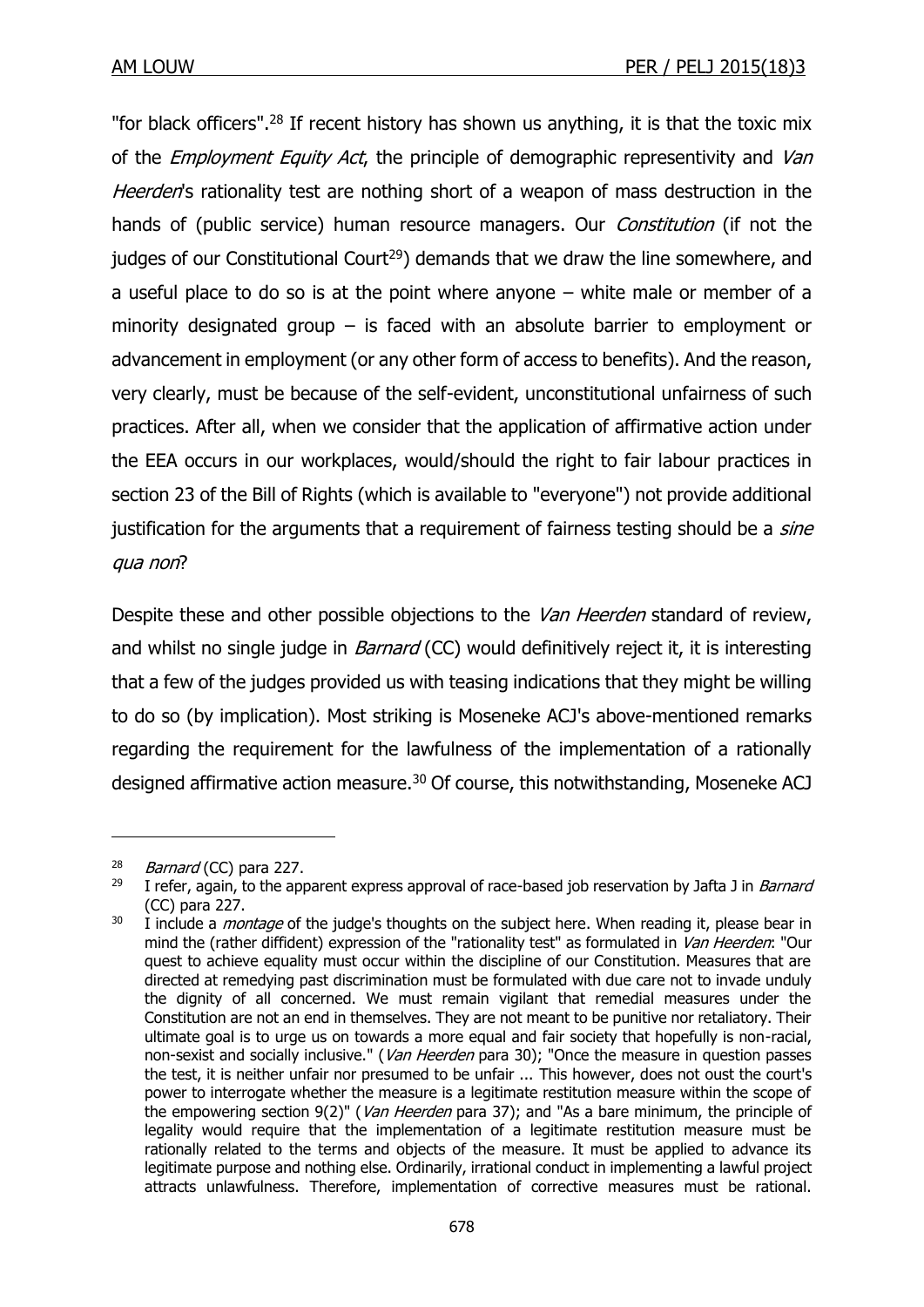was not willing to take the leap and reverse his earlier finding on the rationality standard as expressed in Van Heerden. Cameron J, Froneman J and Majiedt AJ were more forthcoming in this regard, when they declared that "adjudicating Ms Barnard's challenge requires us to apply a less deferential standard than mere rationality".<sup>31</sup> However, in doing so, they display what I view to be an inappropriate deference to the CC's earlier decision in *Van Heerden*. The judges tell us why they view the rationality standard as inappropriate in this case:

[Barnard's] complaint was that she had been unfairly discriminated against, in contravention of the [Employment Equity] Act. In our view, that Act imposes a standard different from, and additional to, rationality. The important constitutional values that can be in tension when a decision-maker implements remedial measures require a court to examine this implementation with a more exacting level of scrutiny.<sup>32</sup>

While I would suggest that these members of the court were (finally) on the right track, it is disappointing to see that they imply that the EEA imposes some standard different to that of rationality, but they then (it is submitted) do a rather shoddy job of explaining what this standard is (without really explaining how/where the Act imposes such a standard):

Alleged discrimination under the Constitution … raises its own problems. We must therefore formulate a standard specific to the Act, one that is rigorous enough to ensure that the implementation of a remedial measure is "consistent with the purpose of [the] Act" – namely, to avoid over-rigid implementation, to balance the interests of the various designated groups, and to respect the dignity of rejected applicants. For these reasons, we consider the appropriate standard to be fairness.  $33$ 

In the light of the preceding discussion in this piece I would suggest that much more detailed explanation is required. These last three mentioned judges based their claim on such a "special" call for fairness sourced from the *Employment Equity Act* on the provisions of a section we have encountered before – section 2 (which deals with the purpose of the Act). They relied on the wording of section 2(a), and its recognition of "the importance of 'fair treatment in employment"<sup>34</sup> Let's leave aside the specifics of

Although these are the minimum requirements, it is not necessary to define the standard finally." (Van Heerden para 39).

 $\frac{31}{32}$  *Barnard* (CC) para 95.

 $\frac{32}{33}$  *Barnard* (CC) para 95.<br> $\frac{33}{33}$  *Barnard* (CC) paras 97

Barnard (CC) paras 97-98.

 $34$  Cameron J et al in Barnard (CC) para 98 (and fn 108).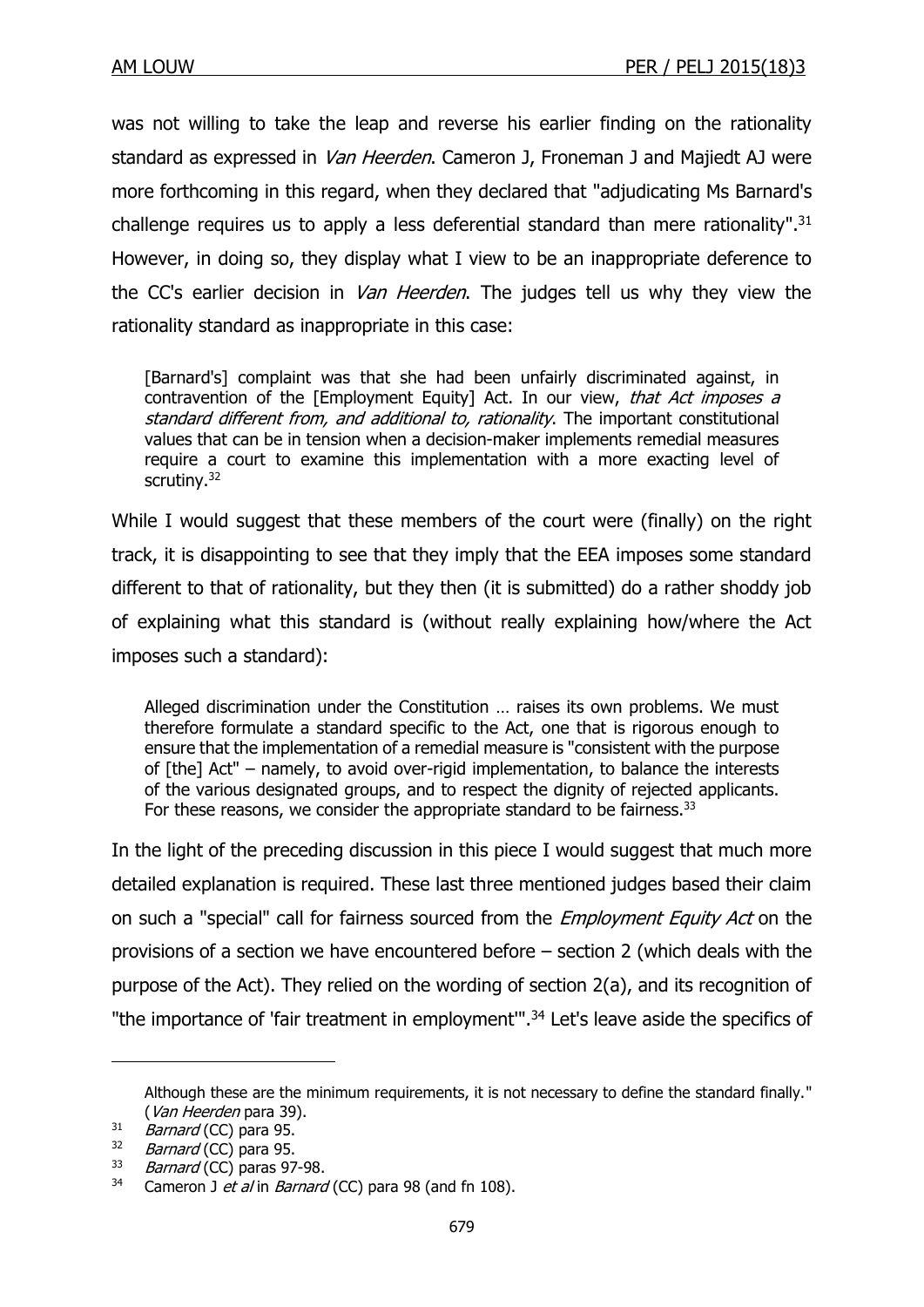this case (and the question of whether Ms Barnard or anyone similarly placed would recognise this notion of fair treatment in its application through the numbers game). More generally, the EEA is, apart from its grand claims to "equity" and "equitable" representation, hardly a poster child for the promotion or application of fairness in its operation. Apart from its nonsensical obsession with raw statistics as a proxy for equality (which is the main theme of this piece), we have also seen that the Act not only provides such a convoluted and ambiguous "prohibition" of the use of quotas in its section 15(3) that one might be excused for questioning the (rightful) condemnation of the legality of quotas by various judges in *Barnard* (CC). It also displays a significant measure of ambivalence in its "prohibition" on an affirmative measure functioning as an absolute bar to the appointment or advancement of persons who are not from the designated groups (in section  $15(4)$ ).<sup>35</sup> Where do these judges find some special standard of fairness in this Act that is not to be found in the Constitution? Or was this just a way to avoid direct rejection of the majority's approach in Van Heerden (within the paradigm of the equality right and the Bill of Rights, rather than invoking the Employment Equity Act as some "special case")? These same three judges of the court also expressed what I view to be a puzzling degree of deference to the EEA elsewhere in their judgment.<sup>36</sup>

Following *Barnard* (CC), we are probably no closer to a definitive answer on the appropriate constitutional standard for the review of an affirmative action measure. The majority view confirmed Van Heerden's rationality standard (albeit, as already noted, with some interesting apparent riders). Cameron J et al rejected rationality as too deferential and suggested (a rather vague and general conception of) fairness. Van der Westhuizen J rejected this fairness standard (as too vague and general) and

 $35$  As for the fact that the wording of the EEA in both ss 15(3) re quotas and s 15(4) re absolute barriers to employment is so ambiguous that it probably would allow for the implementation of such measures by a designated employer, see Partington and Van der Walt 2005 Obiter 598.

<sup>36</sup> Barnard (CC) para 89 fn 93, where they declare as follows (with reference to what was said in Van Heerden): "[Affirmative action measures] 'must be reasonably capable of attaining the desired outcome', may not be 'arbitrary, capricious or display naked preference' and 'should not constitute an abuse of power or impose such substantial and undue harm on those excluded from its benefits that our long-term constitutional goal would be threatened.' The Act has given additional content to this constitutional standard." [My emphasis]. In the light of what I have argued above I find the EEA to be the last place one would search for, and find, these constitutional requirements, and the judges did not explain the basis for this last aspect of their opinion.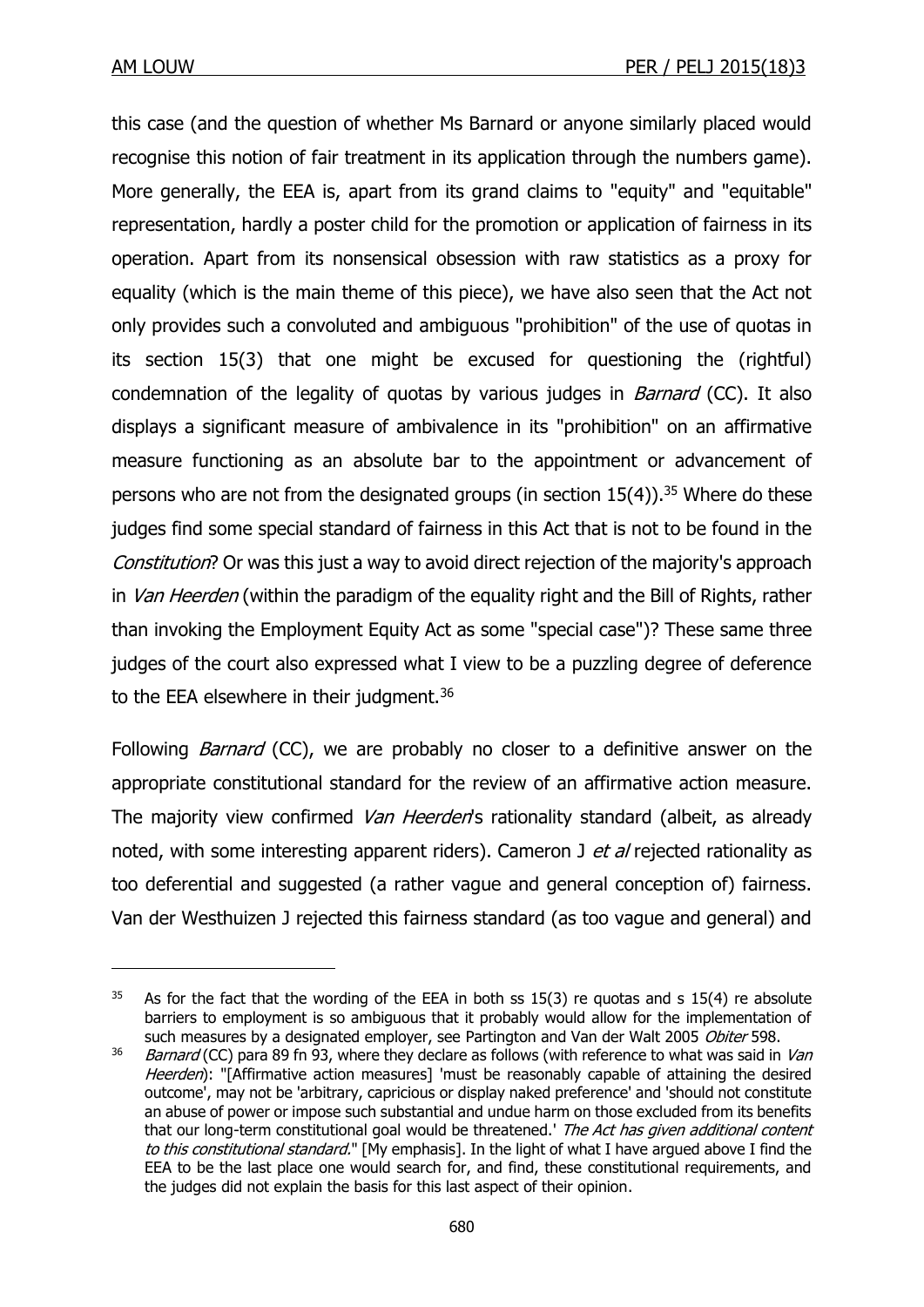suggested proportionality loosely based on the use of this concept under the limitations clause of the Bill of Rights. That notwithstanding, and despite the judge's consideration of the role of Ms Barnard's dignity in this case, it was held that the pursuit of (racial) representivity trumped it all – again, without proper explanation. We are, I would submit, not really any closer to determining the appropriate standard for review, and this I view to be *Barnard* (CC)'s single biggest failing and source for justifiable disappointment.

# **4.2 The (non-)role of the contentious issue of service delivery in Barnard (CC)**

I do not intend to wade in here on the "representivity vs efficiency" debate<sup>37</sup> that has frequently reared its head in respect of affirmative action. However, one matter that I find particularly worrying in the Constitutional Court's judgment in *Barnard*, in the light of the broader context of the litigation, is the degree of deference paid to the National Commissioner's decision on whether the failure to fill the relevant post would affect service delivery. This is not some peripheral issue; it is extremely important in the context of the greater constitutional milieu. As Pretorius observes:

... the standard of judicial review affects the degree of public accountability expected of the state for actions which limit rights. Judicial review institutionalises the degree of public accountability through the imposition of a particular burden of justification.<sup>38</sup>

Also, please remember that we are faced with almost daily media reports detailing alleged problems within the SA Police Service (quite apart from more general negative reporting on government service delivery). Even though the CC held that Ms Barnard had in fact abandoned her claim that her non-appointment negatively affected service delivery, $39$  this was an extremely important issue within the broader context of this case (if not on the pleadings, as such).

<sup>&</sup>lt;sup>37</sup> See, for example, *Stoman v Minister of Safety and Security* 2002 23 ILJ 1020 (T); Coetzer v Minister of Safety and Security 2003 24 ILJ 163 (LC); McGregor 2003 JBL.

 $38$  Pretorius 2013 SALJ 31.

<sup>39</sup> See *Barnard* (CC) para 64.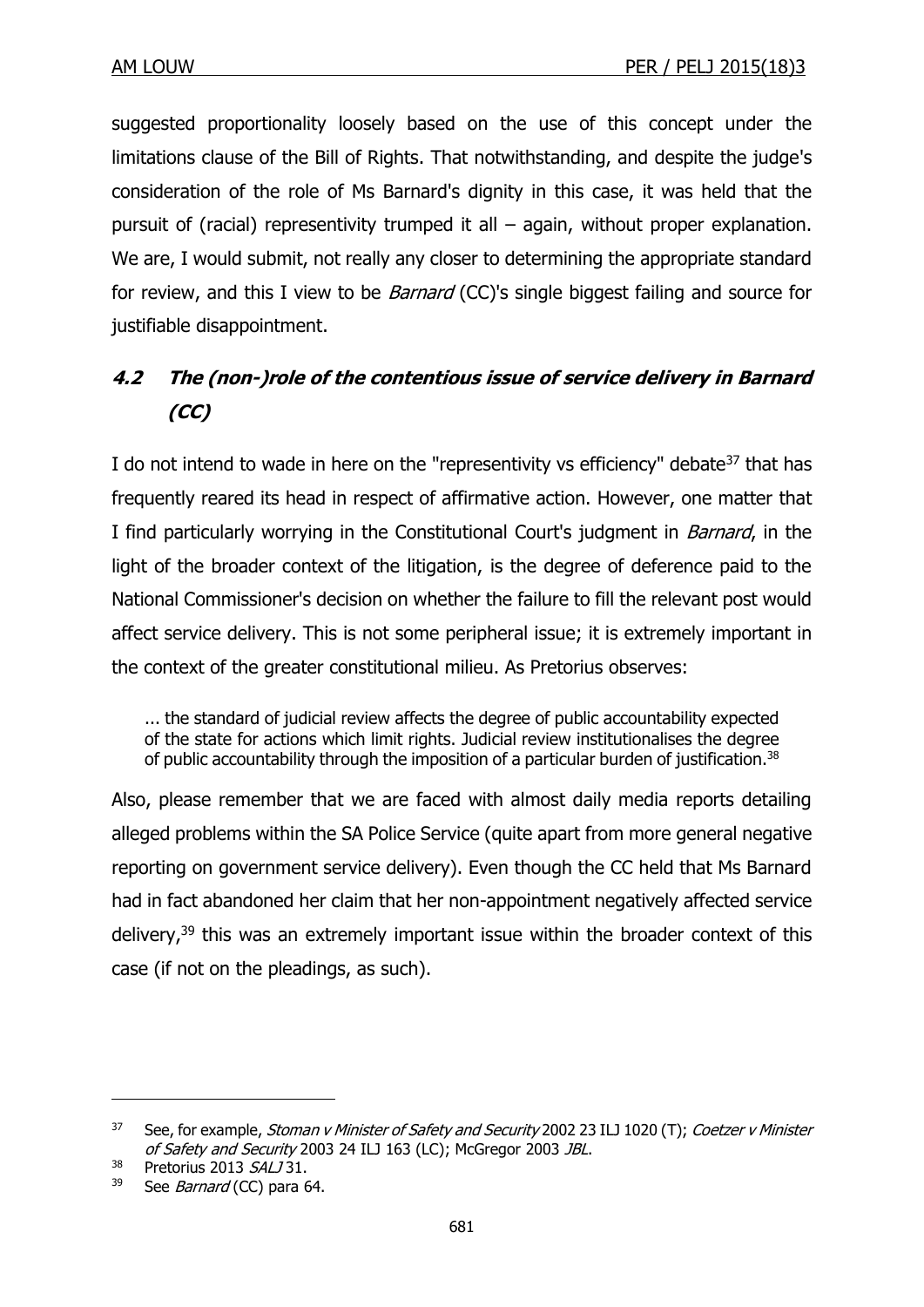With that in mind, it is one thing for the court to say – as various judges did<sup>40</sup> – that this question of the potential impact on service delivery of the claimant's nonappointment (or the fact that no-one was appointed) was a matter within the sole discretion of the Commissioner and that the court would or should be loath to interfere in this regard (especially in the light of the fact that the respondent had not brought a judicial review challenge to the decision). But it is another thing to consider that the judges of the court are surely all very familiar with the fact that this non-filling of posts through a system that at least bears some resemblance to a *de facto*, if not officially acknowledged, system of job reservation for designated groups, appears to have become quite widespread practice in the public service. At least, this seems to be true for the SA Police Service. If this were not the case we would surely not have seen so many cases similar to Barnard's and implicating the SAPS confronting the courts or arbitrators in recent years. $41$  And note also, of course, that at least one judge of the Constitutional Court not only acknowledged but also seemed to have no problem at all with a system of race-based job reservation<sup>42</sup> - this simply must be cause for concern.

A former director of the SA Institute for Race Relations recently published a very provocative piece in the media about the effects of ill-considered affirmative action policies (and other problems) on South African society, with a special focus on the public service and on government's poor record of service delivery.<sup>43</sup> In this piece,

<sup>&</sup>lt;sup>40</sup> See *Barnard* (CC) para 64 (per Moseneke ACJ); para 122 (per Cameron J *et al*); paras 187-189 (per van der Westhuizen J)

 $^{41}$  See Stoman v Minister of Safety and Security 2002 23 ILJ 1020 (T); Coetzer v Minister of Safety and Security 2003 24 ILJ 163 (LC); Fourie v Provincial Commissioner of the SA Police Service (North West Province) 2004 25 ILJ 1716 (LC); Inspector S Govender v South Police Service Unreported Case No PSSS 803-05/06; Public Servants Association obo Karriem v SA Police Service 2007 28 ILJ 158 (LC); Van Eden and SAPS 2010 31 ILJ 1286 (BCA); Munsamy v Minister of Safety and Security 2013 34 ILJ 2900 (LC); Naidoo v Minister of Safety and Security 2013 3 SA 486 (LC); Munsamy v Minister of Safety and Security 2013 34 ILJ 2900 (LC).

<sup>42</sup> See Barnard (CC) para 227 of the judgment of Jafta J: "By not appointing Ms Barnard and reserving the post for black officers, the National Commissioner sought to achieve representivity and equity in the Police Service. This accords with its Employment Equity Plan and is consistent with the purpose of the Act. Therefore, the National Commissioner's decision cannot constitute unfair discrimination nor can it be taken to be unfair. Consequently, unfairness as a standard cannot be sourced from the Act." [My emphasis]

<sup>43</sup> Kane-Berman 2014 http://www.politicsweb.co.za/opinion/why-south-africa-is-not-working.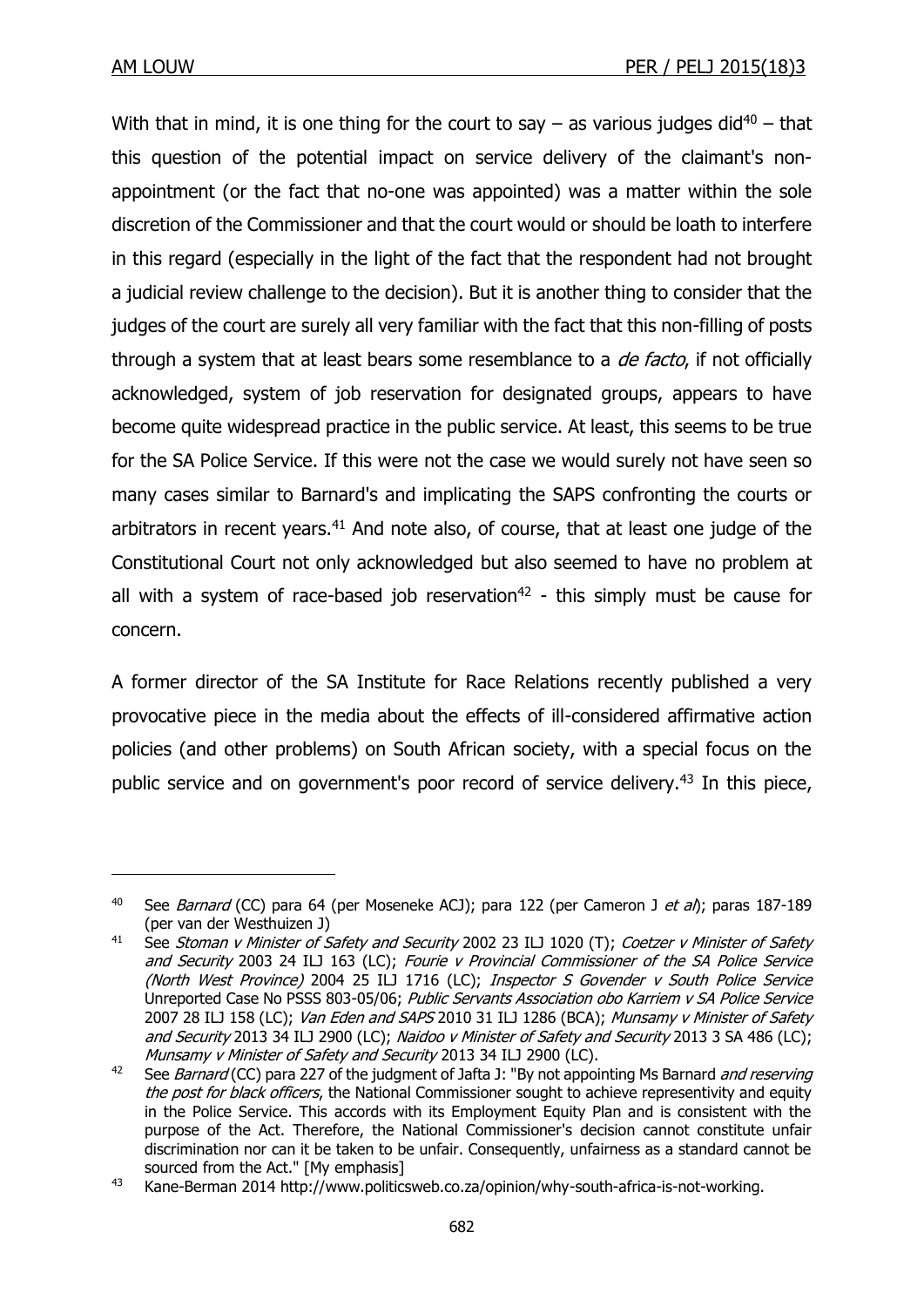John Kane-Berman blames affirmative action (as applied in the public sector) for some major service delivery problems:

According to the Institute of Municipal Finance Officers, one third of all municipal officers, chief financial officers, and municipal supply chain managers do not have the right skills for the job. Three quarters of these posts are vacant. An audit by the South African Institution of Civil Engineering found that 83 of all municipalities - about a third of them - had no civil engineers, technologists, or technicians on their staff. Some 35% of these posts - enough for a thousand engineers - were unfilled, mainly because of budget constraints. The South African Institute of Electrical Engineers says huge numbers of engineers have been displaced.<sup>44</sup>

What is probably one of the most controversial aspects of Kane-Berman's piece - and the one which I find most interesting - is its bare-fisted indictment of an alleged, rather sinister motive behind affirmative action public service recruitment (I believe that this passage deserves to be quoted in full, as follows):

According to the [Commission for Employment Equity], Africans now hold 69% of top management jobs in government. But Africans within the 35-64 age cohort from which one would expect top managers to be drawn make up only 36% of the economically active population, while only 4.1% of over 20s have post-school training. This suggests that affirmative action has been rigorously implemented in the public sector regardless of levels of experience or formal qualification. Ivor Blumenthal, a business strategy consultant, reported in May 2014 that he was seeing a cleansing of white employees out of the public sector ... Very few people are willing to identify affirmative action as part of the problem. One who has done so is Adam Habib, vice chancellor and principal of the University of the Witwatersrand. In a paper in August 2013 he identified affirmative action and cadre deployment as among the causes of the 'malaise' in the public service. Professor Habib wrote: "As black staff were being recruited, mostly white incumbents were allowed and even encouraged to leave." Part of the reason for this, he said, was budget cuts. It nevertheless "sabotaged the skills-transfer process. The very people who could have played the role of mentors were no longer in the public service, and black recruits, particularly newly qualified young graduates, were set up for failure as they entered." Habib also observed that "a public service manager would be rewarded for not appointing a white candidate to a vacancy, even if no black candidate was available, since employing a white candidate would compromise that manager's transformation targets and annual bonus. Despite the fact that such behaviour violates the spirit of South Africa's constitution, the quantitative character of the performance management system made it logical for managers to leave vacancies unfilled rather than appoint qualified white candidates." One consequence, he said, is that the public service "is now saddled with employees who have severe deficiencies in their skill sets." These points need underlining. In the name of "transformation" managers in the public service have actually been incentivised to keep whites out for racial and ideological reasons. Better to leave a vacancy unfilled than to put a white person into  $it$ . Getting rid of whites and leaving vacancies unfilled not only hurts the whites in

<sup>44</sup> Kane-Berman 2014 http://www.politicsweb.co.za/opinion/why-south-africa-is-not-working.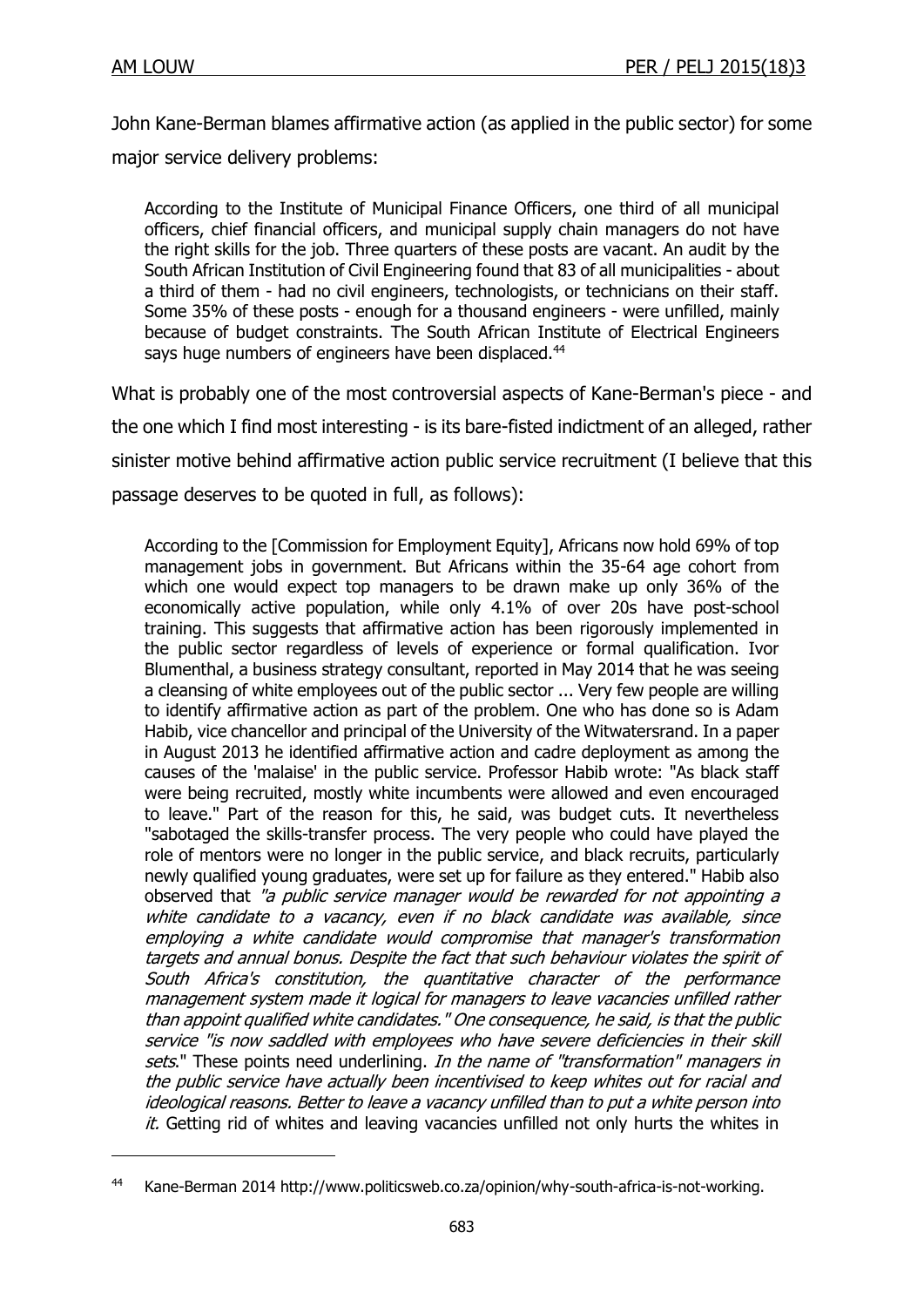question, but sets up newly qualified young black recruits for failure. Their failures in turn hurt countless numbers of people dependent on the public service. This might be described as a lose-lose-lose situation. Or as madness. Yet despite all of this, the government and the ANC seem determined to pursue affirmative action. [My emphasis]

All of this may be quite alarmist and may very well be open to valid criticism from various quarters, but it would be irresponsible to label this simply as anti-establishment (or party-political) rhetoric, or to say that it departs much from at least a core truth regarding the reality of the experience of the application of transformation measures in the corridors of government offices across the country.<sup>45</sup> Are we to believe that the judges of our highest court are blissfully unaware of this and of other such opinions $46$ as are regularly expressed in the public discourse? The Constitutional Court's deference in *Barnard* to the decision of the National Commissioner of Police on whether there might be service delivery implications of such a practice (the non-filling of posts in the interests of ensuring race or gender representivity) seems to ignore this reality (or, at least, perception), and this is troubling not only because of the potentially unfairly discriminatory effects of such a *de facto* "policy". It also ignores the undoubted reality that it is quite possible that only a fraction of cases ever reach the courts - Stuart Woolman has characterised the problem (in another context) as "the structured silence of disputes that never make it to court".<sup>47</sup> Also, what of the

<sup>&</sup>lt;sup>45</sup> Even though the EEA, of course, compels designated employers in the private sector to implement its system of affirmative action, Dupper observes that there are differences when it comes to the role of merit (in this context of efficiency) between the private and public sectors: "Efficiency considerations in the private sector are largely self-enforcing, with financial incentives compelling employers to define 'merit' in a manner that advances their own interests. Private employers will therefore, as a matter of self-interest, sail quite close to merit principles despite the relatively open-ended definition of 'suitably qualified' contained in the EEA. However, because this mechanism is less salient in the public service, legislation has to step in to fill the void. In South Africa the need to balance equality with efficiency considerations finds expression in the Constitution. The Constitution states that the public service must be both 'broadly representative' and 'efficient', and the police service must discharge its responsibilities effectively." (Dupper 2008 SAJHR 437.)

<sup>&</sup>lt;sup>46</sup> McGregor quotes David Gleason as observing the following: "[The ANC] has made of it [affirmative action] a racial core issue inwhich white South Africans know they've been totally sidelined so far as permanent jobs in the public service are concerned. Those who've hung on have been repeatedly passed over for promotion for reasons that can only have their foundations in race … The result has been an extraordinary build-up in resentment and a near-collapse in some areas of government, notably the municipal sector where cadre deployment ... has been most often employed." (McGregor 2014 SA Merc LJ 91 (quoting Gleason Business Day); Sapa 2013 http://www.fin24.com/Economy/Cadre-deployment-contradicts-NDP-DA-20130508.

<sup>47</sup> Woolman 2008 SALJ 11.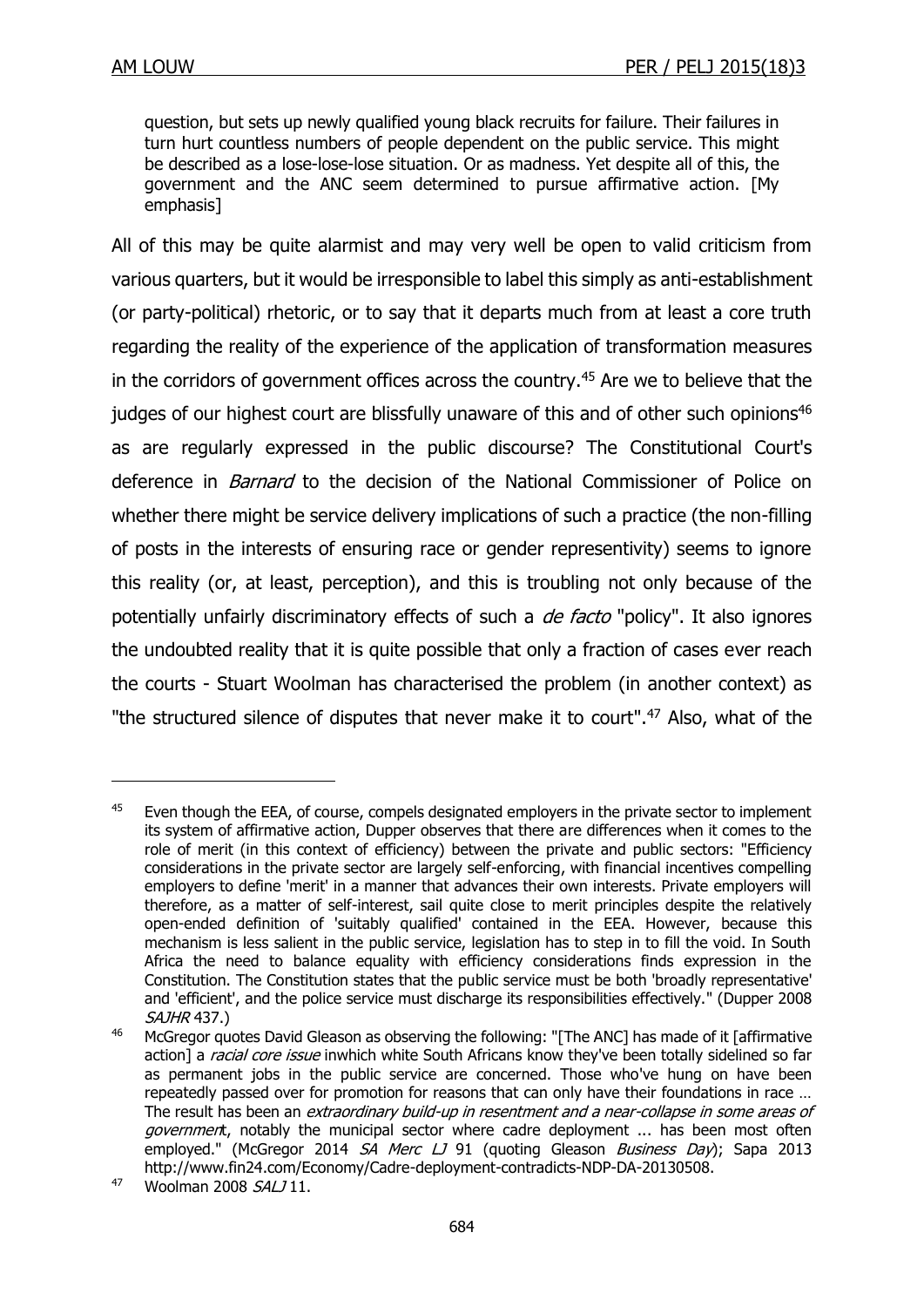chilling effect of job advertisements clearly labelled as "employment equity" positions, which are so prevalent especially in respect of government jobs? How many potential candidates (from either the non-designated group, or from the minority designated groups) never apply for such positions as a result? It is probable that the problem of such illegitimate job reservation is in fact much more widespread than the law reports might suggest (even though the number of cases that have reached the courts is significant in itself). In this sense, it is instructive to read Pretorius's comment (in his analysis of the Labour Court's judgment in *Barnard*), which raises the spectre that the pursuit of representivity may lead to the devaluation of other, germane and obviously relevant considerations in such cases:

The intended outcome [of the measure applied in *Barnard*] was to enhance the statistical racial balance in the particular subdivision. In this analytical scheme, concerns related to service delivery are of decidedly less importance than in the case where the organising principle of the inquiry is fairness and/or proportionality. The same holds for the weight the court attributed to the applicant's personal circumstances and the fact that the post was left temporarily vacant in the absence of suitable designated candidates.<sup>48</sup>

As I have indicated above, the logical and other inconsistencies inherent in this pursuit of a racial balance in the workforce are just too numerous and significant for this concept (or such a system of target-setting) to serve as justification for ignoring any other relevant factors. In a case such as *Barnard* this applies to the issue of the potential impact of race-based job reservation on service delivery. (This is especially true where posts are left vacant purely in the interests of representivity). One must thus ask whether it is not highly irresponsible of the CC to simply defer to the Commissioner's judgment in respect of such a high profile case (especially in the light of the obvious paucity of the reasons provided by the Commissioner for his decision in this instance), as the CC is probably well aware that the (potential) problem is much more prevalent and that its impact extends well beyond the bounds of one specific case.<sup>49</sup> Examples abound, although *Coetzer's* case<sup>50</sup> may have been the high (or should that be low?) water mark in this respect, due to the obvious illogicality of leaving the relevant posts in a critical division of the Police Service vacant in the

 $^{48}$  Pretorius 2013 *SALJ* 37.

<sup>&</sup>lt;sup>49</sup> Also see Dupper 2008 *SAJHR* 436-437.<br><sup>50</sup> Coetzer v Minister of Safety and Secur

Coetzer v Minister of Safety and Security 2003 24 ILJ 163 (LC). See, again, Dupper 2008 SAJHR 438.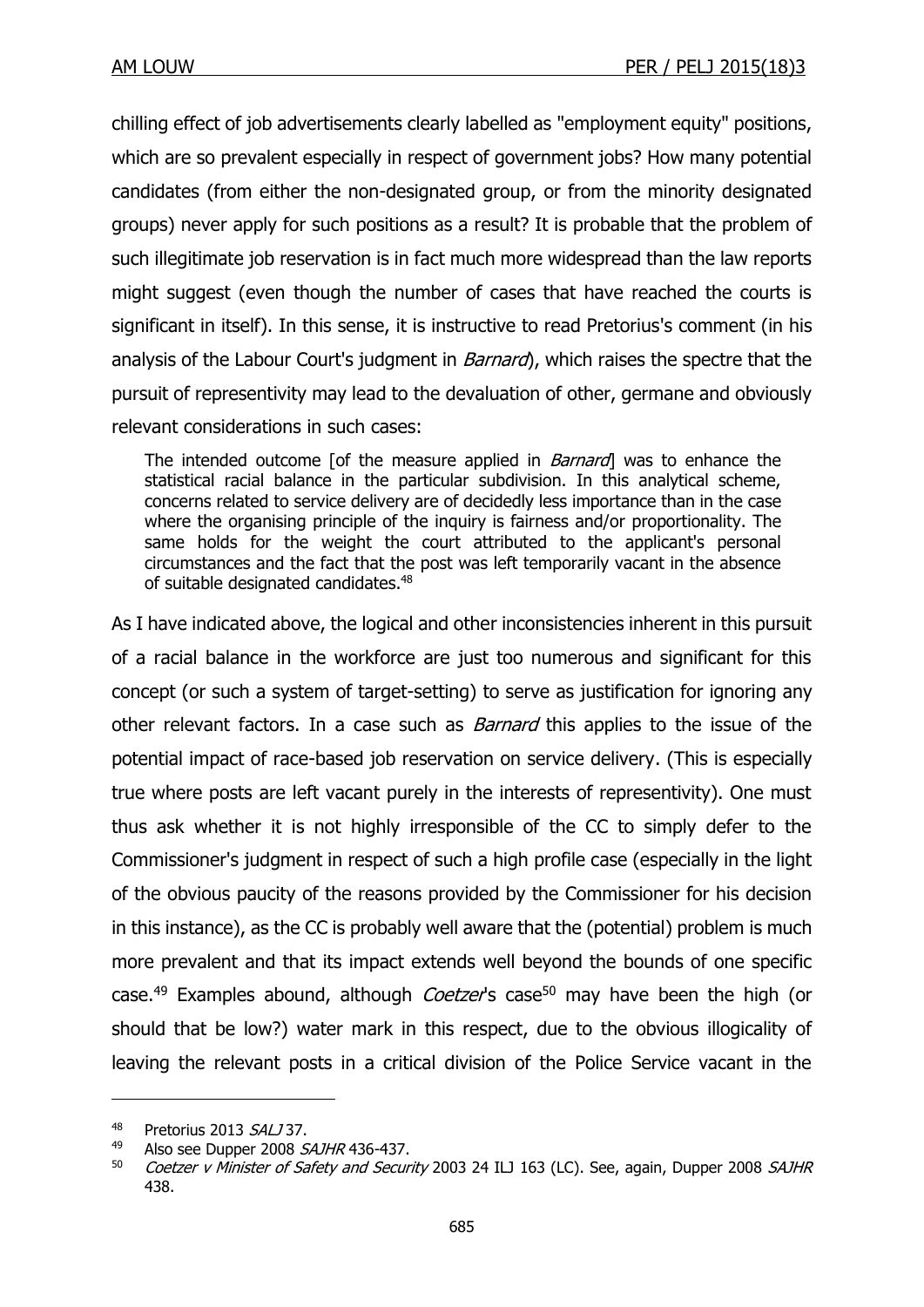interests of transformation/race representation. But that does not mean that less blatant but potentially as invidious (and dangerous) cases of such elevation of policy over function and need do not present on a daily basis. Is it then not strange for van der Westhuizen J (for example) to tell us that *Coetzer's* scenario is distinguishable from that of *Barnard*, because the latter involved a less important police function than the former? The learned judge appears to feel that the SAPS bomb squad (Coetzer) does more important work than the section (in *Barnard*) that investigates complaints "concerning police services including inadequate investigations, improper police conduct and corruption". <sup>51</sup> Do the names Andries Tatane, Mido Macia and Marikana (not to mention alleged corruption and other indiscretions  $-$  Selebi,  $52$  Cele and Mdluli) ring any bells? I cannot remember the last public media report of a significant (failed) explosion investigated or thwarted by SAPS, but I don't need to rack my brain much to know that these last types of issues raise their ugly heads on almost a daily basis in most of our public discourse about SAPS.

Instead of an indictment of the practice of such job reservation at the potential cost of service delivery, as probably being blatantly racist and destructive of the developmental ethos of our *Constitution* (and as a contemptuous slap in the face of Ubuntu), the judges of the CC in *Barnard* gave us flowery language regarding the importance of equality and upliftment and the plight of those disadvantaged by unfair discrimination ... without much more of substance. I personally would have appreciated less of van der Westhuizen J's views regarding the value of the words of John F Kennedy for our no doubt understandably disillusioned "born-frees", and more of Jafta J's views on why the reservation of jobs "for black officers" is so undeserving

<sup>&</sup>lt;sup>51</sup> See *Barnard* (CC) fn 211 to para 187 of van der Westhuizen J's judgment in *Barnard* (CC). Then read paras 187-188: "[P]ractically, temporary vacancies in certain positions may well be less damaging than in others to SAPS's ability to execute its core mandate to protect citizens. This differs from, for example, vacancies in the special explosives unit in Coetzer, which required highly trained and specialised candidates and was fundamental to SAPS' core mandate. There is nothing to suggest that the division [in *Barnard*] could not function effectively without filling this position."

 $52$  Jackie Selebi, of course, was the serving National Police Commissioner who made the determination not to recommend the appointment of Ms Barnard in the matter under review in Barnard (CC), and who was later charged, convicted and jailed for corruption (although (not much later) controversially released on medical parole after serving a fraction of his sentence).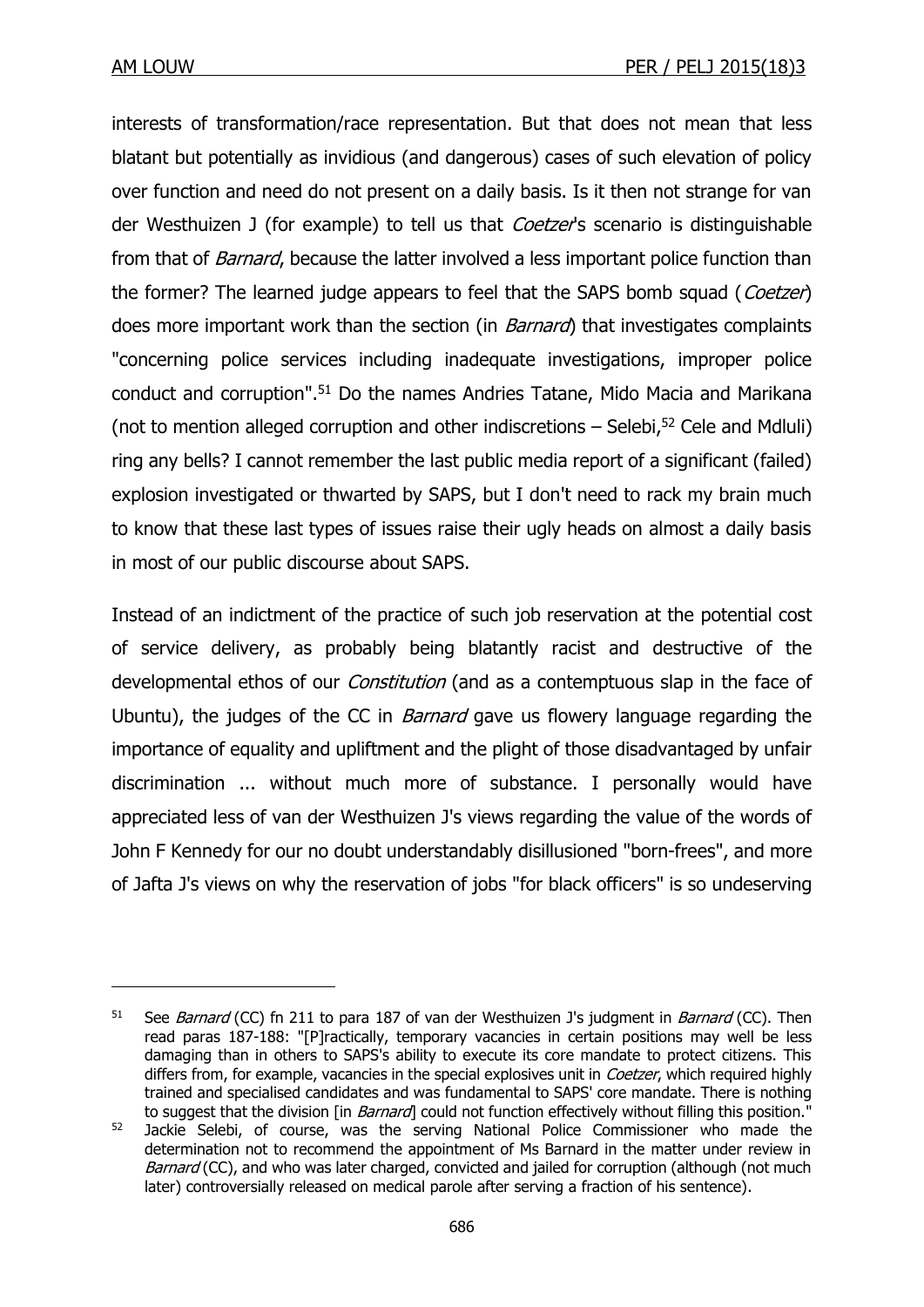of critical constitutional scrutiny.<sup>53</sup> In my opinion, and at the very least, the CC could and definitely should have sent a warning shot across the bows of public service managers who may feel comfortable in persisting in such practices in the name of ensuring racial (or gender) representivity on a balance sheet *űber alles*.<sup>54</sup> After all, as Pretorius observes, "[i]t is the function of courts to 'compel public authorities into a process of reasoned engagement' when a violation of rights is claimed". <sup>55</sup> We find very little if any of this in the CC's judgment. In the light of the Constitution's requirement of "broad representation" in the public service (as mentioned earlier), are we to believe that the judges of our highest court are (also) unaware of the White Paper on Affirmative Action in the Public Service published in 1998, which declared the end prize of transformation rather unequivocally to be as follows:

The Department [of Public Service and Administration] will, in particular, review national departments' and provincial administrations' progress in achieving numeric targets for representation, and will propose improved and refined targets with the aim of reaching the ultimate goal of full demographic representation. [My emphasis]<sup>56</sup>

## And:

-

The targets in the White Paper on the Transformation of the Public Service are minimum national targets. They do not represent the ultimate goal, which is that all groups and levels within the Public Service should be representative of society as a whole. For example, the target of 2% for people with disabilities is still well below the 5% of people with disabilities in society as a whole; and the 30% figure for the

<sup>&</sup>lt;sup>53</sup> As observed with reference to the above-mentioned *Coetzer* case: "The decision in *Coetzer* casts doubt on the lawfulness of what some studies indicate has become common practice in the public service, namely the refusal to fill positions even though qualified members of the non-favoured groups are available. If one takes into consideration the fact that the public service is experiencing an alarmingly high rate of vacancies, especially at senior management level, this judgment takes on additional significance." (Dupper 2008 SAJHR 438).

 $54$  Of course, this is official government policy: "Within national departments and provincial administrations, the implementation of affirmative action policies will be incorporated into individual managers' performance objectives and specifically, into the performance contracts between Directors-General and executing authorities. It is envisaged that the practice of developing performance contracts between the Director-General and the executing authority, also be extended to all managers into which affirmative action will be built as one of the criteria ... Central to the new affirmative action policy is the fact that responsibility for affirmative action is no longer the preserve of the affirmative action specialist but of every manager, supervisor and human resource practitioner who will be required to implement affirmative action plans and held responsible for these." (White Paper on Affirmative Action in the Public Service, 1998 (GN 564 in GG 18800 of 23 April 1998) (hereafter the *White Paper*), ch  $4(v)$ , p 17; para 3.1, p 33.

<sup>&</sup>lt;sup>55</sup> Pretorius 2013 *SALJ* 38 (with reference to Kumm 2010 Law and Ethics of Human Rights 154).

<sup>&</sup>lt;sup>56</sup> The *White Paper* ch 4(iii), p 16.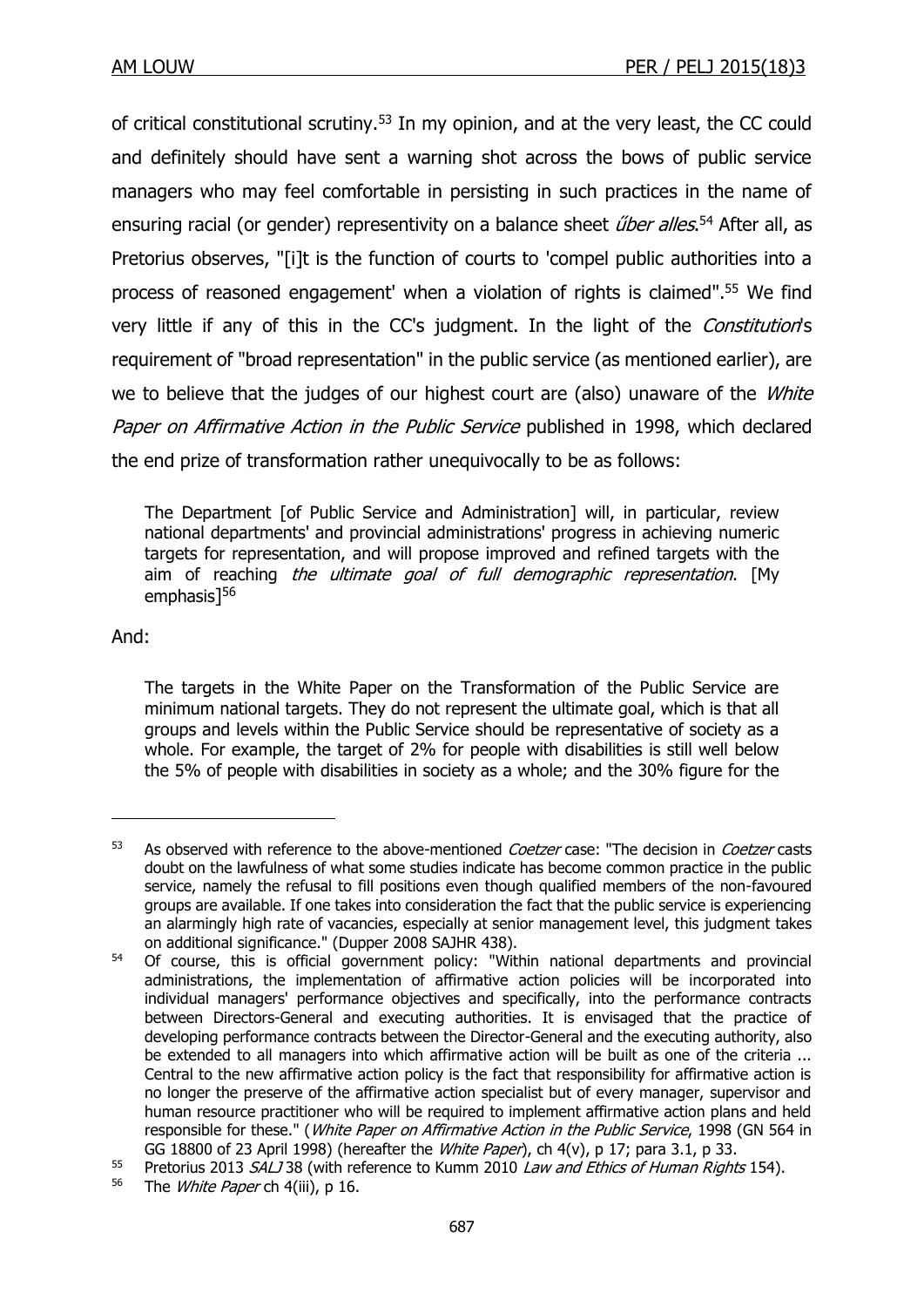recruitment of women is only an interim step to achieving their full demographic representation.<sup>57</sup>

We have seen that this is *not* what the *Constitution* provides. So is all this then just a(nother) case of "the Constitution says, but government does otherwise", in a climate of Nkandla and/or "Guptagate"-like untouchability? If taking judicial notice of broader developments in the public service were out of the question (for some reason – and I simply cannot agree with the reason provided by van der Westhuizen J), $58$  the court could at least have taken a more active interest in the effects of these self-same affirmative action policies specifically in the SA Police Service, which was actually and very directly before it in the dock.<sup>59</sup>

## **4.3 The Constitutional Court and "representivity" in Barnard**

In the light of the central and recurring importance of the concept of (demographic) representivity in the practical experience of application of the constitutional principle of affirmative measures within the equality discourse, it was disappointing to read the judgments in *Barnard* (CC), and to note what I will describe as the very haphazard and superficial treatment of it by the various judges. This is surprising. As I will note later, it is clear that nearly all of the judges in this matter ultimately rejected Ms Barnard's complaints on the basis of the apparent justification for the SAPS affirmative action measure – the pursuit of representivity. For now, though, I will just include a

<sup>&</sup>lt;sup>57</sup> The *White Paper* para 1.10, p 23.<br><sup>58</sup> At *Parpard (CC*) para 190: "[Clou

At Barnard (CC) para 189: "[C]ourts should be wary of making evaluations about service delivery – in the context of affirmative measures – from a distance. Without proper evidence or specialist institutional knowledge, it may be difficult for a court to draw conclusions about the precise impact a policy, an appointment, or even a vacancy will have on service delivery. This is the reason for the National Commissioner's wide discretionary powers, particularly in the context of affirmative measures, to appoint a candidate or to keep a post vacant. In this case, there is not enough evidence for this Court to impugn the decision on the issue of service delivery. It cannot be said that it was disproportionate for the National Commissioner to rank representivity higher than the possible impact on service delivery in this case." Is it really too much to ask a court to consider the possibility (the strong probability) that leaving a post vacant would in some way negatively impact on delivery of the service that the incumbent of such a post would have been expected to provide?

<sup>&</sup>lt;sup>59</sup> See, for example, the following observation: "Organisational culture, brain drain and resistance to change are some of the major challenges facing affirmative action [in the SAPS] ... It is clear that there is progress in the implementation of affirmative action and employment equity in the South African Police Service but some drastic steps need to be taken to prevent mass exodus of employees, especially those with special skills. A robust and extensive retention strategy is needed to address this mass exodus." (Montesh 2010 SACJ 77.)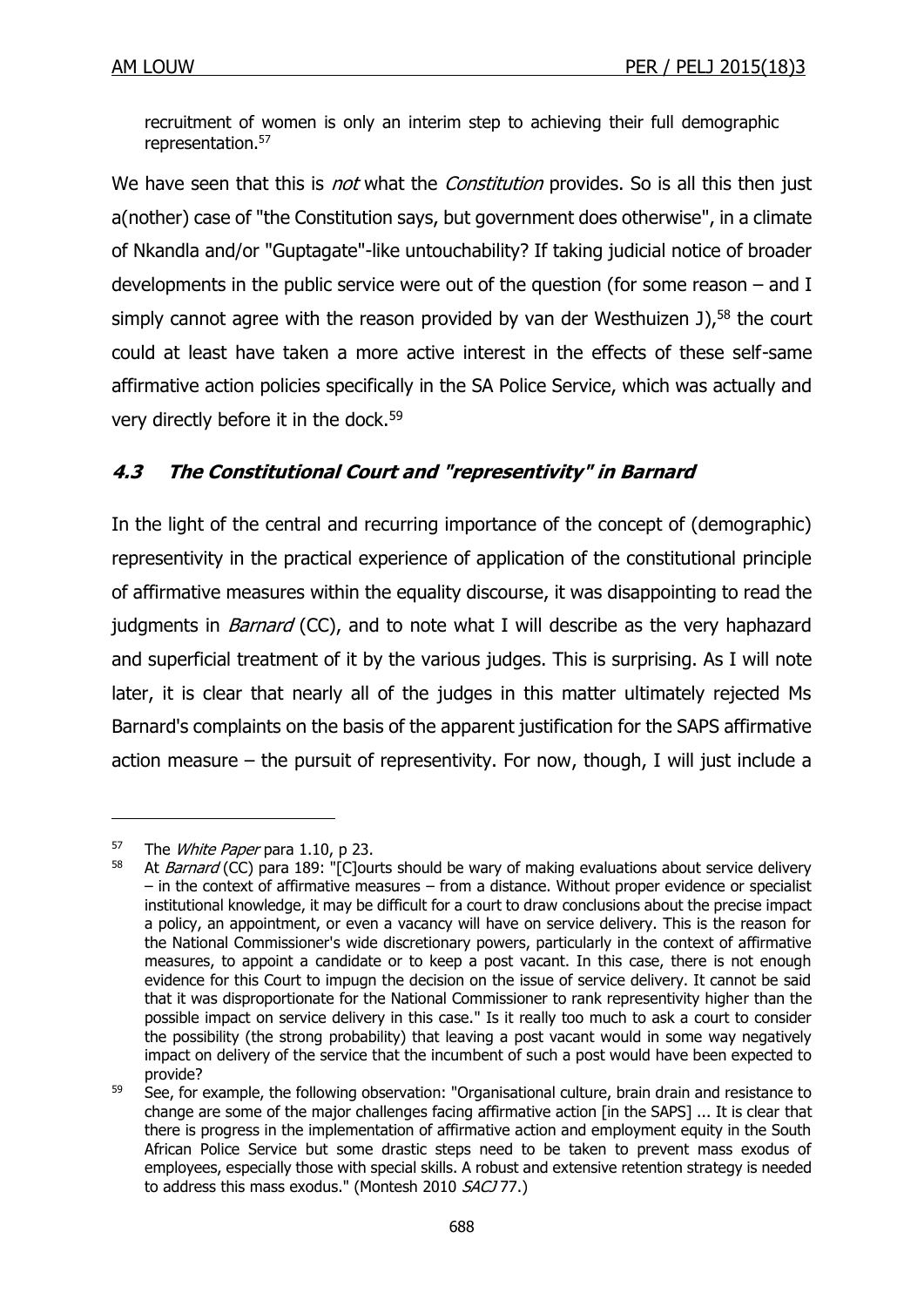brief *montage* of the few instances where the judges referred to representivity, and I will then briefly examine whether we can find any real guidance on the meaning and role of this concept within the continuing affirmative action debate.

One possible reason for the rather disappointing coverage of the concept of representivity in *Barnard* (CC) may be due to the complainant herself (or her legal team). Moseneke ACJ tells us that, in oral argument, Ms Barnard "jettisoned her detailed attack against the Employment Equity Plan and the Instruction as unjustifiable infringements of her equality protection because they amounted to racial quotas or racial norming or racial profiling".<sup>60</sup> However, in the light of the importance of the concept (and how the *Employment Equity Act* fits within the broader ideology of the demographic transformation of the public service and our other workplaces), I would suggest that the court was morally bound to consider this much more meaningfully and in more detail.

Be that as it may, the first real encounter we have with the role of representivity in Barnard (CC) is found in paragraph 66 of Moseneke ACJ's majority opinion, although the learned judge's views on its role are less than clear. He tells us that the employment equity plan in this case obliged the National Commissioner to take steps to achieve the targets set, and that the Commissioner was "within his right and indeed duty to take steps that would achieve the set targets". <sup>61</sup> While the judge tells us that "the implementation of a valid plan may amount to job reservation if applied too rigidly",<sup>62</sup> he was of the opinion that this was not the case here, for the following reason:

[O]ver-representation of white women at salary level 9 was indeed pronounced. That plainly meant that the Police Service had not pursued racial targets at the expense of other relevant considerations. It had appointed white female employees despite equity targets. Had the Police Service not done so, white female employees would not have been predominant in any of the levels including salary level 9 nor would they have been able to retain their posts. $63$ 

 $^{60}$  *Barnard* (CC) para 54.

Barnard (CC) para 66.

 $62$  *Barnard* (CC) para 66.

 $63$  Barnard (CC) para 66.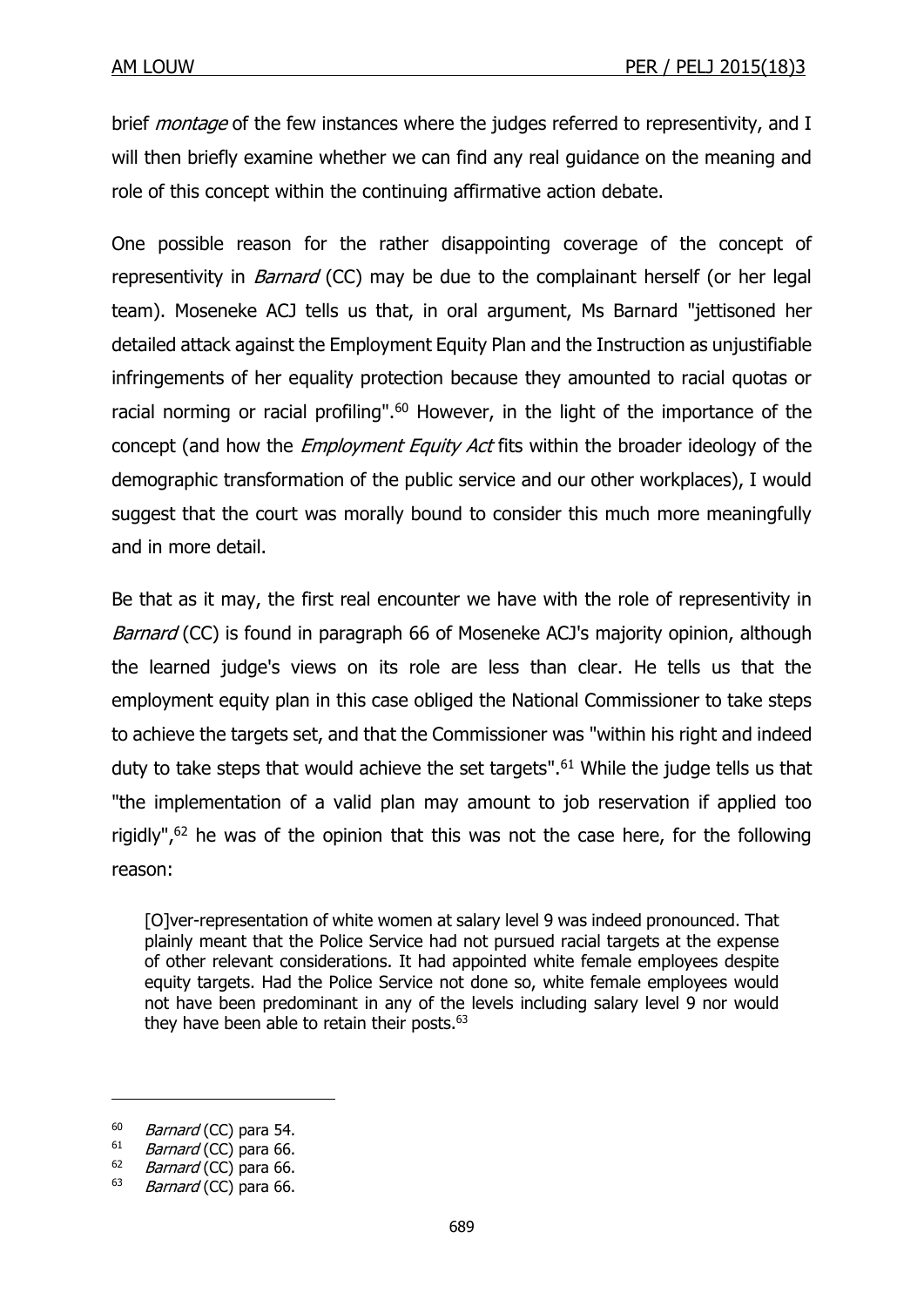This is interesting, in two ways. In the first place, Moseneke ACJ implicitly endorses demographic representivity in the context of target – setting (a specific group can only be "over-represented", and such "over-representation" can be "pronounced" only if measured against some standard – and demographic representation in terms of the population demographics was the express standard employed by the SAPS). In the second place, the judge's remarks appear to provide some distance between the "equity targets" (an affirmative action measure) and past unfair discrimination as a cause for any such "over-representation". He tells us that SAPS has appointed white female applicants despite such targets (ie he is not concerned that their overrepresentation is due to their past undue preference in employment, but rather he observes that even after the implementation of an affirmative action measure they were still appointed). On the role or importance of representivity, however, we find nothing more in the majority opinion in *Barnard* (CC).

Van der Westhuizen J came teasingly close to providing us with a clearer picture of the meaning and the proper role of representivity, but this also (I would submit) eventually came to nought:

Before focusing specifically on the facts of this case, it must be pointed out that equality can certainly mean more than representivity. Affirmative measures seek to address the fact that some candidates were not afforded the same opportunities as their peers, because of past unfair discrimination on various grounds. By focusing on representivity only, a measure's implementation may thwart other equality concerns. For example, if a population group makes up 2 or 3 percent of the national demographic, then, in an environment with few employees, the numerical target for the group would be very small or even non-existent. If a candidate from this group is not appointed because the small target has already been met, this may unjustly ignore the hardships and disadvantage faced by the candidate or category of persons, not to mention the candidate's possible qualifications, experience and ability.

## And:

-

"Although equality can manifest in various forms, in the context of this case it takes the form of representivity. By appointing Ms Barnard, her designated group would have been significantly over-represented and her appointment would have aggravated racial inequality."<sup>64</sup>

<sup>64</sup> *Barnard* (CC) paras 149-150.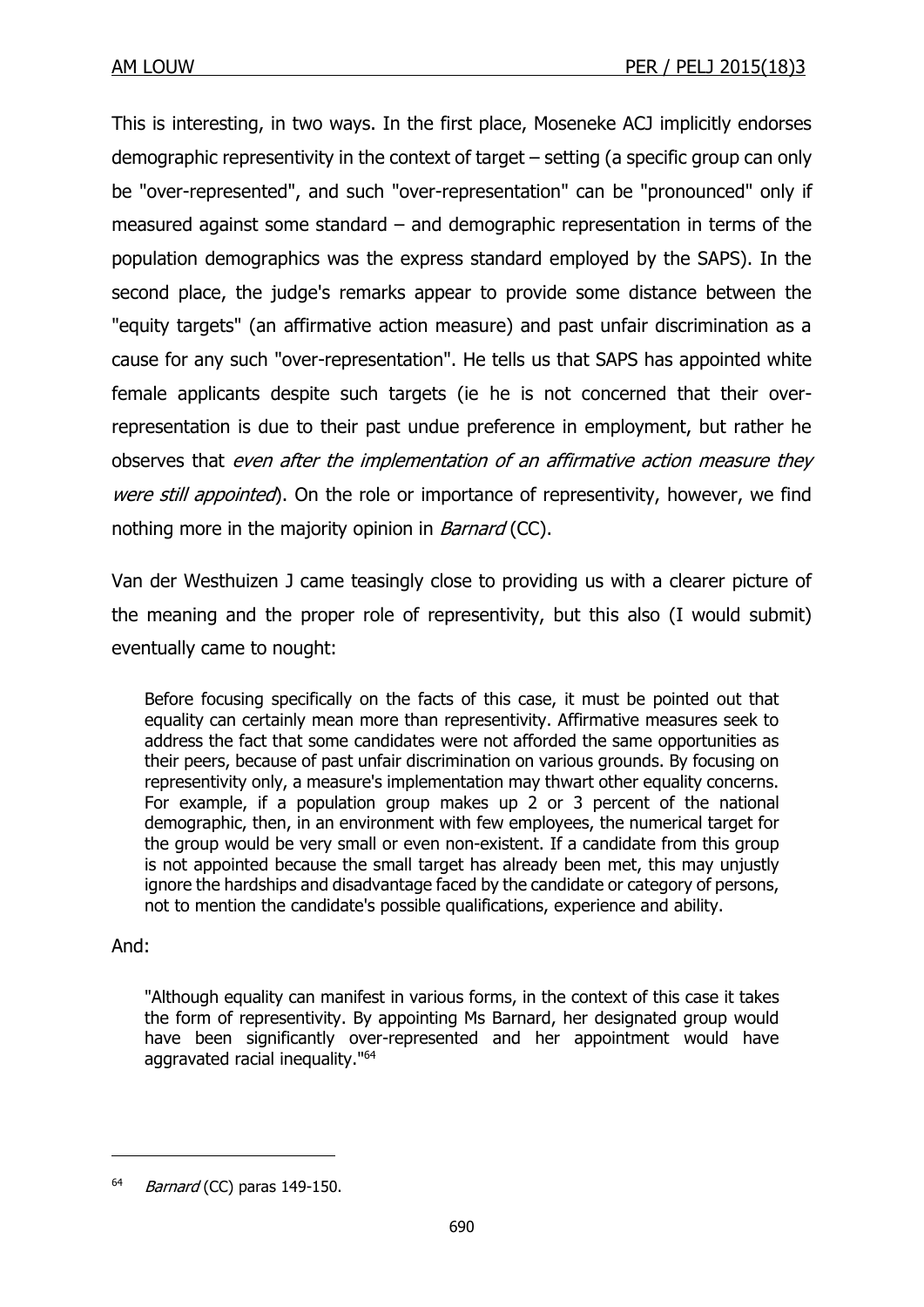It is hard to find anything of real value in these quoted sections of the judgment in order to assist our determination of the link, if any, between representivity and equality. More problematically, these thoughts are also ambiguous, and read rather confusingly.<sup>65</sup> The statement that "equality can certainly mean more than representivity" tells us that equality does not equal representivity, and that these two concepts are simply not the same thing. But then we are told that "equality can manifest in various forms, in the context of this case it takes the form of representivity". So, is representivity then actually a form of equality? Or isn't it?

Also, the judge's example highlights the clear disconnect between representivity based on population demographics and the recognition of past disadvantage as well as the pursuit of (substantive) equality. There is, as per his example, not necessarily any correlation between the two, and I will suggest that in a scenario such as that referred to in the example the equating of representivity and demographics to (assumptions of) disadvantage would not only serve to further disadvantage the relevant member of a designated group (the point the judge seems to be making), but it would also allow an employer to ignore true (even proven) disadvantage and to refrain from pursuing affirmative action as a constitutionally-mandated form of remedial or restitutionary action in favour of the relevant group/member of a group. Surely this kind of outcome – compare what happened in *Naidoo* - must be absurd (perverse) when considered against the backdrop of the provisions of the equality guarantee, and the necessity for the pursuit of substantive as opposed to formal equality prized so highly by our Constitutional Court. In paragraph 183 of the judgment, van der Westhuizen J again confuses the reader with the statement that "[t[]he goal of equality is being promoted in this case through representivity". In the context of his (disappointing, as observed earlier) consideration of the potential impact of the measure on service delivery, the judge then also refers to "[w]hen a balance does have to be struck between efficient service delivery and equality in the form of

 $65$  Which may not be surprising, considering the experience of the transformation agenda in the public service (at least). As Wessels observes, in his analysis of the policy documents used in this context (specifically the 1995 White Paper on Transformation of the Public Service): "[T]here is confusion in the application of related concepts such as 'equality', 'employment equity', 'equal employment opportunity', 'affirmative action' and representativeness in the public service because these words are sometimes used as if they were synonyms." (Wessels 2005 Politeia 126).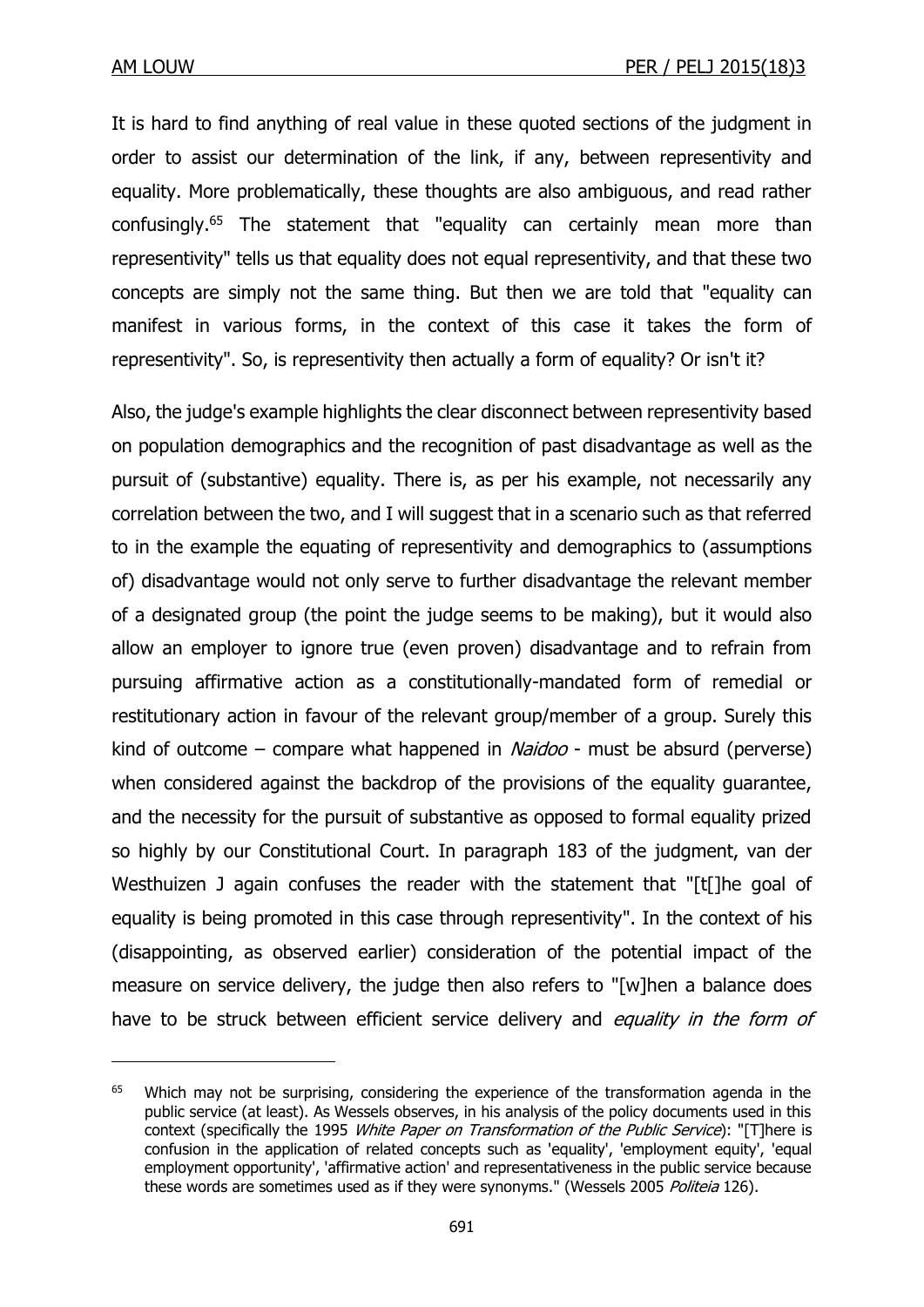representivity ..."<sup>66</sup> – again, is he saying that representivity is a form of equality? To just confuse things even more, it would seem, he then continues to note that in Ms Barnard's case "any possible negative impact on service delivery was overshadowed by the fact that her appointment would have significantly aggravated unequal representation at salary level 9". <sup>67</sup> I will be generous and attribute this use of the word "unequal" to a typo; if not, what would this terminology imply? "Equal" representation would require all race groups (to just use race as an example) to be, well, equally represented in the workplace. $68$  This again would be something very different from what the EEA requires.

We also do not find much guidance in *Barnard* (CC) about the meaning, role and importance of representivity (or its interaction with equity and equality) amongst the other judgments of the court. Cameron J, Froneman J and Majiedt AJ, in their separate concurring judgment with that of Moseneke ACJ, had the following to say:

If a decision-maker does not justify how he or she balances the important considerations of representivity and service delivery, remedial measures will suffer an invidious gloss. A decision-maker could prize representivity over service delivery without sufficient regard to the specific facts of a case. This would suggest that representivity is always more important than the quality of service provided by a public body. But this is a false choice. There is no evidence that we must sacrifice the quality of our public bodies to achieve the important goals of representivity and to redress past disadvantage. [My emphasis]<sup>69</sup>

Apart from telling us that representivity is both an important "consideration" and "goal", what we find here is an indication that it is something different from redress. The learned judges are at pains to refer to the "important goals of representivity and to redress past disadvantage". So, upon my reading, these are two separate and different concepts. Of course, common sense and a dictionary also tell us that these are not one and the same thing (and, as mentioned, we see them also textually separated or distinguished in section 2 of the EEA). Finally, Cameron J et al also seem

<sup>&</sup>lt;sup>66</sup> Barnard (CC) para 186.

 $67$  Barnard (CC) para 188.

<sup>&</sup>lt;sup>68</sup> Intriguingly, this same typo also turns up in the judgment of Moseneke ACJ in *Barnard* (CC), where he discusses the scheme of the EEA (in para 40): "Designated employers must ensure that suitably qualified employees from designated groups are equally represented in each working category of the designated employer."

 $^{69}$  *Barnard* (CC) para 110.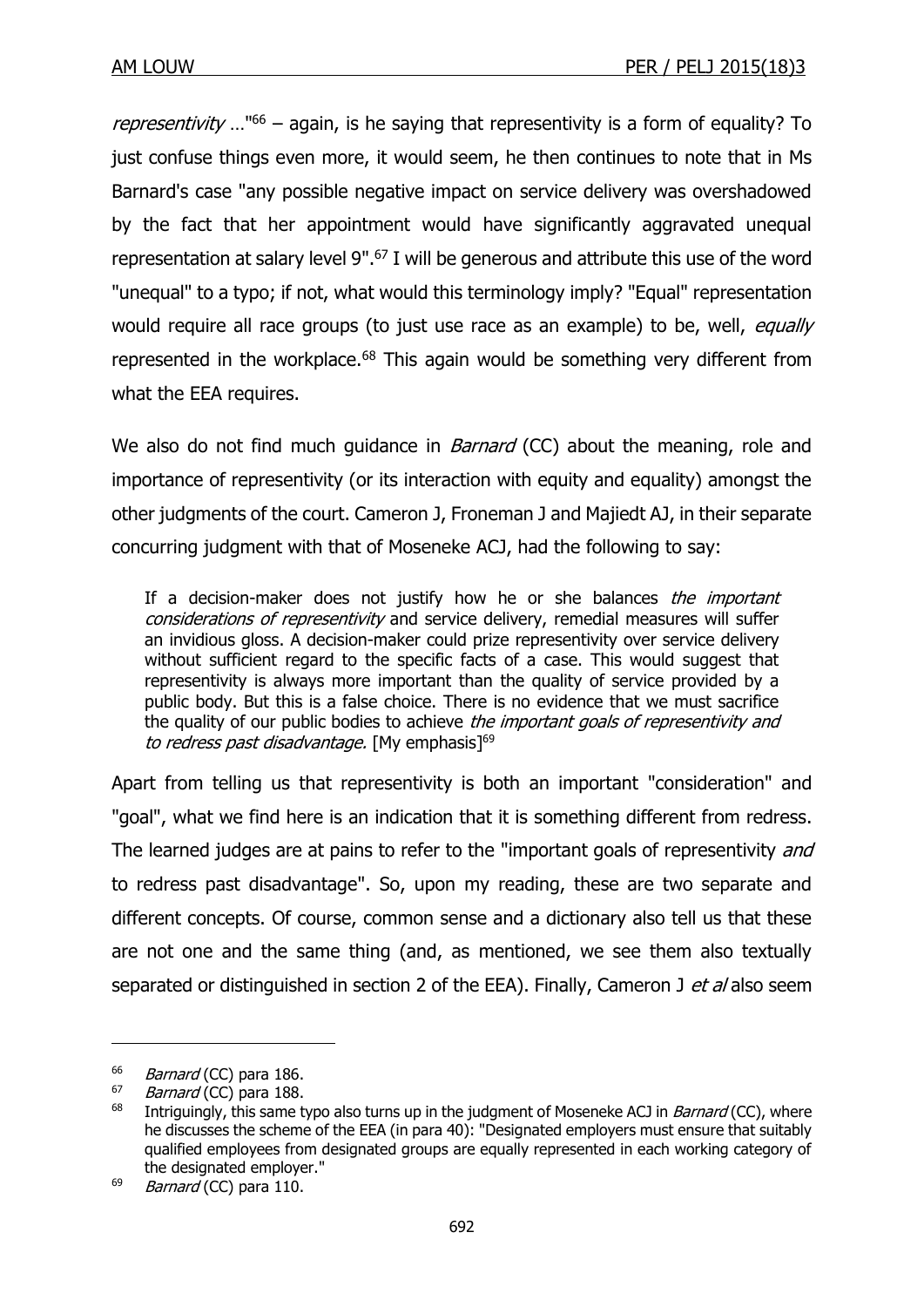to imply that there is some link between representivity and the redress of past disadvantage, but just like so many others (including the drafters of plans and policies on public service transformation) they seem to base this on some unspoken assumption. I would suggest that this is evident in their following observation:

[The National Commissioner] was entitled to prefer racial representivity over gender representivity, *provided he had a justification* for that decision. In other words, it is not necessarily an injury to dignity to view a person only through the lens of one ground listed in section 9(3), provided the reason for doing so is to redress historical inequality. 70

The underlying assumption (that preferring one form or manifestation of representivity over another requires justification, and that such justification would/must be the redress of past disadvantage) is clear; whether there is any real basis for it is less clear. And that is not really the point. The point is that these judges owe us (and Ms Barnard) more of an explanation, and less in the way of having to draw inferences. So, from all of this the most I can say is that *Barnard* (CC) tells us the following:

- 1) equality does not equal representivity, and these two concepts are simply not the same thing;
- 2) even though that may be the case, representivity  $m$ ay be a form of equality; and
- 3) while representivity is an important goal and consideration, it is something distinct from the redress of past disadvantage. $71$

At best then, from these rather opaque statements one can take the following: Considering that this same court in *Van Heerden* told us that a legitimate affirmative action measure is one that is aimed at and designed to redress past disadvantage in the interests of thus promoting (substantive) equality, the pursuit of representivity has something to do with this (*we're not exactly sure what that is*), but it does not, in fact, equate to this purpose. It is therefore, clearly, something that has been added by the EEA to the *Constitution*'s conception of legitimate remedial measures in the pursuit of

 $\frac{70}{71}$  *Barnard* (CC) para 116-117.

The Supreme Court of Appeal has also indicated that representivity is not synonymous with fairness – see Gordon v Department of Health, KwaZulu-Natal 2008 6 SA 522 (SCA) para 28. Husain writes that representivity is not synonymous with transformation (but an aspect of it) – see Husain 2013 De Rebus 3.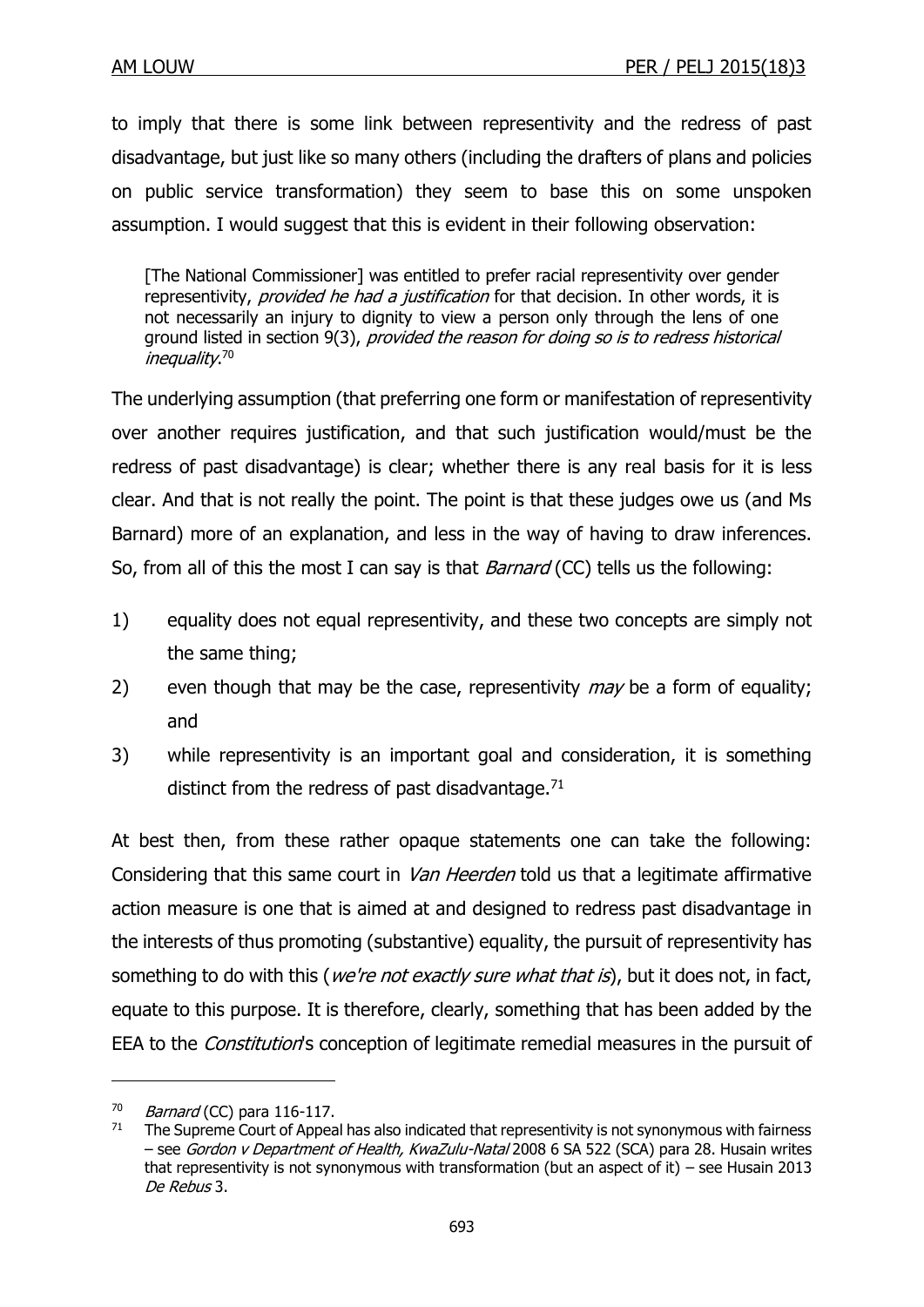equality, but something that the highest court in our land cannot (or will not) quantify for our elucidation. At best  $-$  and acknowledging by implication that representivity involves the pursuit of a numbers game – the CC tells us that rigid enforcement of quotas is illegitimate. Both the Supreme Court of Appeal<sup>72</sup> and the Labour Court<sup>73</sup> agree (even if the wording of the EEA on this issue is ambiguous at best<sup>74</sup>). But beyond that we are still left in the dark as to the constitutional role and legitimacy of this numbers game.

By now it must be abundantly clear that I have a rather large bee in my bonnet over representivity. Others may argue, however, that this lack of clarity (could it be dissembling) by judges is all fine and well; that the Constitutional Court was not called upon to provide us with any definitive guidance on the meaning, etc of (demographic) representation in the context of our equality discourse. They may argue that this is much the same as the issue of the meaning and role of quotas (which Moseneke ACJ told us, expressly, did not require examination in *Barnard* – of course, I do not agree). But they would miss the point. What was said about representivity by the various judges can hardly be classified as being *obiter*, if we consider how the separate concurring judgments all seemed to, ultimately, base their approval of SAPS's treatment of the complainant in this matter on its pursuit of (demographic) representivity in its workforce.

A case in point, and one issue that stands out for me, is that even van der Westhuizen J, who arguably (and as noted above) was the single member of this court most willing to consider the impact of the measure on those disadvantaged by it, relied on the promotion of representivity to justify the potential impact of the implementation of the measure on Ms Barnard's dignity. The judge formulated two questions (or factors) to assess the impact on the complainant within this context, and then tells us that neither

<sup>&</sup>lt;sup>72</sup> Navsa JA, in *Solidarity obo Barnard v SAPS* 2014 2 SA 1 (SCA) para 23 (hereinafter *Barnard* (SCA): "The most virulent opponents of [measures to overcome historical obstacles and disadvantages and providing equal opportunities for all] will be hard put to argue against its noble purpose. Likewise, the most ardent supporters of such measures, I venture, would find it difficult to argue with any conviction that the end result [of such measures] can be obtained by the mechanical application of formulae and numerical targets."

 $73$  See Naidoo para 209.

 $74$  See s 15(3) of the EEA.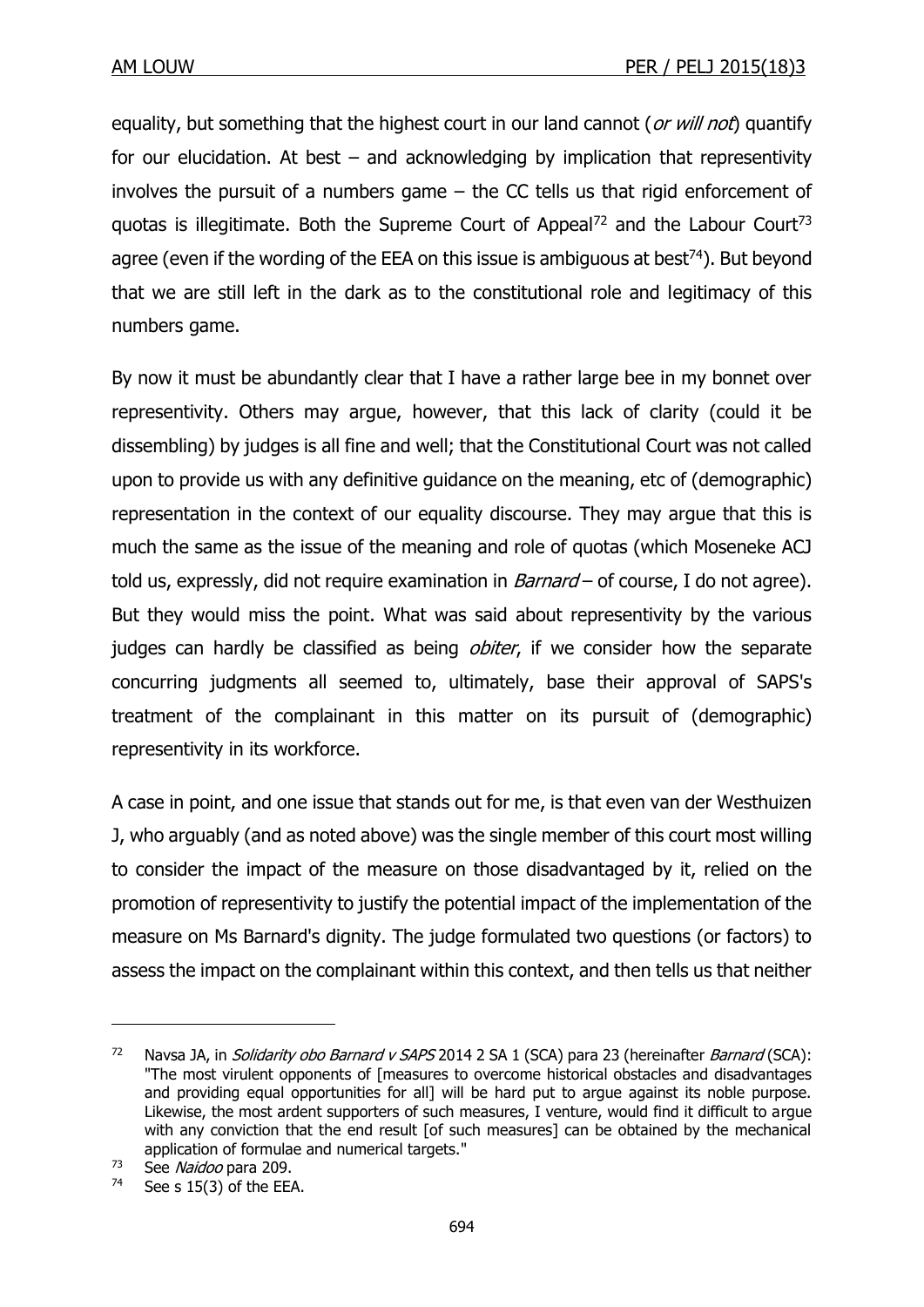of the two negative impacts hinted at by these questions had actually materialised – importantly, note that the reasoning here relies almost exclusively on the promotion of representivity and/or the role that the concept played in the design and implementation of the SAPS measure at issue in this case:

Was the impact on Ms Barnard's dignity reasonable and justifiable in light of the goal of substantive equality? I consider two factors. First, she treated  $\sqrt{s}$  as a mere means to achieve an end? Did the decision reduce her to a member of an underclass to the extent that her place in society and in the Constitution is denigrated? Even the perception of this may threaten the pursuit of our constitutional goal of a society in which everyone, regardless of their differences, is equally valued and at home. Second, does the measure's implementation amount to an absolute barrier to her advancement? If a measure is used to obliterate a person's chances at progressing in her chosen career, it would not pass constitutional muster. It would constitute an impermissible barrier to an individual's ability to "develop [her] humanity [and] 'humanness' to the full extent of its potential". The Act indicates a cognisance of the dangers of establishing "an absolute barrier to the prospective or continued employment or advancement of people".

Neither is present in this case. Ms Barnard failed to secure appointment because there was over-representation of people from her designated group. Had this overrepresentation not been present, the policy would not be a bar – let alone an absolute one – to her (or any other similarly qualified white woman's) appointment. Ms Barnard's career advancement within SAPS was not destroyed. The Employment Equity Plan has specific targets for different occupational levels and is flexibly used to cater for over- and under-representation. This flexibility ensures that she can be promoted to a higher occupational level should representation targets allow. By the time the case reached this Court, she had been promoted, albeit to a different department. The goal of equality is being promoted in this case through *representivity.*' [My emphasis]<sup>75</sup>

Is it just me, or is there something rather incongruous in this reasoning? Does this amount to saying the following: "There is a measure here that is being challenged on the basis that it does not allow for the appointment of someone who is white. Ms  $X$ was not appointed because she was white. This is not a problem, however, because if she had been black she would have been appointed."? I am probably wrong; van der Westhuizen J is an eminent jurist, and one of the judges of our highest court. But surely we deserve more clarity than this.<sup>76</sup>

 $75$  Barnard (CC) paras 180-183 (footnote references omitted).

Thomas Sowell would, I believe, have responded as follows to these and other examples of the failure of the judges in *Barnard* (CC) to use clear language and explain what they mean so that others can understand: "Whatever definition - and accompanying set of policies - one believes in, a serious discussion of racial discrimination or of racial issues in general requires that we lay our cards face up on the table and not hide behind ambiguous and shifting words that render any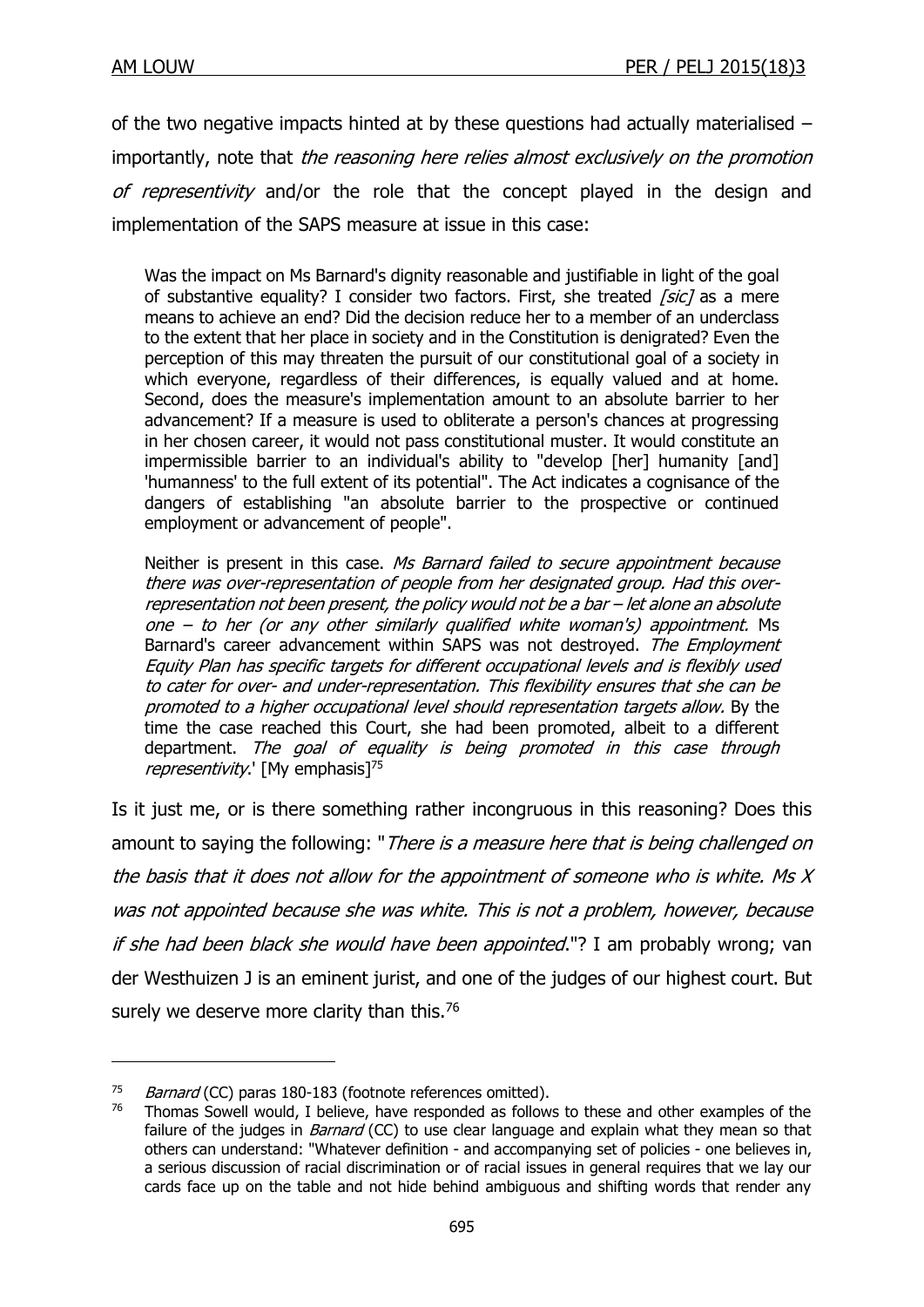That being said, however, and without wanting to sound overly simplistic in the analysis of this judgment, van der Westhuizen J spent fifteen paragraphs discussing the role of dignity in this case, and then found that it was trumped by representivity. And yet, as said earlier, the learned judge does not spend even one paragraph explaining to us the meaning and relevance of representivity in the application of an affirmative action measure in order to promote substantive equality. And this, to me, is especially strange when one considers the central importance that he attached to the balancing exercise that is inherent in constitutional adjudication (and which, in fact, forms the basis for his suggested standard of the review of affirmative action measures which should include the consideration of proportionality):

No [constitutional] provisions may be interpreted in isolation and no right protected and enforced without regard to other rights. Especially the exercise of one constitutional right may often have to be balanced against another. Courts are regularly called upon to do so thoughtfully and candidly. To a considerable extent, this is what constitutional adjudication is about. $77$ 

Yet we do not find an explanation of the meaning, content and proper (constitutional) role of the central concept or interest which the judge feels trumped Ms Barnard's right to dignity in this case. As a reader of the judgment I do not find it more helpful than the extremely one-sided judgment of Mlambo J in *Barnard* (LAC), which, as already noted, Malan has characterised as "nothing but a dreadful miscarriage of justice".<sup>78</sup> The big difference, of course, is that even though we are no closer to discerning the meaning of representivity within the equality jurisprudence, the concept has apparently been given constitutional approval by the judges of our highest court. No future judge, outside of this court, who might feel more inclined to interrogate these issues, can now overturn this implicit approval of representivity as an apparent (although highly suspect) new constitutional goal. The drafters of the EEA (and the SAPS and doubtless a large number of other human resource managers in the public service) must be delighted. I am less so.

attempt at dialog futile and ultimately poisonous." (Sowell "Discrimination, Economics and Culture" 168).

 $77$  Barnard (CC) para 161 (footnote references omitted).

<sup>78</sup> Malan 2014 De Jure 125.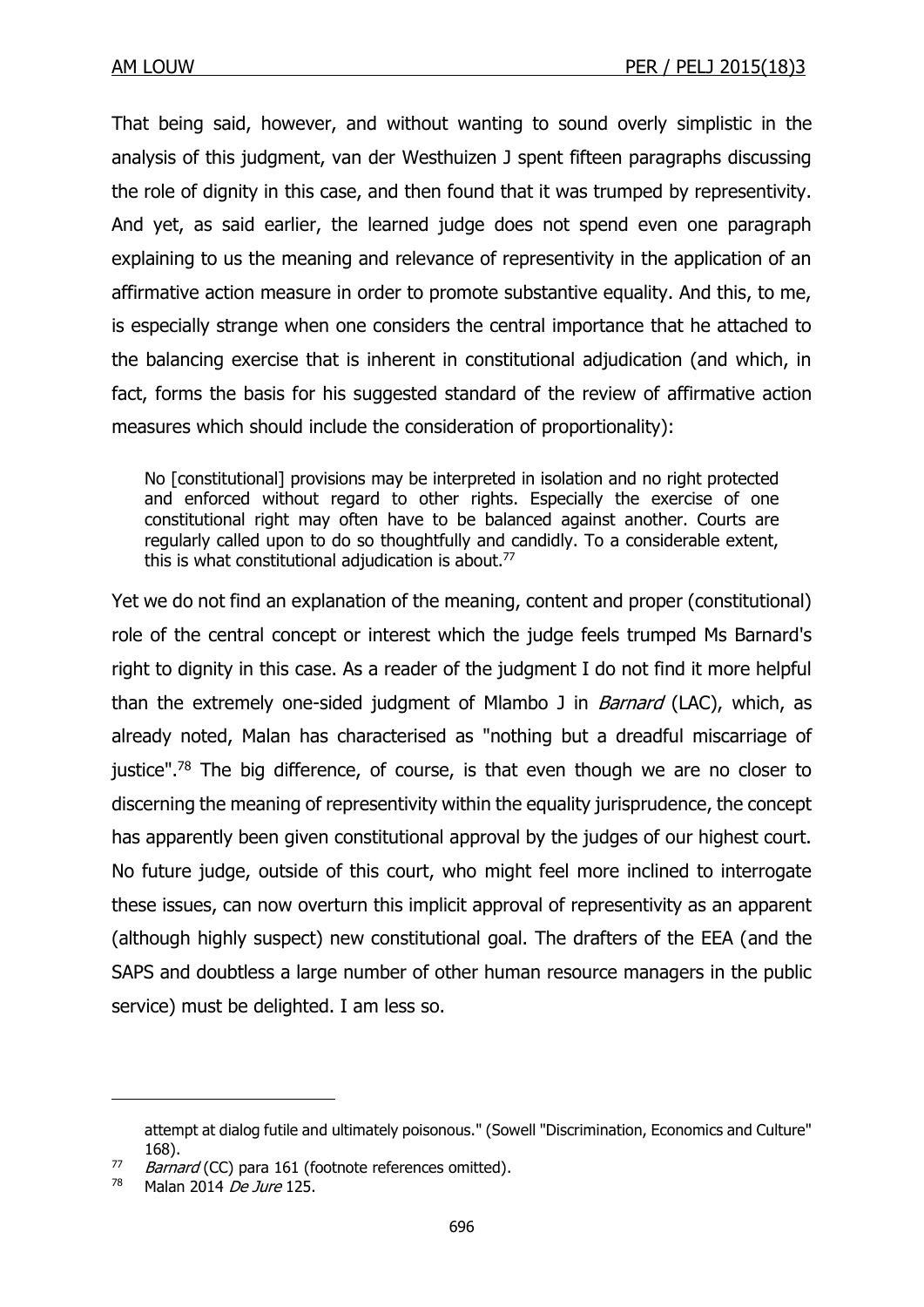The vagueness of the language and reasoning of these judges is sorely problematic, not only because of the lack of clarity that *Barnard* (CC) has provided us on all the above-mentioned issues and questions, but also because such uncertainty also leaves just too much room for dishonesty. We have seen that the Constitutional Court found that the SAPS measure did not constitute an absolute bar to the appointment of Ms Barnard or any other white female. It is interesting, considering this, that the reality seems to have been quite different. In a recent speech the CEO of Solidarity, $79$  Dirk Hermann, recounted the following exchange that occurred in testimony before the Labour Court in *Barnard* (during the leading of evidence of a SAPS human resources professional, Superintendent Ramathoka):

According to Ramathoka, an interviewing panel was not allowed to recommend people from the non-designated group if that group happened to be overrepresented. People from that group could apply for a position, but they would not be recommended.

"What is the point in allowing them or inviting them to apply?" asked Advocate Grogan.

And then followed Ramathoka's astounding reply that, in terms of the Employment Equity Act, an absolute ban on applications was not allowed. Whites could therefore submit an application; however, strict enforcement of the SAPS's plan meant they would not be recommended.

"That's cynical," Grogan said.

-

The judge was also confused: "Sorry, I just need to clarify something. Superintendent, I am confused. Are you testifying that the policy and process of the SAPS, once a plan has been issued which shows an overrepresentation in a particular position, is an absolute rule? That the SAPS will not, and may not, appoint a person from a non-designated group to that position, as an absolute rule?" "It is an absolute rule, my lord," Ramathoka replied.<sup>80</sup>

It appears – and this is worrying - that the judges of our Constitutional Court may be easily fooled. It might be apt to quote the words of American economist Thomas Sowell – referring to affirmative action for African-Americans as "the grand fraud". This was expressed, of course, in the American context, but see if you can spot its relevance closer to home:

 $79$  The trade union that took Ms Barnard's matter to court (and has also led the litigation in other prominent affirmative action disputes).

 $80$  Hermann 2014 http://www.politicsweb.co.za/politicsweb/view/politicsweb/en/page71639?oid=680718&sn=Detai l&pid=71639.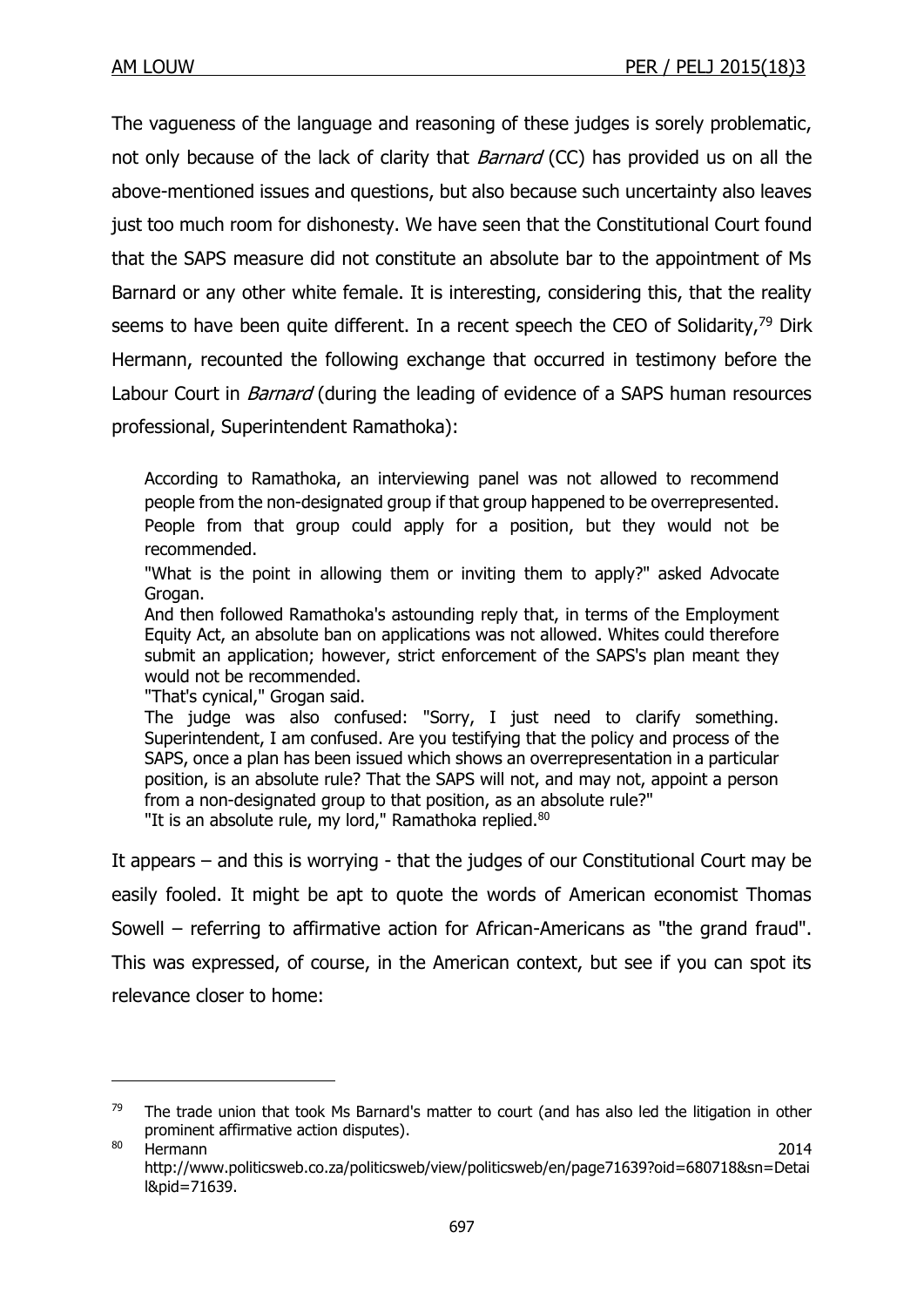No issue has been more saturated with dishonesty than the issue of racial quotas and preferences … Many defenders of affirmative action are not even honest enough to admit that they are talking about quotas and preferences, even though everyone knows that that is what affirmative action amounts to in practice … When any policy can only be defended by lies and duplicity, there is something fundamentally wrong with that policy. Virtually every argument in favor of affirmative action is demonstrably false. It is the grand fraud of our time … Affirmative action is great for black millionaires but it has done little or nothing for most people in the ghetto. Most minority business owners who get preferences in government contracts have net worth's of more than one million dollars. One of the big barriers to any rational discussion of affirmative action is that many of those who are for or against it are for or against the theory or the rationales behind group preferences and quotas. As for facts, the defenders simply lie. $81$ 

## **5 The recent amendments to the EEA**

The *Employment Equity Act* was recently amended for the first time since its inception in 1998, by means of the *Employment Equity Amendment Act* 47 of 2013 (which came into force on 1 August 2014 – nearly to the hour exactly one month before the handing down of the Constitutional Court's judgment in *Barnard*). The amendments brought changes to various important provisions of the Act, ranging from substantive matters (such as the definition of the designated groups under Chapter III and both the definition of prohibition on unfair discrimination and the burden of proof in claims of unfair discrimination in terms of section 6) to procedural ones (such as the assessment of compliance with the Act and the reporting requirements). For the present purposes, the most relevant of the amendments relate to the assessment of compliance with the provisions of the affirmative action chapter, specifically in respect of the contents of section 42 of the Act. Earlier in this piece I briefly recounted the (pre-amendment) provisions of this section, and I made the point that its scheme facilitated (and, indeed, gave definition to) the Act's concept of the pursuit of "equitable representation" with reference to the foremost compliance criterion in respect of affirmative action targetsetting – demographics. The amendments to section 42 are, in this respect, extremely significant. For the present purposes I will focus only on these, very briefly and extremely superficially.<sup>82</sup>

<sup>81</sup> Sowell 2003 http://capitalismmagazine.com/2003/04/the-grand-fraud-affirmative-action-forblacks/.

<sup>82</sup> As contained in s 16 of *Employment Equity Amendment Act* 47 of 2013.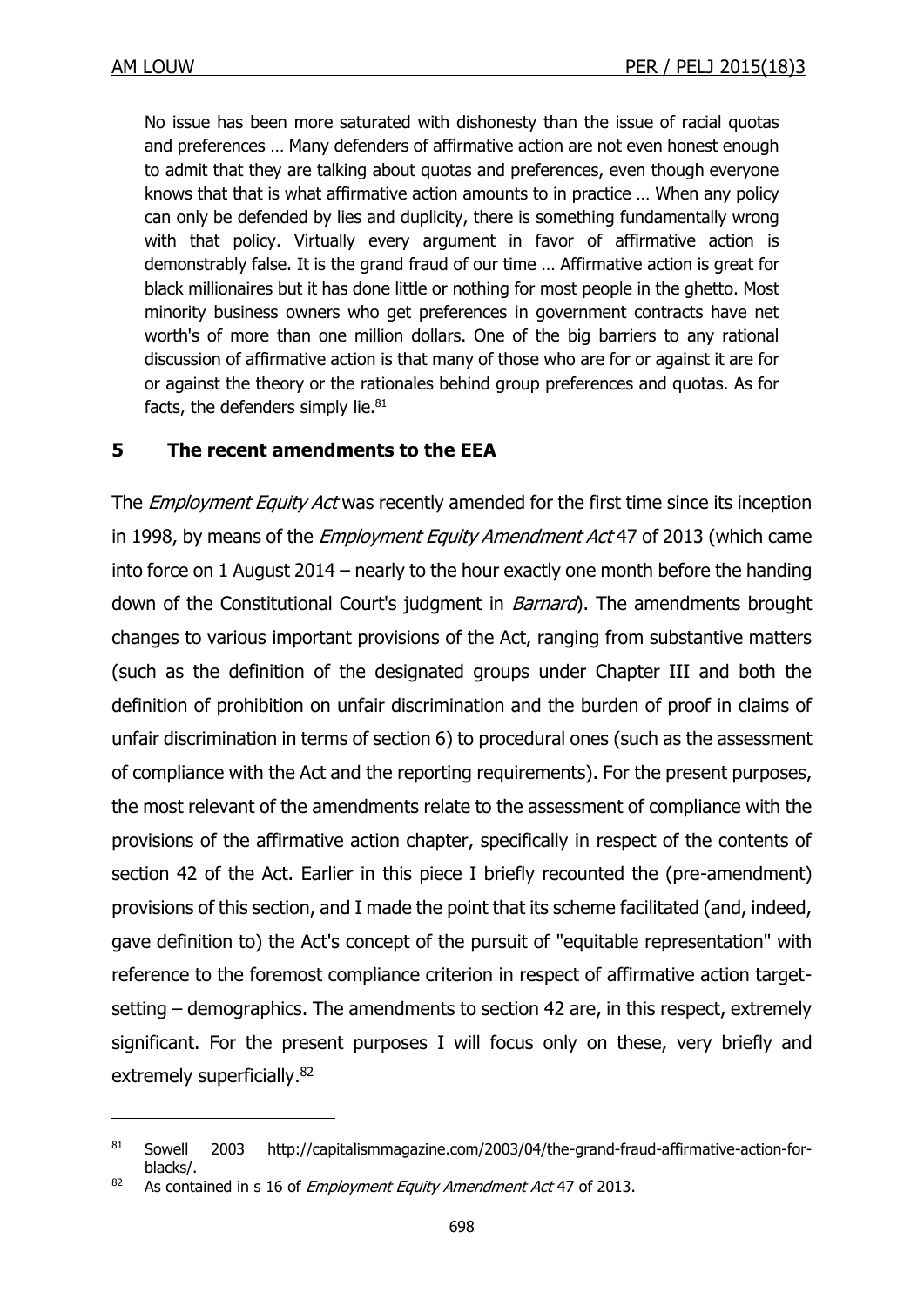I will not mention all of the amendments to this section but, judged holistically, the most important is that of the scrapping of most of the criteria previously listed for the assessment of compliance by a designated employer. It should  $-$  at this stage of reading this piece – come as no surprise that the legislature has opted to retain only one of the previous criteria (with the wording slightly altered) as contained in the section, namely the "extent to which suitably qualified people from and amongst the different designated groups are equitably represented within each occupational level in that employer's workforce in relation to the demographic profile of the national and regional economically active population".<sup>83</sup> The Amendment Act has, thus, removed all of the workplace-related factors referred to earlier as contained in the section. Note, of course, that in the earlier discussion of quotas and the illegitimacy of the rigid pursuit of numerical targets, these were the only reality-based factors that a designated employer could raise in order to ensure flexibility and consideration of its actual requirements and circumstances (if it came to a failure to reach numerical targets). While including a number of new factors (all relating to "reasonable steps taken by a designated employer" to do certain things), as well as a catch-all ("any other prescribed factor"), the overwhelming and inevitable conclusion is that the legislature has clearly decided to tighten up the demographic representivity agenda pursued in terms of the Act by making it clear for everyone to see that demographics are, and will remain, first prize. Designated employers are now left with little doubt (if any remained) about the purpose of the Act and the objective of the legislature in its conception of the numbers game and what is expected in its implementation.

These amendments, obviously, did not feature in the litigation in *Barnard*. If we will see any future litigation under the Act - as we must - they will doubtless play a role in further cementing the illegitimate agenda of the Act and our apparent, inevitable, slide into a situation where the term "affirmative action" (as understood by ordinary South Africans) might, as more and more signs seem to suggest, equate to the pursuit and condonation of what may very well come down to little more than institutionalised racism under a gossamer veil of "transformation". To go old school for a moment: in the words of Johnny Mercer, when accentuating the positive and eliminating the

<sup>83</sup> As contained in the new s  $42(1)(a)$  of the EEA.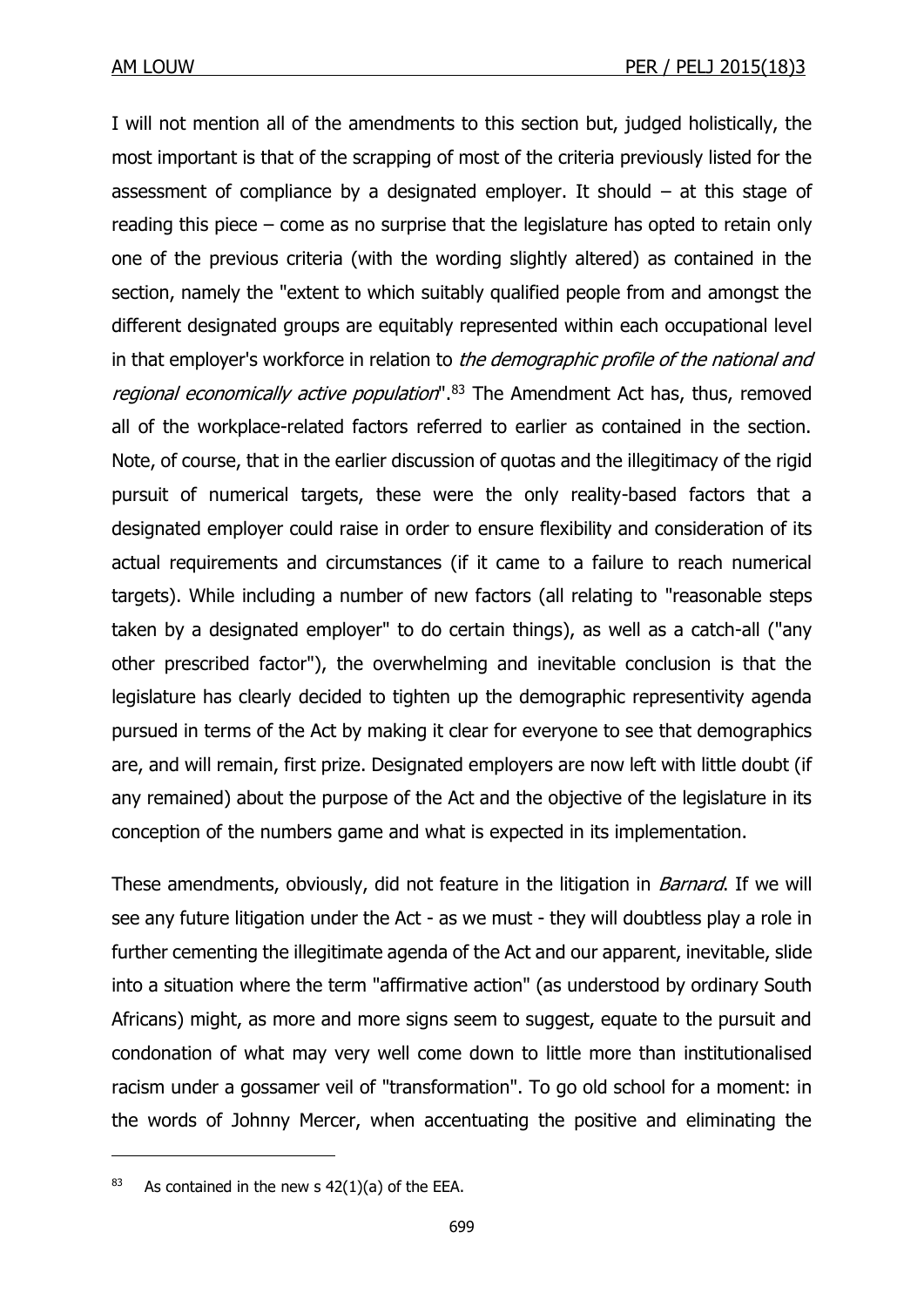negative, we need to "latch on to the affirmative" - but "don't mess with mister inbetween".<sup>84</sup> The judges of our Constitutional Court, it would seem - when casting their votes over the legitimacy of the *Employment Equity Act* in this whole scheme of things – may very well have briefly lost sight of this last warning. In our constitutional equality paradigm, I would characterise this Act as the very personification of a rather shiftyeyed Mr In-Between – caught somewhere between the constitutional principle of affirmative action and the governmental ideology of the numbers game. It is worthy, if nothing more, of constant and very critical watch; and someone should have the intestinal fortitude to mess with it, sooner rather than later.

## **6 Conclusion**

-

What for me emerges quite clearly when one considers the subject matter of this piece is that we are dealing here with two quite distinct and probably irreconcilable concepts. The first is that of (substantive) equality, which is sanctioned, and, indeed, demanded by our *Constitution*. Our understanding of the role of affirmative action in this context is the redressing of disadvantage caused by past unfair discrimination through the means of remedial and restitutionary measures sanctioned under the Bill of Rights, in order to promote the achievement of the full and equal enjoyment of those hardfought fundamental rights for all who share this beautiful country. The second is that of (demographic) representivity, which finds its only purported legitimacy in the transformational nature and objectives of our *Constitution*. If 'transformation' means to change things (possibly, cosmetically), $85$  then yes, government's virulent pursuit of representivity will achieve this (if it has not done so yet). Whether this last is what the drafters of our *Constitution* had in mind (or whether the "transformed' South African society we are in the process of creating is the one envisaged by them $86 -$  although we should not lose sight of the long history of the ANC's National Democratic

<sup>84</sup> Johnny Mercer and the Pied Pipers Accentuate the Positive, Capitol Records (© 1945).

<sup>&</sup>lt;sup>85</sup> The Oxford dictionary defines "transformation" as "a marked change in form, nature, or appearance".

 $86$  As Dupper notes, some of the burning questions regarding affirmative action (although not necessarily the same questions I have tried to address here) raise "important questions about the society we wish to become, and it matters enormously which choices are made" – see Dupper 2008 SAJHR 443.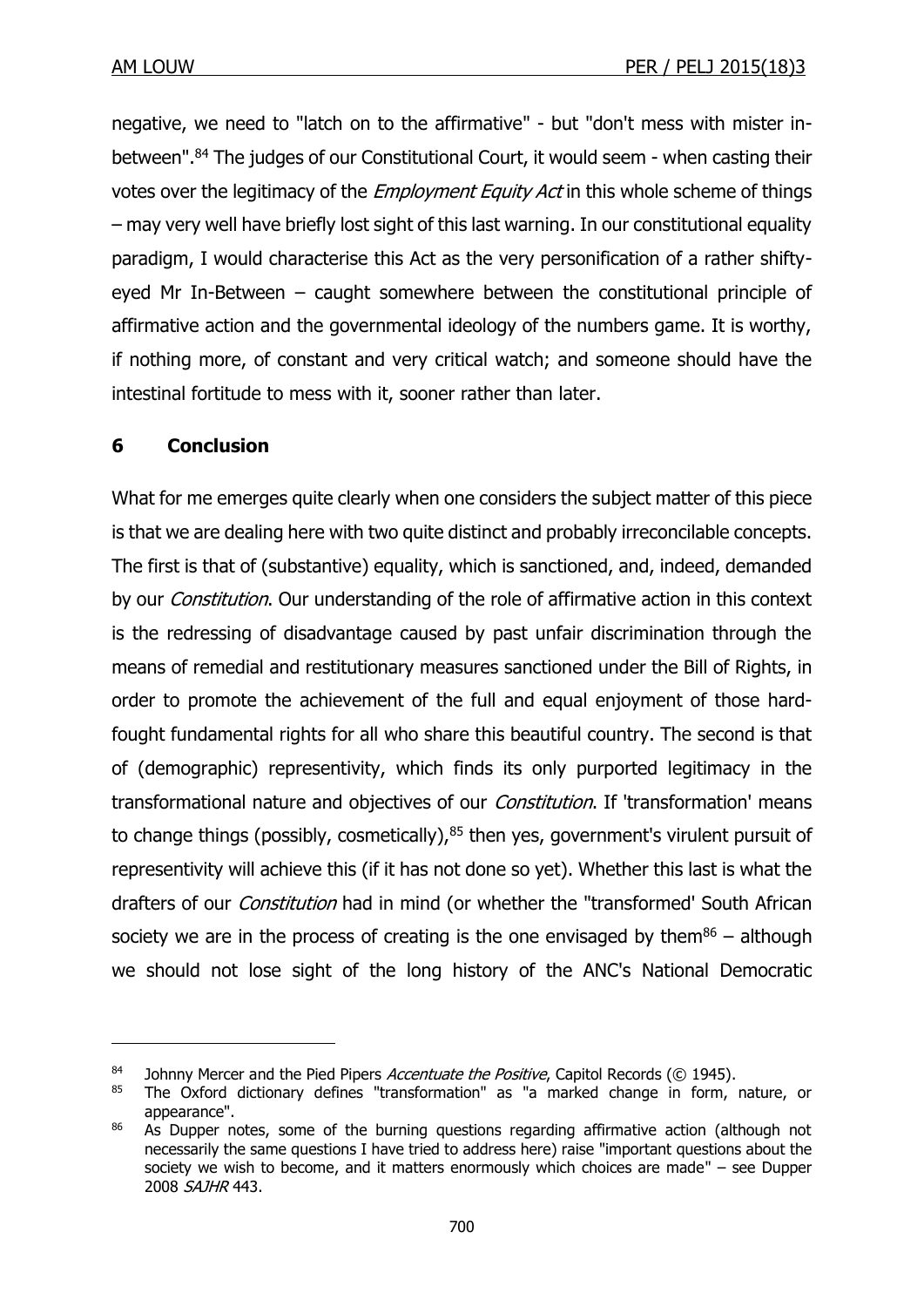Revolution<sup>87</sup>) is a very different question. One thing that does stand out, however, is that representivity has virtually nothing to do with equality (just as it, probably, has

<sup>&</sup>lt;sup>87</sup> Some of the issues touched on in this piece are placed more clearly in context when one considers the analysis by Roger Southall regarding the development of the ruling party's National Democratic Revolution (or NDR). He explains (writing in 2008, prior to the start of the Zuma era): "[C]apture of the state and 'internal decolonisation' [by an ANC coming into power in a post-apartheid South Africa] would require, both in terms of social justice and the needs of the economy, the rapid growth of the black middle class – and indeed, the expansion of a class of black capitalists. After all, democratisation could not stop with the state: it also demanded popular control of the 'commanding heights of the economy'. It was not a huge step for this to be translated by influential forces within the party after 1994 into a call for 'demographic representivity', or for the 'blackening' of the corporate sector, a demand to which large scale capital was happy to accede (albeit within limits, and over time). In terms of the NDR, a black capitalist class is always suspect. Because its rise is dependent in part upon co-operation with established capital and upon opportunities provided by the state, it is likely to resort to corruption and to develop into a 'parasitic bureaucratic bourgeoisie'. To counter this, the NDR must cleave to the disciplines of 'patriotism'; that is, to remember its social obligations to the impoverished community from which it has come and remain guided by the ANC. However, while the notion of a 'patriotic bourgeoisie' has always sat uneasily with Marxian theories of class exploitation, its effective dilution since 1994 into the demand for 'representivity' has allowed for the upward mobility of blacks as individuals within the corporate sector to be presented as commensurate with the furtherance of the NDR. While the ANC's partners, the Congress of South African Trade Unions (COSATU) and the SACP may cling to more radical, activist interpretations of the NDR, the ANC leadership under Mbeki was to become increasingly bold in asserting that the ANC has never been a socialist organisation, and by implication, that the blackening of capitalism through BEE will be the revolution's end point. However, the problem facing an emergent black capitalist class was its lack of capital and capitalist expertise. The solutions were essentially twofold. First, from the moment it moved into office, the ANC viewed its control over the civil service and parastatals (which accounted for around 15 per cent of GDP) as the instrument for extending its control over 'the commanding heights of the economy'. This included the strategy of transferring state-owned enterprises on discounted terms to blacks via privatisation. In the event, this did not prove to be particularly successful simply because the amounts of capital required for the purchase of all but 'non-core' assets were too large for aspirant black capitalists to raise. In practice, therefore, the state sector served as the training ground in corporate management, knowledge and the expertise required by aspirant black capitalists for launching themselves into the private sector. Second, the ANC's demand for 'representivity' drew a response from large scale capital that was simultaneously creative and defensive. On the one hand, conglomerates proved responsive to the ANC's 'deployment' of influential senior personnel to the corporate sector, recognising that whilst they had the financial capital to fund BEE, they also needed the 'political capital' that only ANC loyalists could provide. On the other, when from around 2000, the ANC's BEE strategy became more assertive, large capital responded by pre-emptively negotiating 'transformation charters' which established targets for black share ownership, management, employment, and skills training by 2014. Today, most individual industrial sector charters are in the process of being subordinated to a generic code introduced by the Broad Based Black Economic Empowerment Act of 2003. This may result in a change in the face which corporates present over time. However, while this will be welcomed by the ANC, a possible accompaniment may be a weakening of the commitment of the black business class to the party as a force for transformation in favour of its reduction to a vehicle for promoting their material advance. It is clear that the NDR prioritizes control of the state as the essential instrument for transformation. However, in the context of South Africa's new democracy, this has posed the awkward necessities of funding the party and thrust it into a maw of controversy." (Southall 2008 Rev Afr Polit Econ 284-286.)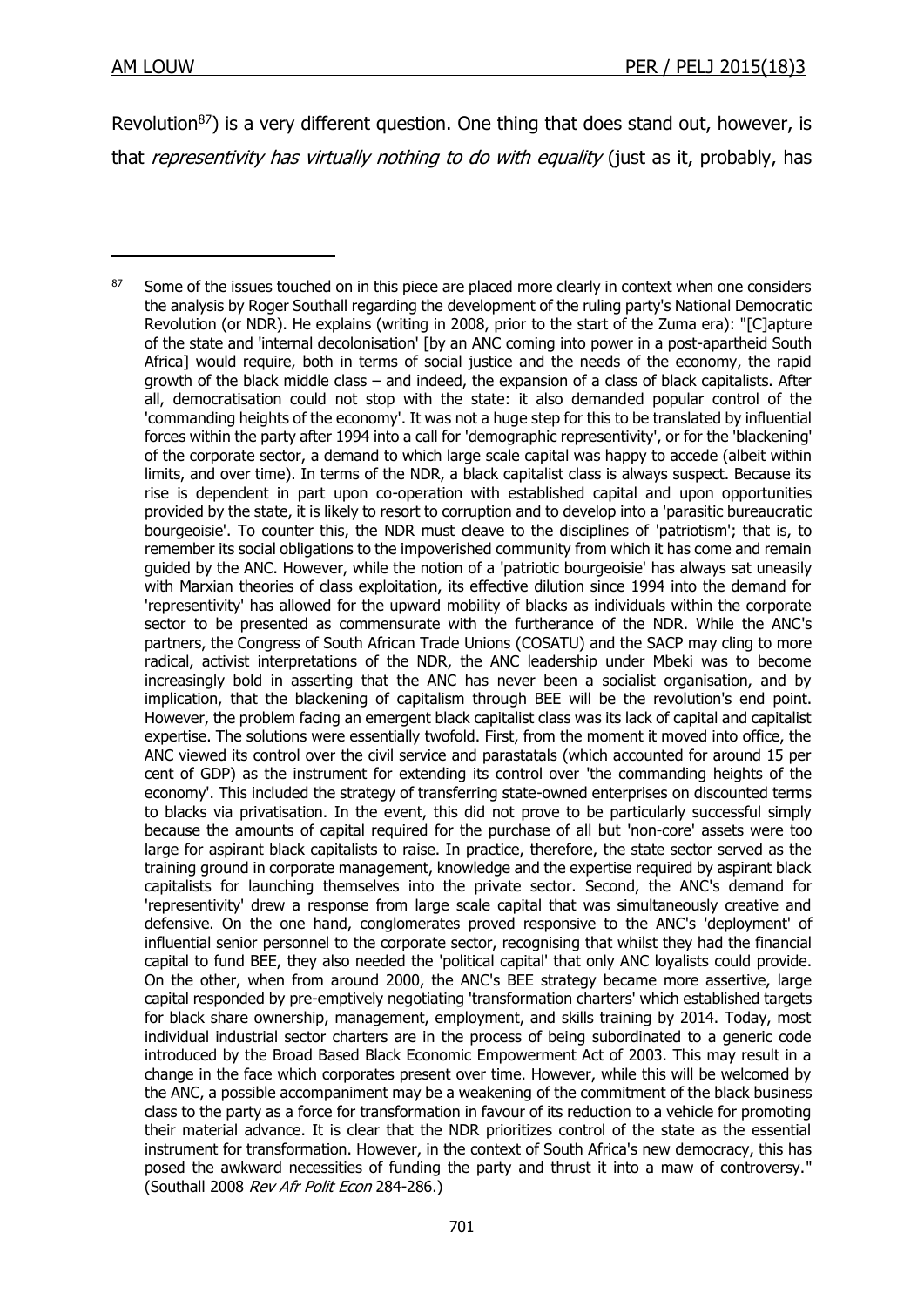nothing to do with unfair discrimination $88$ ). I suggest that it is time for our politicians and legal textbooks, and even the judges of our highest court, to stop implying that it does.

I should like to call on the legal fraternity to take a more active interest in these developments, which affect us all<sup>89</sup> (and will doubtless affect many of our children  $$ possibly a whole generation, at least<sup>90</sup> - for years to come). If there is something that, doubtless, all of us trained in the law inherently abhor, it is injustice. There is one thing, though, that I think we all abhor even more: a clear injustice clothed as justice. The apartheid state, after all, plodded along quite successfully for many years within a system of parliamentary sovereignty and dodgy but ostensibly legitimate laws. Apart from the issue of affirmative action, I did not really in the preceding discussion touch on some of the most controversial aspects of our current government's drive for demographic representivity and for the race-based transformation of society, public

<sup>88</sup> American economics professor, Thomas Sowell (who has done more empirical research on this subject than I have), explains this well in this context: "Many people believe that differences in life chances or differences in socioeconomic results are unusual, suspicious, and probably indicative of biased or malign social processes that operate to the detriment of particular racial and other groups. While there have certainly been numerous examples of discrimination - in the traditional sense of applying different rules or standards to different groups - in the United States and in other countries around the world, that is very different from claiming the converse, that group differences in prospects or outcomes must derive from this source. Intergroup differences have been the rule, not the exception, in countries around the world and throughout centuries of history … It would be no feat to fill a book with statistical disparities that have nothing to do with discrimination. What would be a real feat would be to get people to realize that correlation is not causation - especially when the numbers fit their preconceptions ... Some statistical disparities are of course caused by discrimination, just as some deaths are caused by cancer. But one cannot infer discrimination from statistics any more than one can infer cancer whenever someone dies. The absence of corroborating evidence of discrimination has forced some into claiming that the discrimination has been so 'subtle,' 'covert,' or 'unconscious' as to leave no tangible evidence. But this method of arguing - where both the presence and the absence of empirical evidence prove the same thing - would prove anything about anything, anywhere and any time." Sowell "Discrimination, Economics and Culture" 169-170.

<sup>89</sup> Especially seeing that, well, we as a fraternity must, of course, also be demographically representative. Former Justice Minister Jeff Radebe's answer to a question in Parliament on the then Legal Practice Bill (18 October 2011): "The legal profession is still not representative of the demographics of South Africa and entry into the profession is, in many instances, determined by outdated, unnecessary, and overly restrictive prescripts. Access to legal services, especially by the poor, is limited ... It might be said that the Bill democratises the regulatory structures which, in turn, will pave the way in order to take the transformation agenda to its logical conclusion." (Radebe 2011 http://www.politicsweb.co.za/news-and-analysis/legal-profession-must-bedemographically-represent.)

 $90$  Compare a university admissions affirmative action policy in India, which was implemented expressly as a temporary measure in 1949 and is still in force today – see Sowell Thomas Sowell Reader 288-289.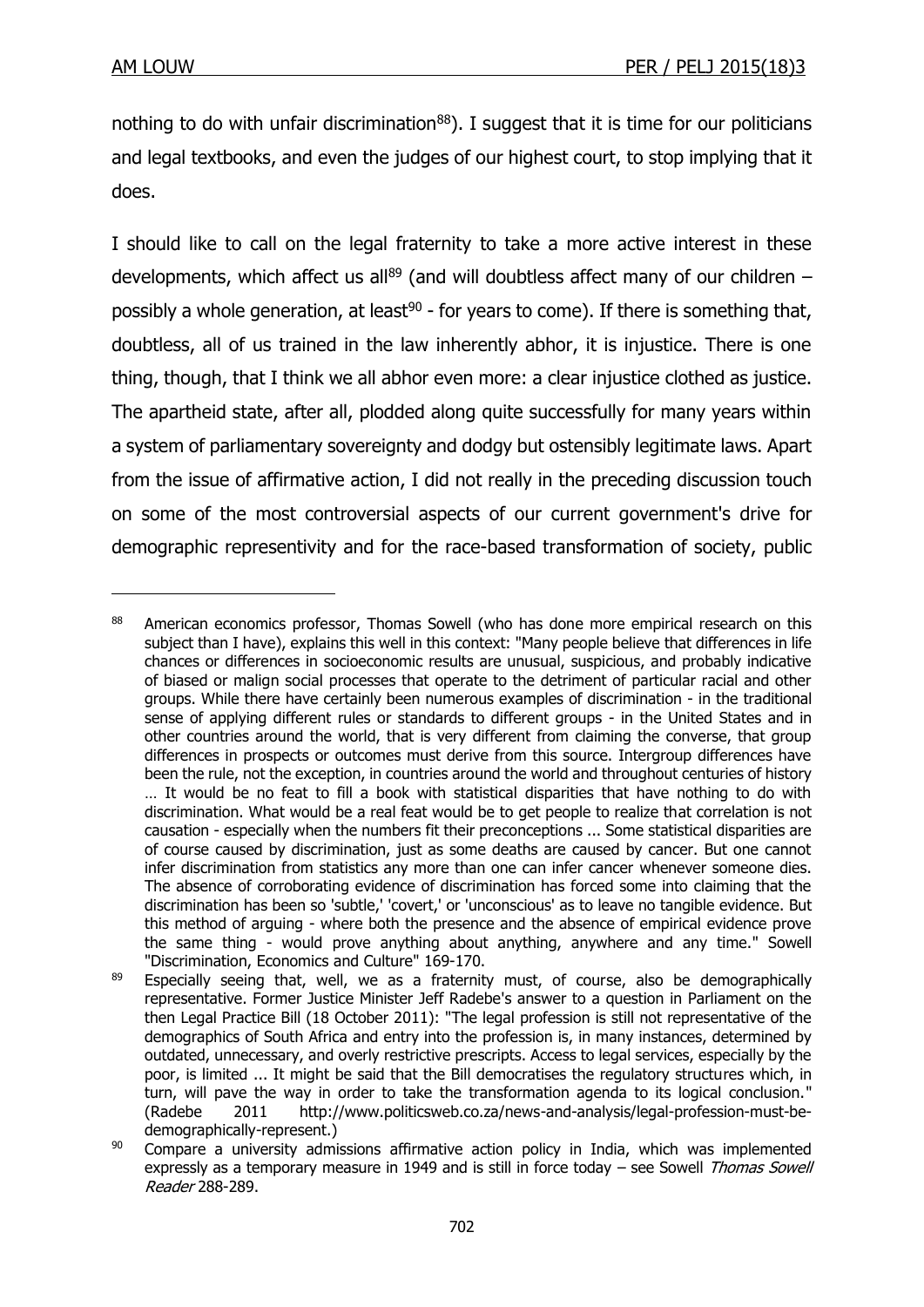institutions and the economy (including the much-maligned broad-based black economic empowerment policies).<sup>91</sup> I refrained from doing so in the firm conviction that the redress of past disadvantage, especially in a society so scarred by systemic unfair discrimination on the basis of race and other arbitrary grounds, is a valid (and admirable) constitutional objective on its own. Leaving aside the practical and other objections regarding implementation, policies relating to, for example, the redistribution of wealth, land reform and the like are all valid manifestations of this (which is why I think no thinking South African can seriously and validly ignore the political platform of Mr. Malema's Economic Freedom Fighters). What is more worrying, however, is that when it comes to the application of affirmative action in employment (and in other, even more problematic contexts, such as sport), the means chosen significantly impacts on the rights of those specifically excluded by such measures (the "previously advantaged"). Even this would not be overly troublesome, though, if it occurred under the flag of redress as a valid constitutional objective. In the matter of the affirmative action scheme of the *Employment Equity Act*, it does so by invoking that other very valid constitutional objective – the achievement of substantive equality – but it does so really only in name. $92$ 

We have seen how the Act by definition elevates demographic statistics to the status of an ultimate objective when it comes to affirmative action. Instead of identifying the redress of past disadvantage as a separate and independent constitutional objective,

 $91$  As I write this, there are continuous reports in the media about government's drive for transformation of the South African economy towards demographic representivity. The deputypresident, Cyril Ramaphosa, was quoted following a speech at the annual conference of the Association of Black Securities and Investment Professionals: "Government needed to work towards radical economic transformation and the economy needed to reflect the country's demography. 'Broad-based black economic development, skills development, supplier development and preferential procurement are parts of the package of measures we've employed over the past two decades to achieve this objective'." (Sapa 2014 http://www.timeslive.co.za/politics/2014/09/25/transformation-must-continue-ramaphosa.)

<sup>92</sup> Which leads to some commentators seemingly losing sight of the constitutional framework for affirmative action in the face of the Act's obsession with the numbers: "It is apparent from the case law that some degree of consideration, planning and rationality must precede the implementation of affirmative action measures. It is not sufficient for an employer to merely assert that a measure amounts to an affirmative action measure. By the same token it is not necessary that affirmative action measures be part of an employment equity plan that complies with the provisions of the EEA. The fact that a measure is: (a) intended to contribute to the objective of equitable representation; and (b) capable of doing so; should be sufficient." (Partington and Van der Walt 2005 Obiter 602).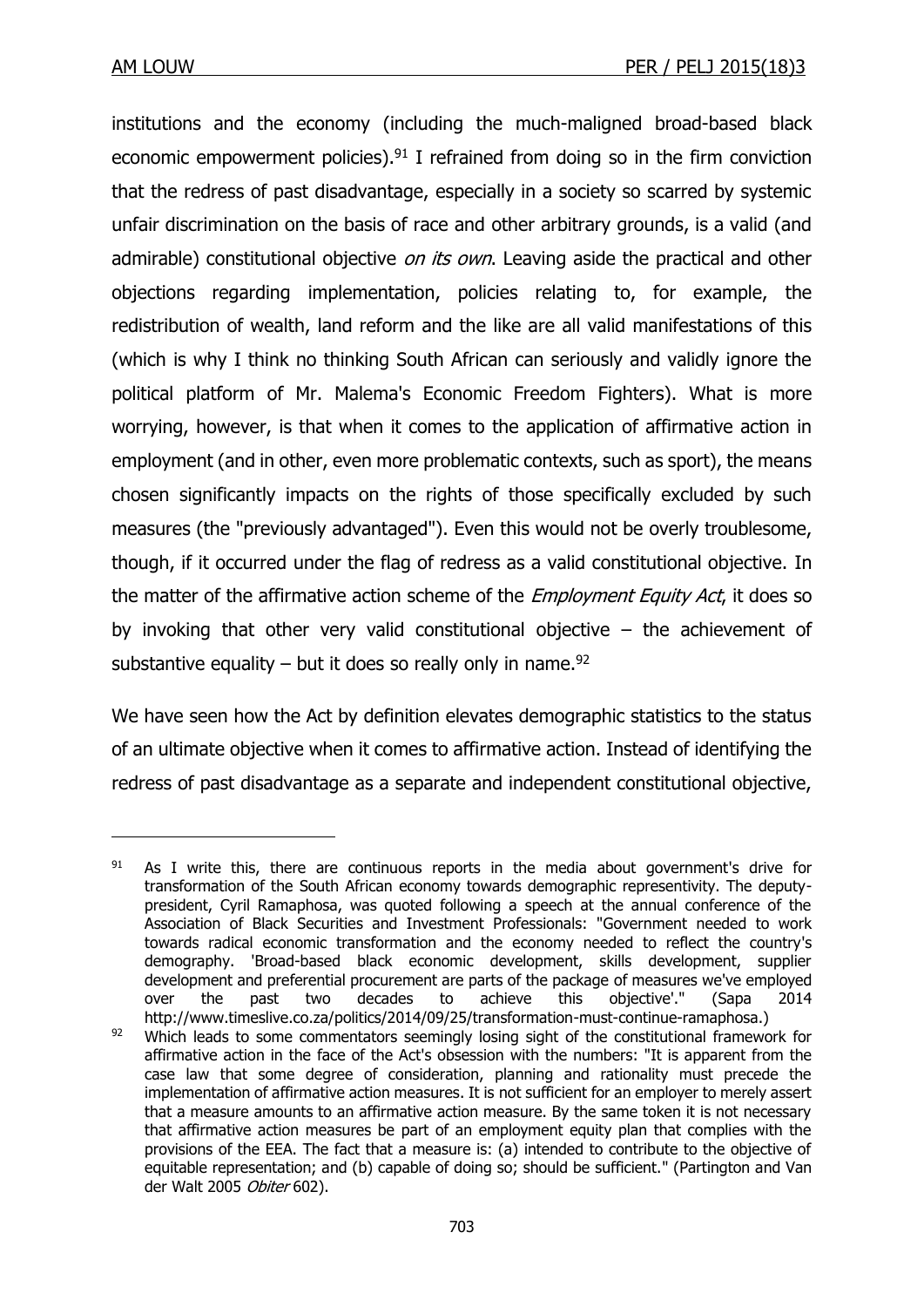the Constitutional Court has told us repeatedly, and quite adamantly (in its interpretation of the text of the Bill of Rights), that affirmative action resorts squarely under the equality right; it is not an exception to the guarantee of equal protection for all, but part and parcel of the pursuit of substantive equality. This complicates matters somewhat when one considers the impact of some forms of affirmative action measures (notably those that are in line only with the stated purpose of the EEA) on those excluded from its benefits. While some judges of the CC reminded us in *Barnard* that "[f]requently the goals of transformation are more important" than the impairment of the dignity of these souls,  $93$  this seems to ignore the fact that our Constitution also pursues very important goals other than transformation. The promotion of dignity and equality (also in the sense of equal worth for all), nonracialism and non-sexism are all expressly written into our *Constitution* and comprise equally important fundamental values which underlie it.<sup>94</sup>

If the legislature intends to create a stratification of classes of citizens in the interests of redressing the disadvantage of those unfairly discriminated against in the past, they may do so by all means, but do so without subterfuge and with the realisation that ultimately this will promote a different (although possibly still valid) constitutional objective. [It will also, as mentioned, most probably create a quite different society to that envisioned by the drafters of our *Constitution*. We will, after all, very soon be able to fly the friendly skies assured that the ladies and gents in the cockpit are "fully transformed" <sup>95</sup> - I think George Orwell would have loved this!] But do not clothe

<sup>93</sup> Per Cameron J, Froneman J and Majiedt AJ in *Barnard* (CC) para 89, note 93.

<sup>94</sup> I have not, in this piece, paid any real attention to the issue of the implications of the EEA's numbers game for non-racialism (and the fact that the EEA has been criticised for its reintroduction/continuation of racial classification). While the point has been made that it would probably be unrealistic and disingenuous to ignore the reality of South African society as still being extremely race-conscious (see, for example, Dupper 2008 SAJHR, and the authorities referred to there) it bears mentioning that the nature (and effects) of the ANC's pursuit of the ideology of demographic representivity is out of kilter with its own guidelines for the negotiation and eventual creation of a South African *Constitution* – compare the following, as expressed by a then member of the ANC's legal and constitutional committee in 1989: "[T]he [Constitutional Guidelines for a Democratic South Africa, published by the African National Congress in March 1988] seek to protect the individual human rights of all South Africans. They also seek to protect the individual's religion, language, and culture - all essentially 'group' rights - but without the poisonous sting of racism or exclusive ethnicity." (Masemola 1989-1990 *Colum Hum Rts L Rev* 53.) The scenario of the Naidoo case (which I referred to extensively earlier) again provides a poignant counterpoint here.

<sup>&</sup>lt;sup>95</sup> A June 2013 posting on the FW de Klerk Foundation's website mentions that South African Airways has, reportedly, scrapped an absolute bar on the recruitment of white male cadet pilots. A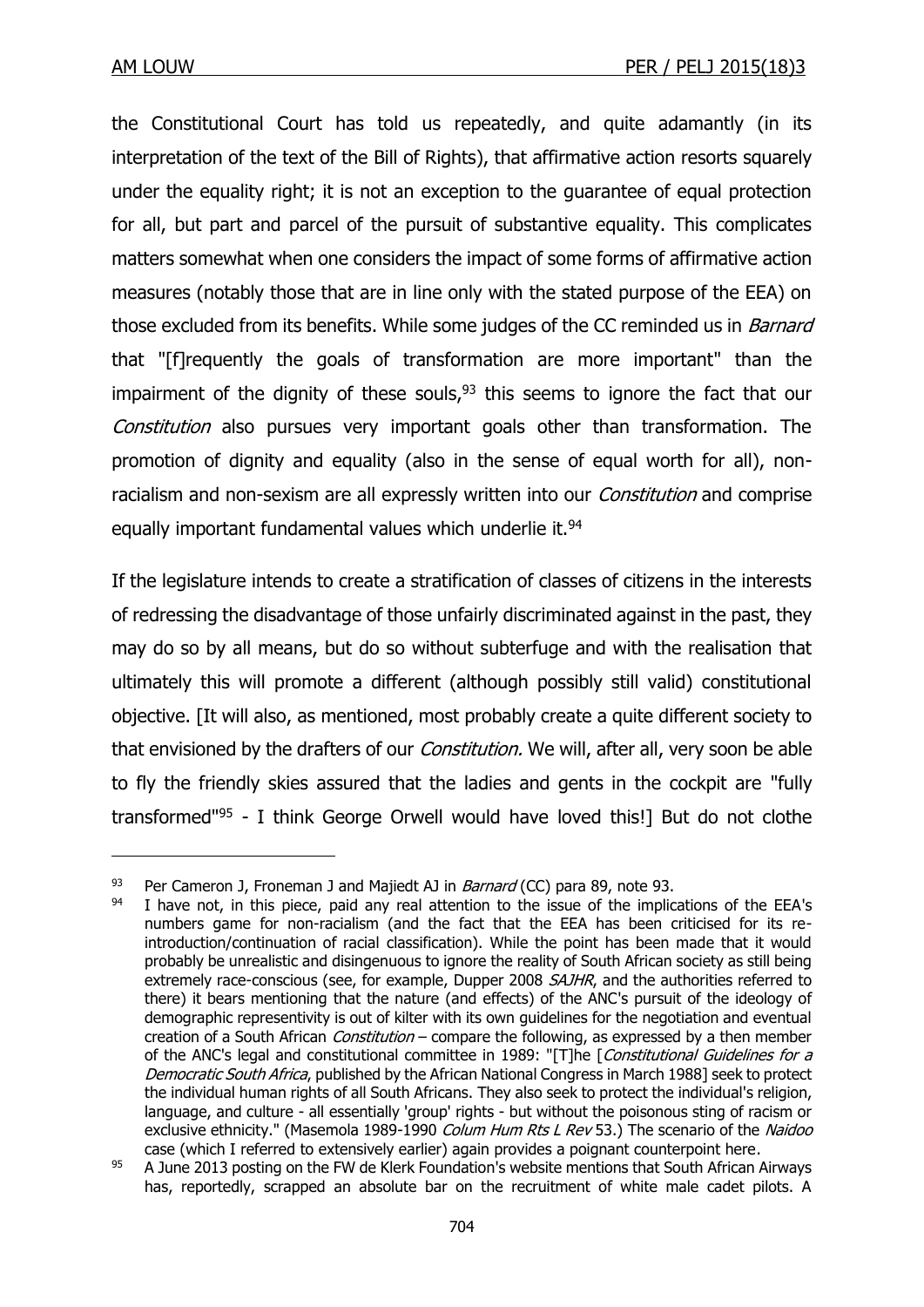measures that directly and intentionally disadvantage certain classes or categories of persons (and may for all intents and purposes reduce them to little more than collateral damage) as actually promoting equality when they do so at the terrible expense of human dignity for some. This our Constitutional Court recognised well before it was first faced with affirmative action in Van Heerden:

The prohibition on unfair discrimination in the interim Constitution seeks not only to avoid discrimination against people who are members of disadvantaged groups. It seeks more than that. At the heart of the prohibition of unfair discrimination lies a recognition that the purpose of our new constitutional and democratic order is the establishment of a society in which all human beings will be accorded equal dignity and respect regardless of their membership of particular groups. The achievement of such a society in the context of our deeply inegalitarian past will not be easy, but that that is the goal of the Constitution should not be forgotten or overlooked. [My emphasis<sup>196</sup>

Mlambo J (in the Labour Appeal Court in *Barnard*) – who, apparently (and intriguingly), could not see how the impact of an affirmative action measure on those excluded from its benefits could conceivably have an effect on the legitimacy of the measure<sup>97</sup> declared that it is a misconstruction "to render the implementation of restitutionary measures subject to the right of an individual's right to equality (sic)'. Interestingly, in the process (and in the course of a clear application of the van Heerden rationality approach), he admits that such restitutionary measures may potentially be unfair.<sup>98</sup>

spokesperson for SAA stated that the Cadet Programme was advertised "as an initiative to bring the demographics of SAA's pilots in line with the demographics of South Africa". It explains: "SAA has now stated that the final 40 candidates for the 2013 intake fall under the category of previously disadvantaged individuals as defined in the Employment Equity Act - and that not a single white man has been selected for the cadet programme. The group reportedly consists of 10 black men, four black women, nine coloured men, one coloured woman, seven Indian men, two Indian women and seven white women. In essence, it would appear that the ban on the employment of white male trainee pilots has not been lifted in practice. According to SAA spokesman Tlali Tlali, 'it is important to note this in the context of the current reality and measures that need to be taken'. Tlali further stated that 'the cadet programme is the airline's effort to transform not only its own but also the country's flight deck community, which is nowhere close to reflecting the country's demographics'." From a posting for the FW de Klerk Foundation authored by Jacques du Preez (on file with the author).

<sup>&</sup>lt;sup>96</sup> President of the Republic of South Africa v Hugo 1997 6 BCLR 708 (CC) para 41.

See SAPS v Solidarity obo Barnard 2013 1 BLLR 1 (LAC) (hereinafter Barnard (LAC)) para 20, where the learned judge declared: "Although extensive argument was also advanced by the parties in relation to affirmative action, the matter has, in my view, little to do with the legitimacy of affirmative action, but more with the implementation of such a programme in circumstances where persons from non-designated groups are adversely affected thereby."

<sup>&</sup>lt;sup>98</sup> In *Barnard* (LAC) para 24 the judge refers to the fact that "our Constitution enshrines the right to equitable treatment yet sanctions inequitable conduct" (in the context of affirmative action).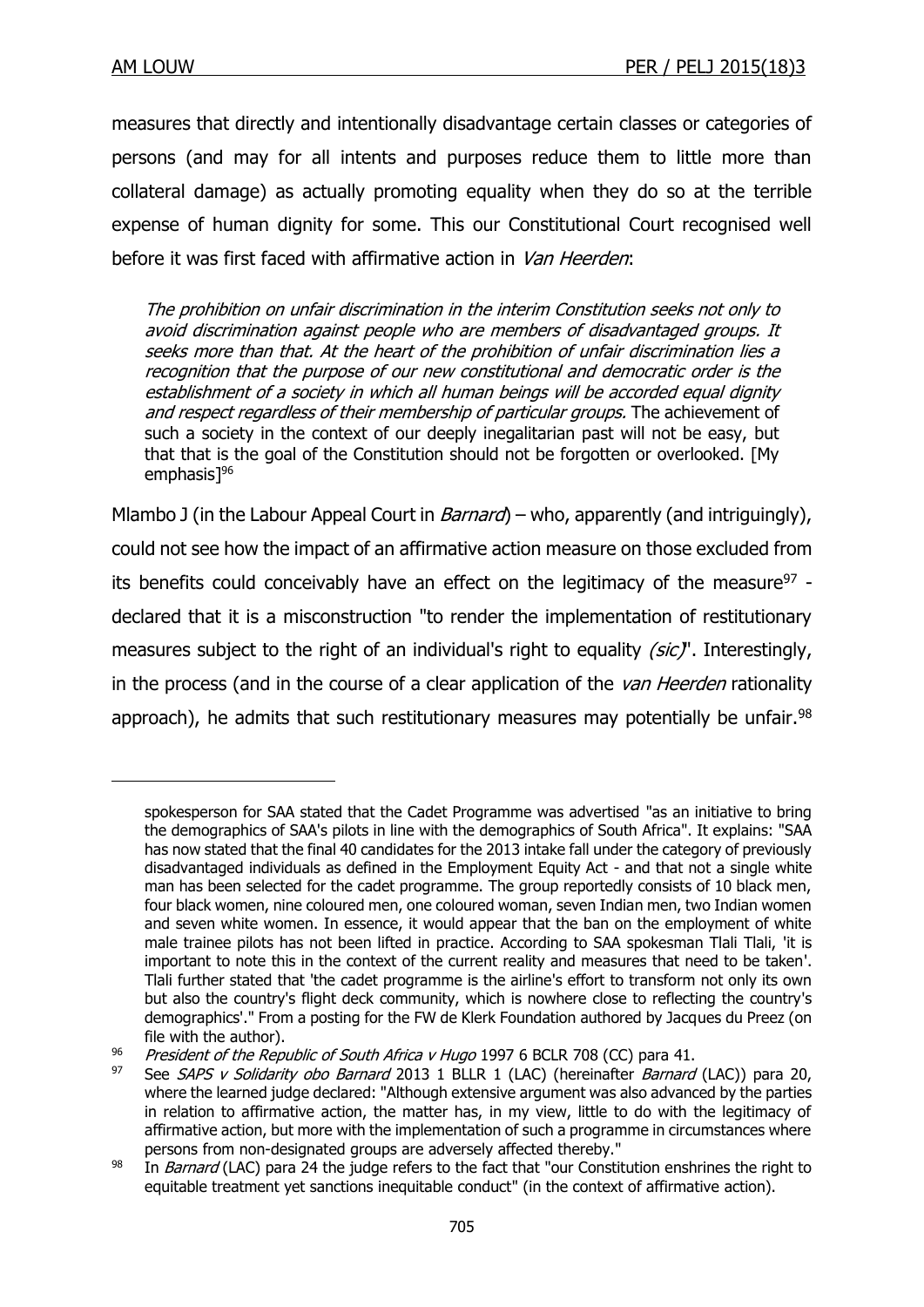On a general note, I think McGregor sums up at least one overarching problem with this last judgment well in declaring that "[e]quality did not find its place here; representivity was more important".<sup>99</sup> Any denial of the fact that even a legitimate restitutionary measure can be unfair in its application would be facetious. And surely the *Constitution* calls for us to always ensure a prominent place for fairness in the equation when evaluating any potential limitation of rights. After all, Cameron J et al in *Barnard* (CC) tell us that "fairness is a foundational constitutional value".<sup>100</sup> In the always-eloquent words of Sachs J:

It would, in my view, do a disservice to section 9(2) to treat it as a fantastical constitutional device for leaping over the gritty hurdles of hard social reality and escaping from basic equality analysis. It is not a magic analytical slipper which, if no toes protrude, converts the wearer into a sovereign princess unrestrained by any notions of fairness and beyond the bounds of ordinary constitutional scrutiny.<sup>101</sup>

This is really all I am calling for: *ordinary constitutional scrutiny* of affirmative action (as it is applied under the EEA).<sup>102</sup> Mlambo J's approach in *Barnard* (LAC) seems to

<sup>&</sup>lt;sup>99</sup> McGregor 2014 *SA Merc LJ* 88.<br><sup>100</sup> Barnard (CC) para 98

 $\frac{100}{101}$  *Barnard* (CC) para 98.

Sachs J, in Van Heerden para 139.

<sup>&</sup>lt;sup>102</sup> Of course, this would appear to be anathema to the approach proposed by the Constitutional Court – compare the unambiguous stance displayed by Mokgoro J in Van Heerden para 87: "Section 9(2) is a unique constitutional provision which has been enacted to respond decisively to the particular history of inequality and the impact of that history on our society. It makes clear that restitutionary measures are part of the scheme for the realisation of substantive equality. A measure which is part of the framework for the advancement of equality cannot ever be said to discriminate unfairly. That being the case, once a measure can properly be said to satisfy the internal test in section 9(2) and fall within the ambit of the section, the scrutiny that other measures are subjected to in terms of section 9(3) does not apply. Once the state successfully demonstrates that a measure falls within section 9(2), that measure is constitutionally compliant without any further justification. That being the case, section 9(2) must be used only in appropriate cases and with great circumspection. The vision of substantive equality and the need for transformation cannot be underestimated. For that reason section 9(2), as an instrument for transformation and the creation of a truly equal society, is powerful and unapologetic." Pretorius 2013 SALJ 42, however, provides a powerful argument against Mokgoro J's views: "Mokgoro J argued that the main focus in s 9(2) of the Constitution is on the group advanced and the mechanism used to advance it ... Therefore, measures enacted in terms of s 9(2) ought to be assessed from the perspective of 'the goal intended to be advanced'. Fairness review would be out of place, because it would mean that undue attention is paid to those disadvantaged by the measure … This reasoning is perfectly aligned with a rationality paradigm. As the constitutional theorist Alexy pointed out in his criticism of the early equality jurisprudence of the German Federal Constitutional Court, rationality review is not about comparison as such and therefore does not provide a suitable normative yardstick to measure the legitimacy of differential treatment (Robert Alexy A Theory of Constitutional Rights (trans J Rivers) (2004) 265–6). If the contextual focus of judicial review is limited - as Mokgoro J in Van Heerden insists that it should be - to whether a measure is logically related to a given remedial goal, its differential impact as such is not addressed ... As argued elsewhere, this reduction of equality to rationality restricts the normative reach of the notion of substantive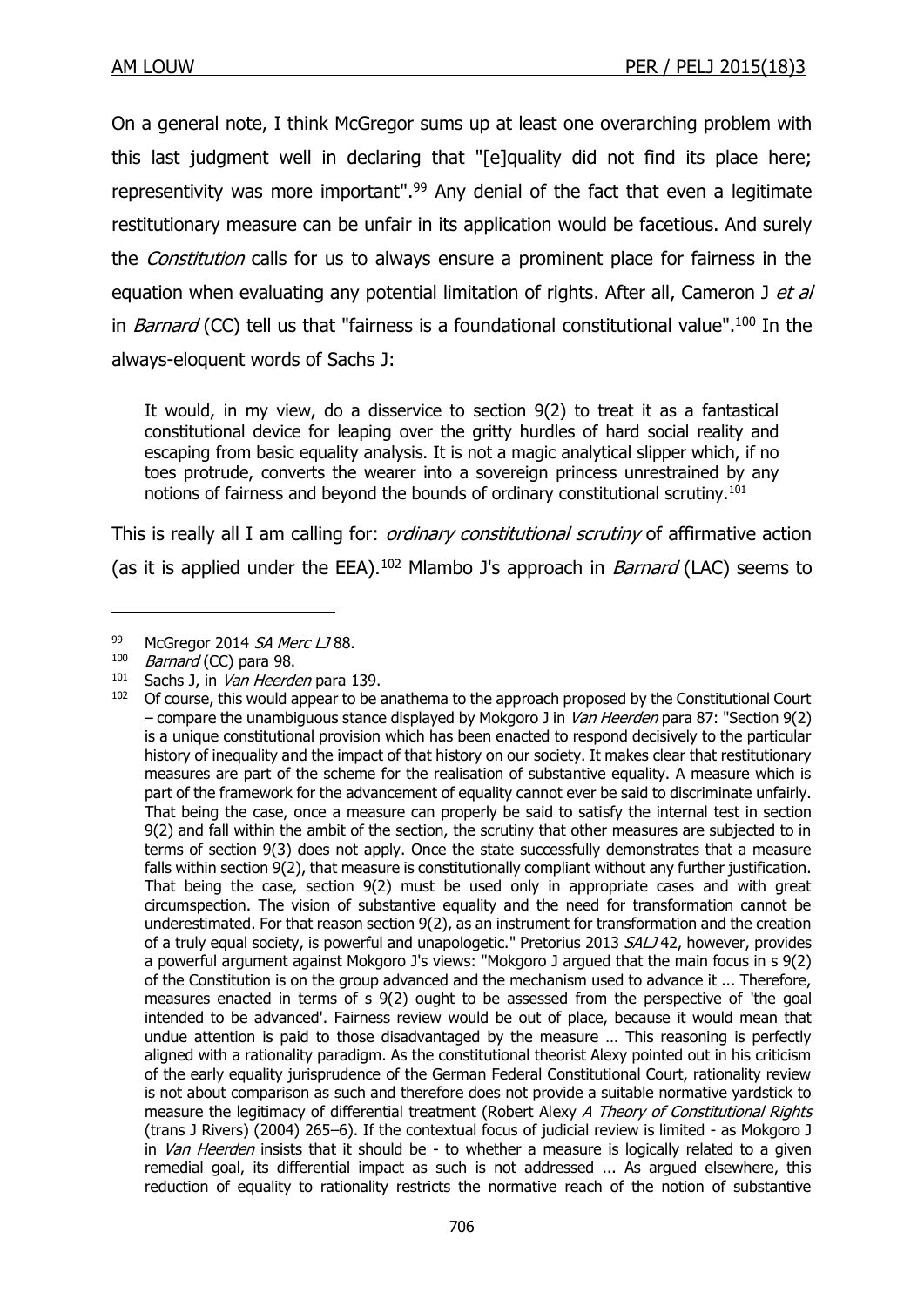treat potential unfairness as irrelevant, and it is submitted that such an approach is simply untenable when dealing with efforts at redress under the *Constitution*.<sup>103</sup> This brand of remedial action (or "transformation") is more appropriate  $-$  as the saying goes - when one is making omelettes, and less so when one is building a nation based on the fundamental principles of Ubuntu and non-racialism. In response to this approach one must ask whether the equality court's interpretation of the affirmative action provision of the *Promotion of Equality and Unfair Discrimination Act*<sup>104</sup> (or PEPUDA, the "sister statute" to the EEA, also enacted in terms of the dictate contained in section 9(4) of the Bill of Rights) in Du Preez v Minister of Justice and Constitutional Development<sup>105</sup> should not be seriously considered here.<sup>106</sup> In the course of his judgment, Erasmus J referred to section 9(2) of the Bill of Rights and had the following to say regarding the constitutional obligation to consider the potential negative impact of affirmative action on non-beneficiaries:

It is relevant to the interpretation of [PEPUDA's affirmative action provision] that although affirmative action measures do not necessarily disadvantage any other persons, inevitably some measures will have that effect such as when one person is preferred over another on the basis of race or gender in the appointment to a position for which both had applied. To escape constitutional invalidity such measures must come within the protection afforded affirmative action by s 9(2) of the Constitution. What is the nature and extent of that protection? If the provisions of  $ss$  (2) of  $s$  9 were to be interpreted as constituting an exception to the unfair discrimination proscribed by ss (3), then persons disadvantaged by affirmative action measures would have no protection under the equality rights guaranteed by the Constitution. If the Constitution were an ordinary legislative measure, such a construction of s 9 would be permissible. But the Constitution is not an ordinary statute. It is the supreme law which defines and reveals the ethical principles which underlie all law.

equality, since it is effectively deprived of the comparative contextual setting necessary to be able to function as an *inclusive* fairness-based standard for the assessment, evaluation and integration of competing equality claims."

 $103$  Surely this is apparent from the words of Cameron J, Froneman J and Majiedt AJ, in their concurring judgment in *Barnard* (CC) para 95: "[A]djudicating Ms Barnard's challenge requires us to apply a less deferential standard than mere rationality. Her complaint was that she had been unfairly discriminated against, in contravention of the Act. In our view, that Act imposes a standard different from, and additional to, rationality. The important constitutional values that can be in tension when a decision-maker implements remedial measures require a court to examine this implementation with a more exacting level of scrutiny." [My emphasis]

<sup>&</sup>lt;sup>104</sup> Promotion of Equality and Prevention of Unfair Discrimination Act 4 of 2000 (PEPUDA). S 14(1) of the Act provides as follows: ''It is not unfair discrimination to take measures designed to protect or advance persons or categories of persons disadvantaged by unfair discrimination or the members of such groups or categories of persons."

<sup>&</sup>lt;sup>105</sup> Du Preez v Minister of Justice and Constitutional Development 2006 27 ILJ 1811 (SE).<br><sup>106</sup> After all van der Westbuizen 1 in *Barnard* (CC) expressly referred to this judgment after

After all, van der Westhuizen J in *Barnard* (CC) expressly referred to this judgment after declaring that "[i]f a measure is used to obliterate a person's chances at progressing in her chosen career, it would not pass constitutional muster" -  $\textit{Barnard}$  (CC) para 180 (and fn 197).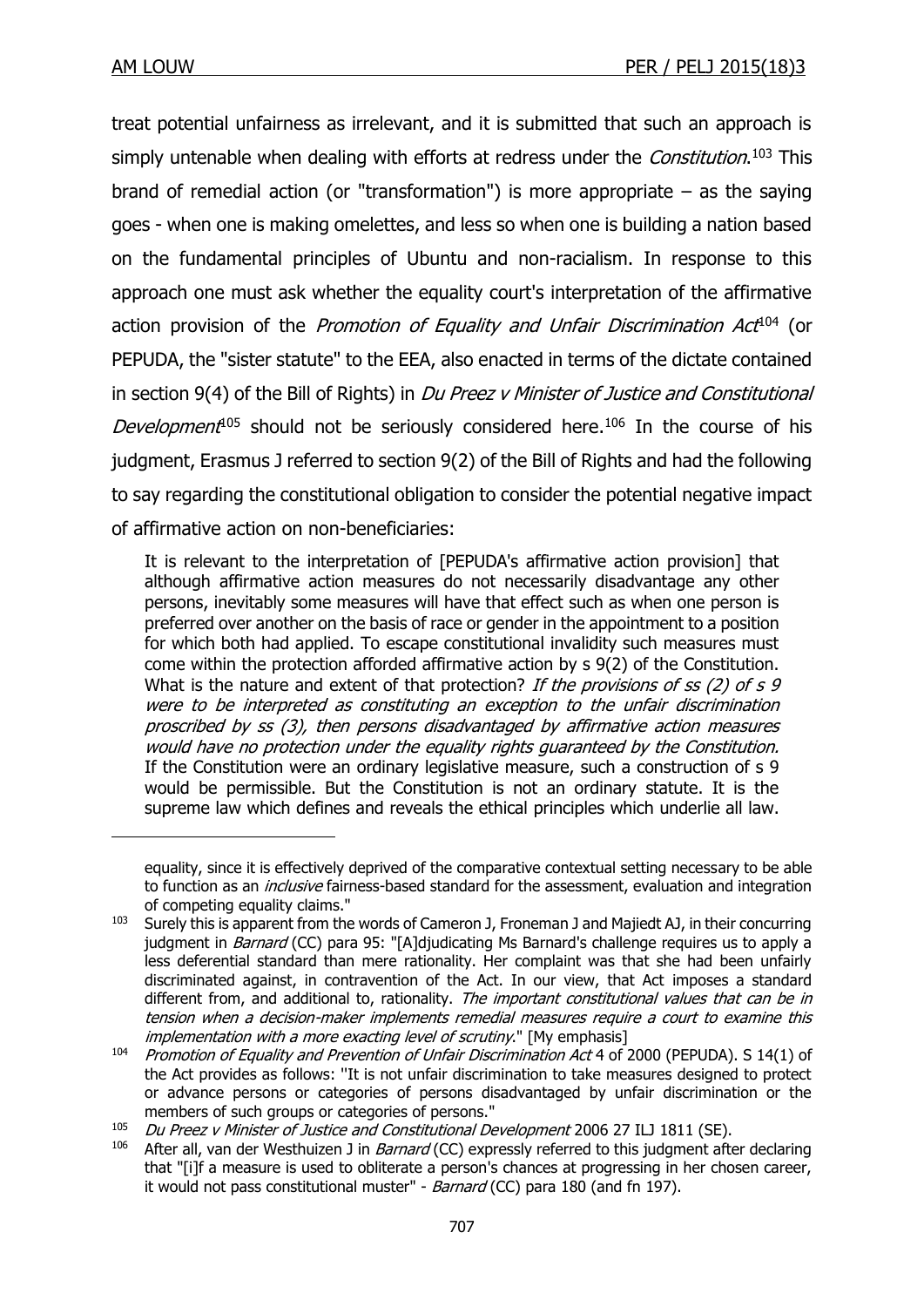Those principles are absorbed into and reflected in the values that inform the fundamental rights enshrined in the Bill of Rights. When applying the Bill of Rights, a court must promote all those values, and will therefore not readily accept an exclusion or diminution of a fundamental right even by another constitutional right, and certainly not by any other statute. The Constitution is therefore not subject to the canons of construction that govern the interpretation of ordinary statutes. A flexible and comprehensive approach is called for, acutely sensitive to all constitutional values and objectives. An interpretation of s 9(2) of the Constitution that sees its implicit approval of affirmative action measures as excluding or negating the right to equality, will therefore offend constitutional principle.<sup>107</sup> [My emphasis]

This approach echoes what the CC advised us in Van Heerden, namely that restitutionary measures within the meaning of section 9(2) are not an exception to equality. But it also reminds us that non-beneficiaries of affirmative action may also lay claim to a right of equality. By implication it also recognises that these same beneficiaries may also rightfully claim the constitutional protection of their inherent dignity.<sup>108</sup> Section 9(1) of the Bill of Rights, of course, also tells us this (as does the first sentence of section 9(2)). And, lo and behold, so does *Van Heerden*.<sup>109</sup> Such an approach is more balanced than that of Mlambo J, and it does not, inexplicably (and as an apparent knee jerk reaction) privilege equality over all other fundamental rights and foundational values of the *Constitution* (in the process, apparently, seeking to remove it from the broader scheme of the Bill of Rights – including the provisions of the limitations clause). And it does not constitute, as Malan reminds us, such an apparently unthinking endorsement of the ideological homogenisation of our society under a majoritarian democracy (in a notably obvious blurring of the separation of powers). Yes, the court in *Van Heerden* reminded us that, due to our past, "the achievement of equality preoccupies our constitutional thinking".<sup>110</sup> And yes, there are obvious and understandable tensions here $111$  when we deal with potential conflict between individual rights and interests and constitutionally-mandated measures premised on the pursuit of the greater good at the potential expense of individuals. In this specific context of the application of affirmative action, "fighting fire with fire

<sup>107</sup> Du Preez v Minister of Justice and Constitutional Development 2006 27 ILJ 1811 (SE) para 18.<br>108 See Barnard (CC) para 32

See *Barnard* (CC) para 32.

<sup>&</sup>lt;sup>109</sup> See, for example, *Van Heerden* paras 27, 44 of Moseneke J's judgment; also see *Barnard* (CC) para 30 (per Moseneke ACJ); para 101 (per Cameron J et al); paras 143, 146 (per van der Westhuizen J).

 $110$  *Van Heerden* para 23 (per Moseneke J).

 $111$  Or "transformative tension", as it was called by Cameron J, Froneman J and Majiedt AJ in *Barnard* (CC) para 77.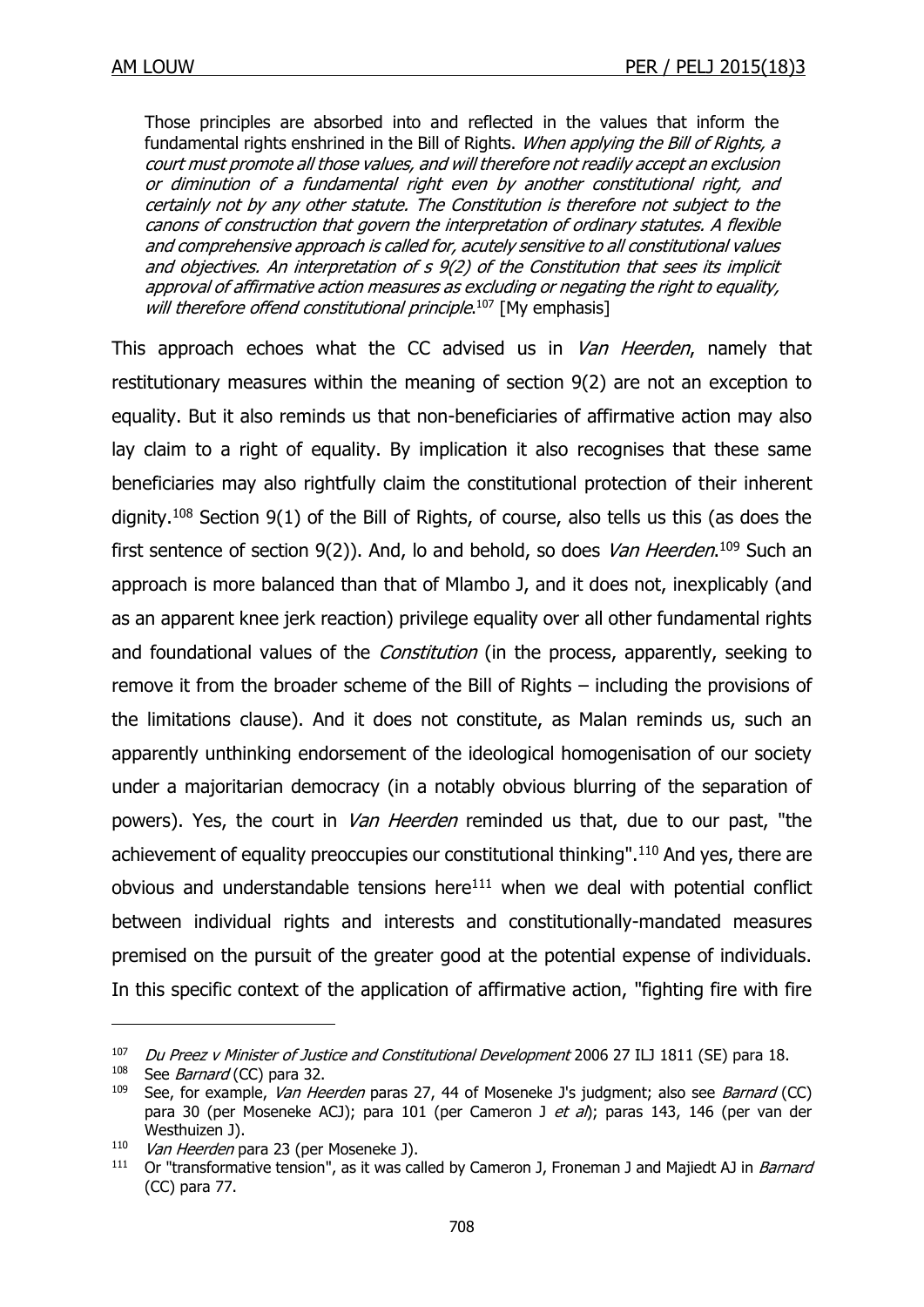gives rise to an inherent tension". <sup>112</sup> But this does not mean that the former must necessarily, automatically and unquestioningly, bow to the latter. Wiechers, in response to *Barnard* (CC), reminds us that while the pronouncements on upliftment and equality in this judgment are laudable, when the rights of the individual are sacrificed by such ideals the moral basis of those objectives are fundamentally undermined: $113$ 

Upliftment, equality and non-racialism start with the individual, and if the individual's entitlements and rights must be sacrificed to serve a claimed greater good of equality, we are on the verge of an orchestrated denial of human rights. The old aphorism that the individual does not exist for the state, but the state exists for the individual and his or her rights and interests, is the central tenet of a free state.<sup>114</sup>

This view also resonates in the words of Malan (relying on Dworkin), who points out that:

... the central focus of the judicial function and primary responsibility of courts, unlike that of the legislature and the executive, are not these general collective social policies and goals, but the protection of individual (constitutional) rights … [Courts] must not primarily pursue policies deemed to advance or secure an economic, political or social situation for the benefit of all. That is the distinctive terrain of the legislature and the executive.<sup>115</sup>

The court in *Barnard* (CC) may very well have misconstrued its role or, at least, to an extent defaulted on the constitutional promise of the potential for justice in individual cases, which must still apply even to the previously advantaged. After all, to quote Sachs J again, "the rich too have rights".<sup>116</sup> Taken to its inevitable conclusion, the approach of the Labour Appeal Court, by way of Mlambo J, would inevitably deny the previously advantaged any such right to constitutional protection and, in effect, relegate them to an underclass to the extent that their place in society and in the Constitution is denigrated.<sup>117</sup> As van der Westhuizen J warned, even the perception of such a situation "may threaten the pursuit of our constitutional goal of a society in which everyone, regardless of their differences, is equally valued and at home".<sup>118</sup> It

<sup>112</sup> *Barnard* (CC) para 93.

<sup>113</sup> Wiechers Rapport.

<sup>&</sup>lt;sup>114</sup> Wiechers Rapport.<br><sup>115</sup> Malan 2014 De Ju

Malan 2014 De Jure 134-135.

<sup>&</sup>lt;sup>116</sup> Sachs J in *Barkhuizen v Napier* 2007 5 SA 323 (CC) para 149.<br><sup>117</sup> See Van der Westhuizen J in *Barnard* (CC) para 180

See Van der Westhuizen J in Barnard (CC) para 180.

 $118$  *Barnard* (CC) para 180 (and see the authorities referred to there).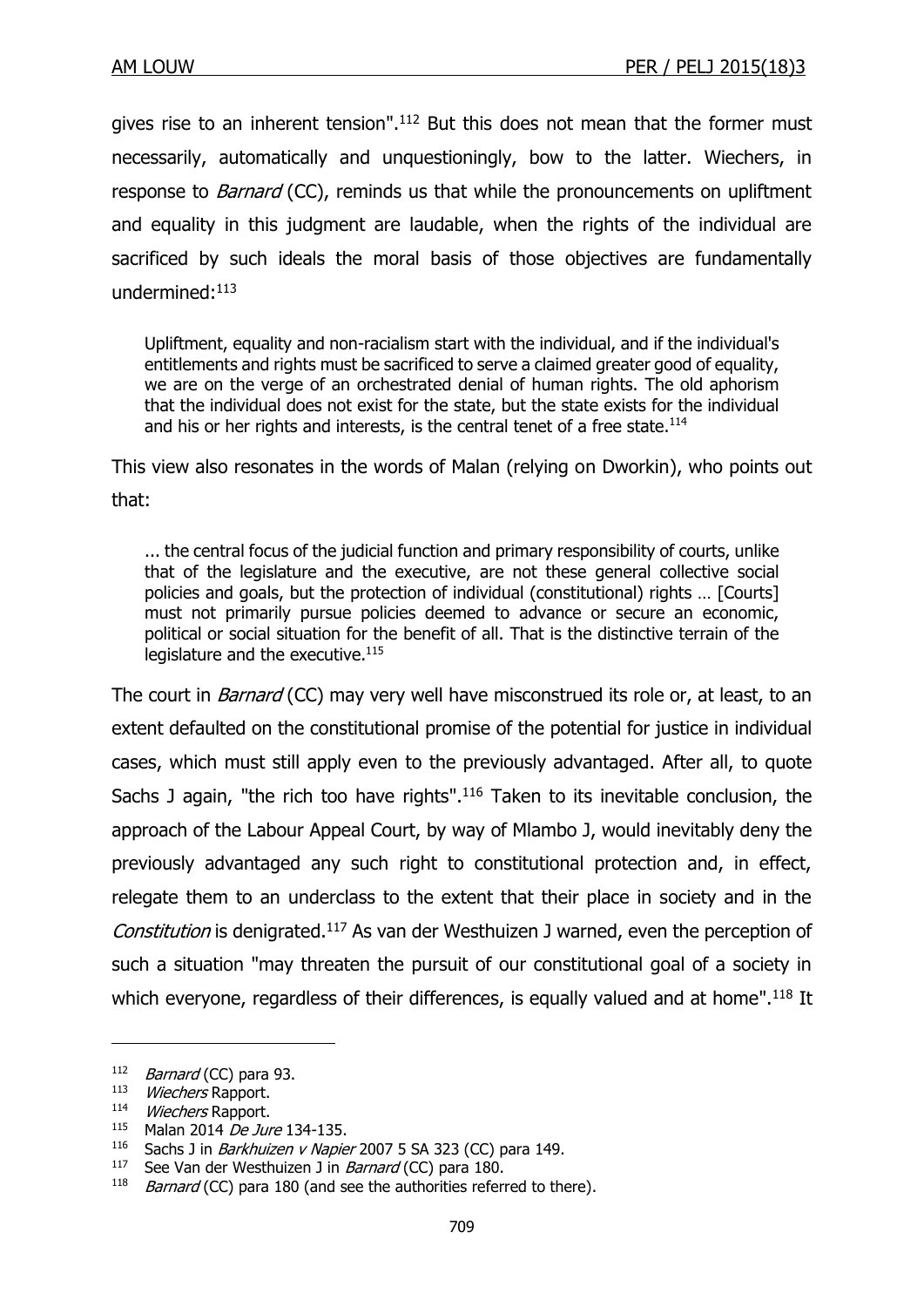would thus, in fact, threaten the pursuit and ultimate achievement of equality, not to mention other important constitutional rights and values that will always be in the firing line when faced with the insidious ideology of racial representivity pursued as a "programme of homogenisation", whereby not only the underclass of minority groups, but our very democracy is at threat.

Such homogenisation programmes that require individuals to change their cultural, linguistic and religious characteristics/identities in order to be absorbed into the socalled national identity constitute an *iniuria* to those against whom they are directed and they are thus an assault against their individual identity. Within a human rights paradigm they are an obvious offence against human dignity and freedom of expression and the right to freedom of association. If carried out wholesale against a whole cultural community, that is subjected to forced assimilation, such programmes would constitute attempted cultural genocide. This flies in the face of basic minority rights protection, which, apart from prohibiting discrimination against minorities, also seeks to guarantee the survival of the distinctive identities of minority cultural, religious, linguistic and national communities.<sup>119</sup>

I find it increasingly difficult to reconcile the disparate pronouncements of our highest court on these (and other) issues. As referred to earlier, we were told in *Barnard* (CC) that "[f]requently the goals of transformation are more important" than the impairment of the dignity of those who do not benefit from such measures<sup>120</sup> (ie especially the white minority). This same court, in *Minister of Homes Affairs v* Fourie,<sup>121</sup> however, said as follows:

Majoritarian opinion can often be harsh to minorities that exist outside the mainstream. It is precisely the function of the Constitution and the law to step in and counteract rather than reinforce unfair discrimination against a minority. The test, whether majoritarian or minoritarian positions are involved, must always be whether the measure under scrutiny promotes or retards the achievement of human dignity, equality and freedom.<sup>122</sup>

Which is it, exactly? Or is it enough simply to sweep the glaring inconsistency in these positions under the rug through the rather bald assertion (repeated by Moseneke ACJ in *Barnard*) that affirmative action measures that comply with the almost negligible

 $^{119}$  Malan 2010 *TSAR* 435.<br> $^{120}$  Per Cameron 1 Fronem

Per Cameron J, Froneman J and Majiedt AJ in *Barnard* (CC) para 89, note 93.

<sup>121</sup> Minister of Home Affairs v Fourie 2006 1 SA 524 (CC).

<sup>&</sup>lt;sup>122</sup> Minister of Home Affairs v Fourie 2006 1 SA 524 (CC) para 94 (as quoted in Malan 2010 TSAR 437-438).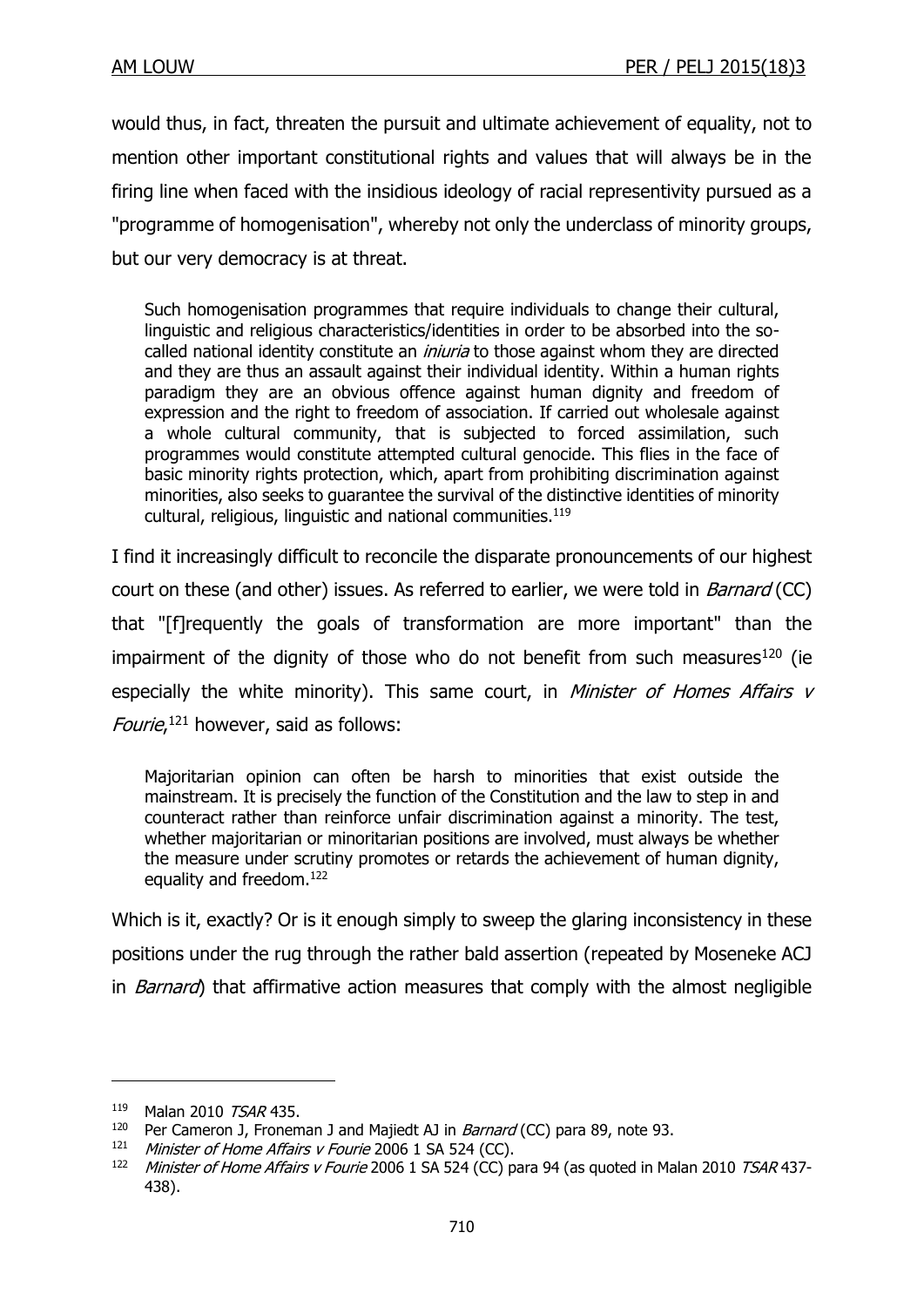rationality standard set in Van Heerden just cannot be unfair?<sup>123</sup> There are other examples of this disparity in the views of our Constitutional Court judges, one of which is very germane to the issues under discussion here. I have referred to the fact that Jafta J, surprisingly and quite disappointingly, appeared to endorse the practice of race-based job reservation in his concurring judgment.<sup>124</sup> Yet we find Moseneke ACJ expressly (in the context of his brief and rather disappointing discussion of the role of quotas) stating that "[q]uotas amount to job reservation and are properly prohibited by section 15(3) of the  $[EEA]^{n}$ .  $125$  Frankly, I am sometimes at a loss to explain how the judges of this court can agree on anything to the point of writing concurring judgments. And the problem is sometimes most starkly illustrated in comparing the judgments of the same jurist in different cases. Startling (for me) here, is the case of Justice Moseneke. We have seen that he did not take issue with the hegemony of demographics in the application of affirmative action under the *Employment Equity* Act in Barnard (CC). I referred earlier (only in passing) to the potential relevance of Ubuntu in this present debate. In *Everfresh Market Virginina v Shoprite Checkers*<sup>126</sup> (a contract law case) this same judge declared as follows in the context of the impact of

<sup>&</sup>lt;sup>123</sup> Pretorius has highlighted that *Van Heerden*'s rationality test is insufficiently rigorous to provide the standard for the testing of affirmative action measures under the equality right: "[R]ationality as such is ill-suited to fulfil the basic function of an equality actualising norm, since it lacks the normative content to be able to determine whether a differentiating measure actually promotes the overall purpose of s 9, which the court in *Van Heerden* described as the realisation of 'a nonracial, non-sexist society in which each person will be recognised and treated as a human being of equal worth and dignity'. This is so because the rationality inquiry does not interrogate the comparative fairness of the impact of differentiating measures on the affected parties. A focus on impact has however been singled out by the Court itself as the hallmark of the promotion of substantive equality." In doing so, the author observes that other Constitutional Court judgments have required more in this context than this same court did in Van Heerden - see Pretorius 2010 SAJHR 565 (and the cases referred to there).

 $\frac{124}{125}$  *Barnard* (CC) para 227.

Barnard (CC) para 54. And vice versa – the reservation of posts amounts to the application of a quota: "Some defenders of strong-preference affirmative action are clearly pursuing only goals and not quotas. However, other strong-preference affirmative action policies will most plausibly be understood as pursuing quotas rather than mere goals. The claim not to be defending quotas is least plausible when it emanates from defenders of set-asides. This is because a set-aside is a kind of quota. When one sets aside a specific number of positions or places for 'blacks' then, assuming these positions are all filled, one has met a quota. That quota may be only part of a broader goal if other forms of affirmative action are also employed. Nevertheless, the places set aside are reserved for 'blacks'. When some minimum number of places is reserved one has a quota." (Benatar 2008 SALJ 280.)

 $126$  Everfresh Market Virginia (Pty) Ltd v Shoprite Checkers (Pty) Ltd 2012 1 SA 256 (CC).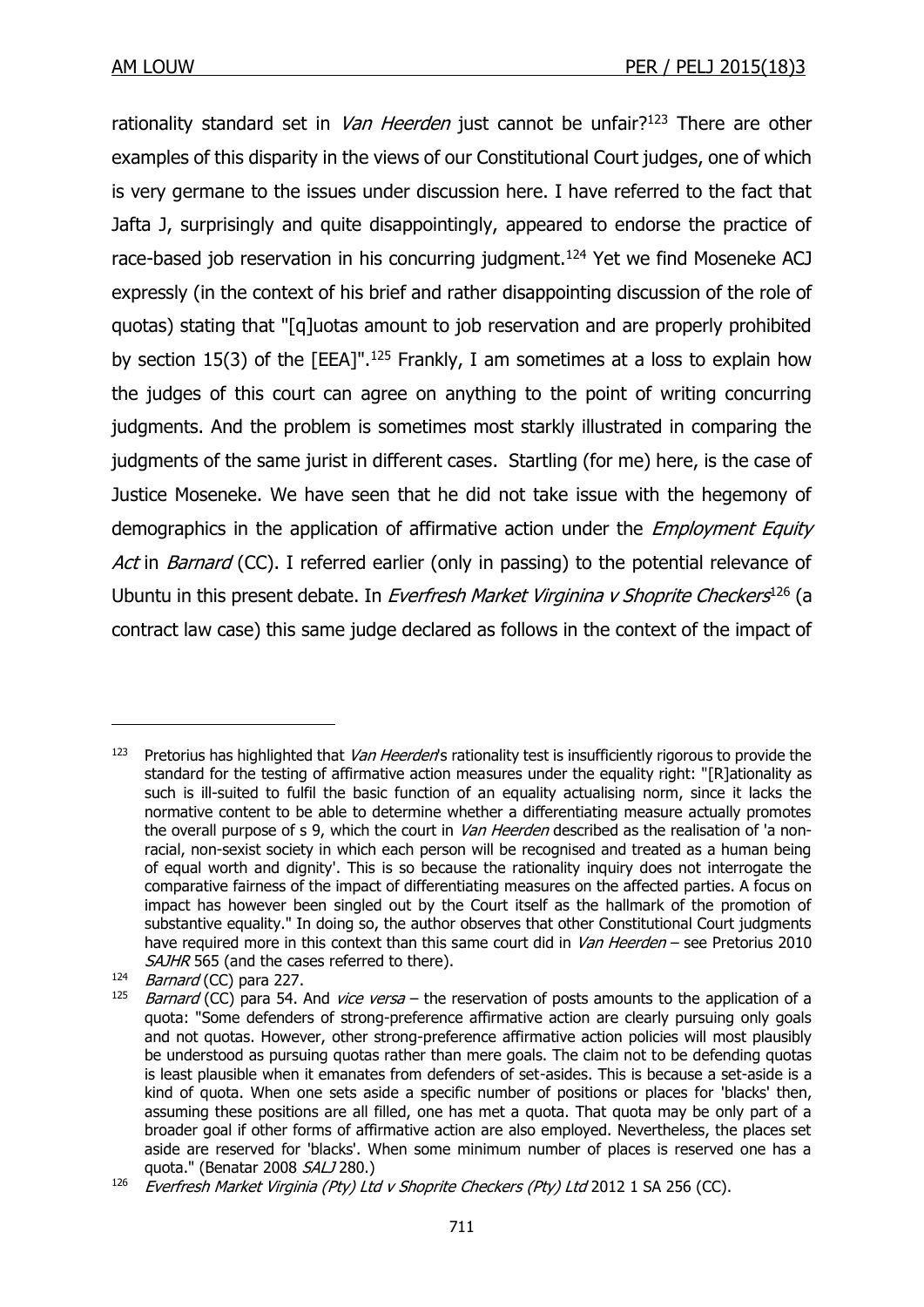this foundational value system on the application of the principle of good faith in

contracts:

-

Indeed, it is highly desirable and in fact necessary to infuse the law of contract with constitutional values, including values of ubuntu, which inspire much of our constitutional compact. On a number of occasions in the past this Court has had regard to the meaning and content of the concept of ubuntu. It emphasises the communal nature of society and carries in it the ideas of humaneness, social justice and fairness, and envelopes the key values of group solidarity, compassion, respect, human dignity, conformity to basic norms and collective unity.<sup>127</sup>

Yet, this same judge does not see that the EEA's numbers game may very well be the antithesis of Ubuntu in the context of affirmative action. Where is the fairness, group solidarity, compassion, respect, human dignity, conformity to basic norms and collective unity in this form of cold and insensitive numerical target-chasing? Unless, of course, "group solidarity" envisages only the interests of one predominant group. The ideology of demographic representivity, with its fundamental racial focus, privileges the most numerous racial group as constituting the norm, and group solidarity equates to conformity to this basic norm to the exclusion of other groups. This, I would suggest, runs counter to the principles of Ubuntu, unless Ubuntu is reduced to an "Afro-centric country club" ideal which would rubbish the underlying ethos of our democratic (and human rights-based) Constitution.

The judiciary, more generally (and including the Constitutional Court), if it aims to endorse the numbers-driven species of affirmative action promoted by the Employment Equity Act, should have the courage of its convictions while being honest with us all. It should then rather tell us that (in practice if not in the often elaborate rhetoric of Constitutional Court judges) **the form of affirmative action as conceived and applied under the EEA actually is an exception to the equality guarantee.** At least then such measures may eventually be realised as having a limited life-cycle.<sup>128</sup> As things currently stand, seeing that the equality right is a central

<sup>&</sup>lt;sup>127</sup> Everfresh Market Virginia (Pty) Ltd v Shoprite Checkers (Pty) Ltd 2012 1 SA 256 (CC) paras 73-74.<br><sup>128</sup> Some believe that the EEA's affirmative action provisions have this characteristic: "[Claution should <sup>128</sup> Some believe that the EEA's affirmative action provisions have this characteristic: "[C]aution should be taken against perceiving affirmative action as an inseverable aspect of equality. Affirmative action is a temporary measure that will outlive its purpose whereas equality is a value without a shelf-life. Affirmative action is a measure that will be cast from our jurisprudence upon the 'normalisation of our society' or when 'a state of generalised equality' is achieved." (Partington and Van der Walt 2005 Obiter 596.)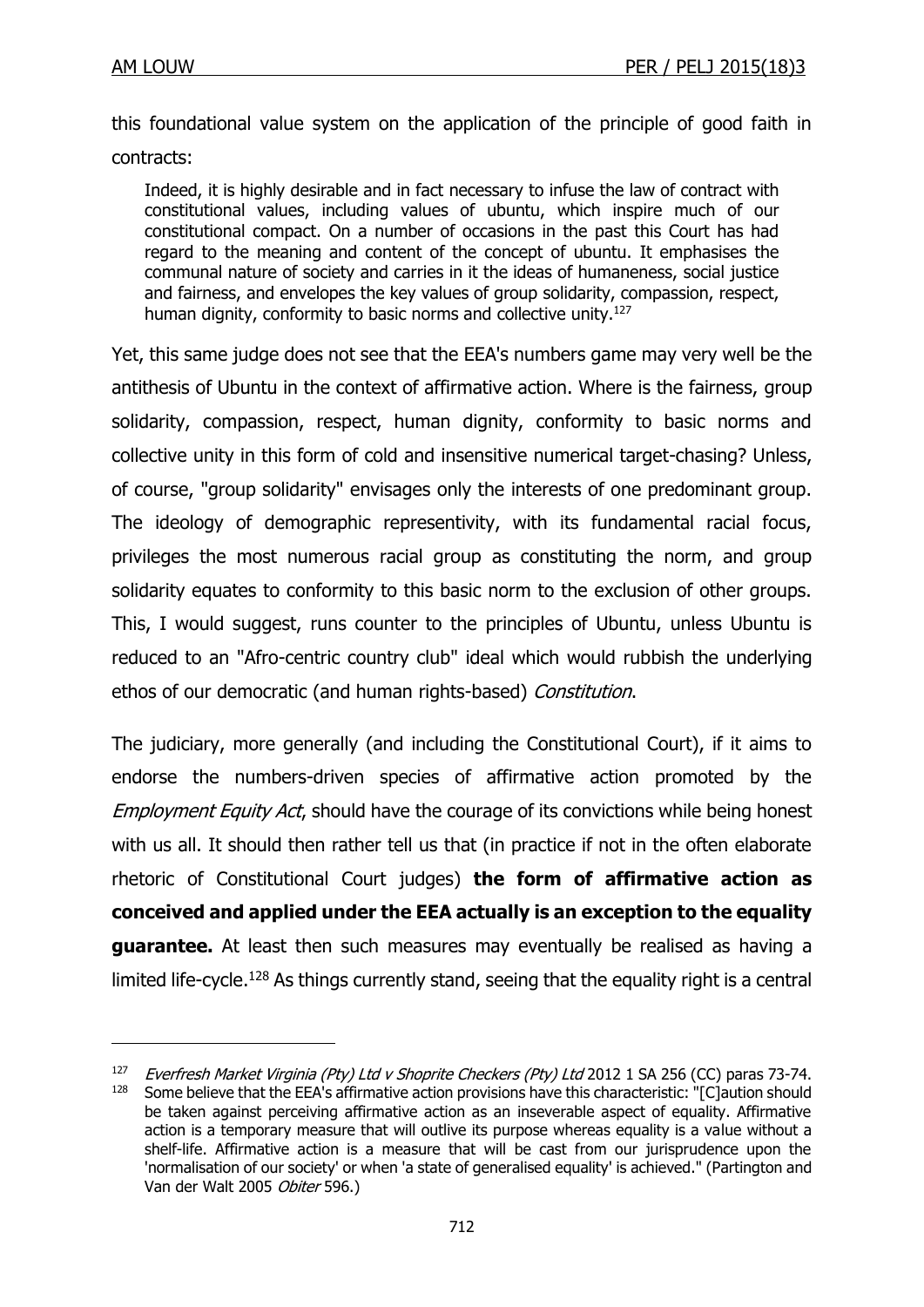and hopefully permanent feature of our Bill of Rights, there simply can and never will be an end to affirmative action.<sup>129</sup> As respected Stanford economist Thomas Sowell, a staunch opponent of the idea that demographic representivity can ever be achieved (except by the means of highly artificial quotas), put it:

In short, the even representation of groups as a norm is difficult or impossible to find anywhere, while the uneven representation that is regarded as a special deviation to be corrected is pervasive across the most disparate societies. People differ – and have for centuries. It is hard to imagine how they could not differ, given the enormous range of differing historical, cultural, geographic, demographic, and other factors shaping the particular skills, habits and attitudes of different groups. Any "temporary" policy whose duration is defined by the goal of achieving something that has never been achieved before, anywhere in the world, could more fittingly be characterised as eternal.<sup>130</sup>

If we remove the application of (and disputes about) "affirmative action" under the Employment Equity Act from the paradigm of equality, at least then these provisions could be challenged on the basis of the constitutionally illegitimate representivity objective that they are designed to pursue (and their authors or defenders will not be able to hide behind the equality clause, as they invariably do).<sup>131</sup> In fact, if we think back we'll recall that the *Employment Equity Act* is actually quite honest about this in so brazenly declaring its purpose (in section 2) explicitly to be the pursuit of

<sup>&</sup>lt;sup>129</sup> Especially not in the light of the use of demographic representivity in this context. McGregor, writing on the question of when affirmative action will end, reminds us that "national demographics are not consistent and therefore targets may vary with time. It is submitted that it is not realistic to expect an end to affirmative action on this basis" - McGregor 2014 SA Merc LJ 75.

<sup>&</sup>lt;sup>130</sup> Sowell *Thomas Sowell Reader* 292.

<sup>131</sup> I believe that, unfortunately, there is some truth in David Benatar's following observation regarding the apparent lack of a need for a rigorous defence of affirmative action (which is surely the case under Van Heerden's rationality test): "In the legal sphere, for example, affirmative action has been protected from questioning by a constitutional provision in the equality section of the Bill of Rights, which explicitly permits 'legislative and other measures designed to protect or advance persons, or categories of persons, disadvantaged by unfair discrimination'. Instead of allowing the courts to determine whether affirmative action laws and policies are compatible in principle with the right to equality, any judicial questioning of the matter is forestalled." (Benatar 2008 SALJ 275.) Pretorius et al also observe the following: "[The authorisation in section 9(2) of the equality right in the Bill of Rights] of the use of affirmative action for the purpose of protection and advancement of those disadvantaged by unfair discrimination does not preclude the possibility that affirmative action may be taken for other purposes. Should, however, affirmative action be taken for objectives other than that specified by section 9(2), such measures will be judged according to a stricter standard of review than are remedial measures. The onus will be on an employer to establish that a particular non-remedial objective is a compelling enough operational or institutional objective to justify preferential treatment." Pretorius, Klinck and Ngwena Employment Equity Law 9-25. In a footnote to this section, the authors explain how "racial or gender balancing" (the objective of achieving representivity for its own sake) has consistently been rejected in the United States of America as a legitimate affirmative action goal.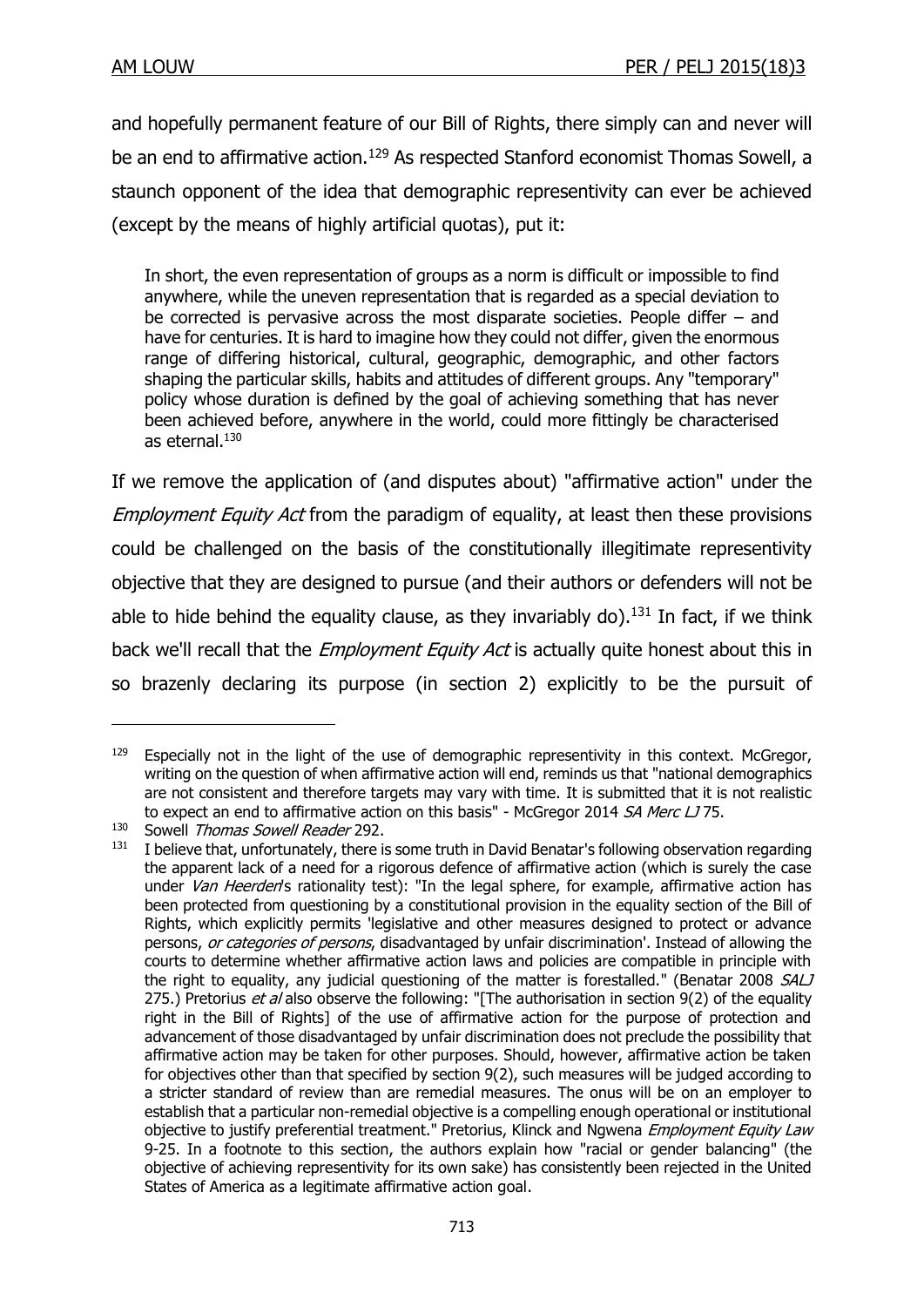representivity.<sup>132</sup> So all we really need is for those defenders of measures pursued in terms of this policy, and our judges, it seems, to be more honest and to drop the pretence of the purported pursuit of substantive equality when it comes to defending this odious exercise of counting heads. $133$ 

Let me be controversial: The *Employment Equity Act* – or, at least, its provisions dealing with affirmative action - is little more than a mangy wolf in sheep's clothing.<sup>134</sup> The Act is a plebeian placebo enacted by an all-powerful majority party whose support base is overwhelmingly aligned along racial lines, largely for the benefit of the supporters of that party at the expense of just about all others (irrespective of their political affiliation, or any other attributes except race and sex, and to a lesser extent, disability). It is a shining example of the legislative advancement of majoritarian democracy,<sup>135</sup> and it makes perfect sense in the context of  $any$  democracy, as

<sup>132</sup> Maybe we should also stop talking about "affirmative action" under the Act (even though the Act, of course, uses this terminology) in the light of the fact that this term is traditionally used within the equality paradigm. I would suggest that the term "positive action policy" might be an alternative (even though this should not be read to imply the "positivity" of the potential outcomes of such policies aimed at pursuing demographic representivity). Nolan uses this term in the context of gender equality (and, interestingly, includes the use of quotas in this concept with no apparent qualms about their constitutionality) – see Nolan 2004 SAPL 382.

<sup>&</sup>lt;sup>133</sup> Pretorius 2013 *SALJ* 36, observes (in his discussion of the proper standard for the constitutional review of affirmative action measures) that the Labour Court judgment in *Barnard* only referred to Van Heerden in passing, in two footnotes. He finds this surprising and inconsistent with the importance of the constitutional equality jurisprudence for cases under the EEA: "Van Heerden is cited as authority for the proposition that 'the need for representivity must be weighed up against the affected individual's rights to equality and a fair decision made' …This citation sits uncomfortably with the whole tenor of the Constitutional Court's … reasoning regarding the standard of review." I would suggest that, in the light of the glaring inconsistency between the EEA and the equality right in the Bill of Rights, courts adjudicating future affirmative action cases under the Act should pay even less attention to Van Heerden (and now, Barnard (CC), and other equality cases).

<sup>&</sup>lt;sup>134</sup> The following words, used to describe the relevant employment equity plan at issue in the case of Naidoo, do well to also describe the EEA (as the legislature's chosen instrument to promote the equality right in our workplaces) and the ways in which its provisions have been implemented, especially in public sector employment: "While posing as a measure that is constitutionally compliant, it in fact discriminates unfairly and unlawfully. It may not have been the intended result to create barriers and patterns of disadvantage, but it does in practice have such effect. These effects undermine equal opportunity and the pursuit of substantive equality. They undermine too the constitutional objective of creating a non-racial and non-sexist egalitarian society." Naidoo paras 189-190.

<sup>&</sup>lt;sup>135</sup> Which Malan 2010 *TSAR* 436 describes as follows: "Majoritarian democracy gives full sway to the will and preferences of the majority, regardless of the impact that these might have on minorities. Seeing the views of the majority and those of the whole of the national population as one and the same thing, majoritarian democracy translates the will of the majority into official state policy, regardless of its harmful consequences for the minorities. Majoritarian democracy is premised on the crude utilitarian principle that state policy should be based on what behoves the strongest –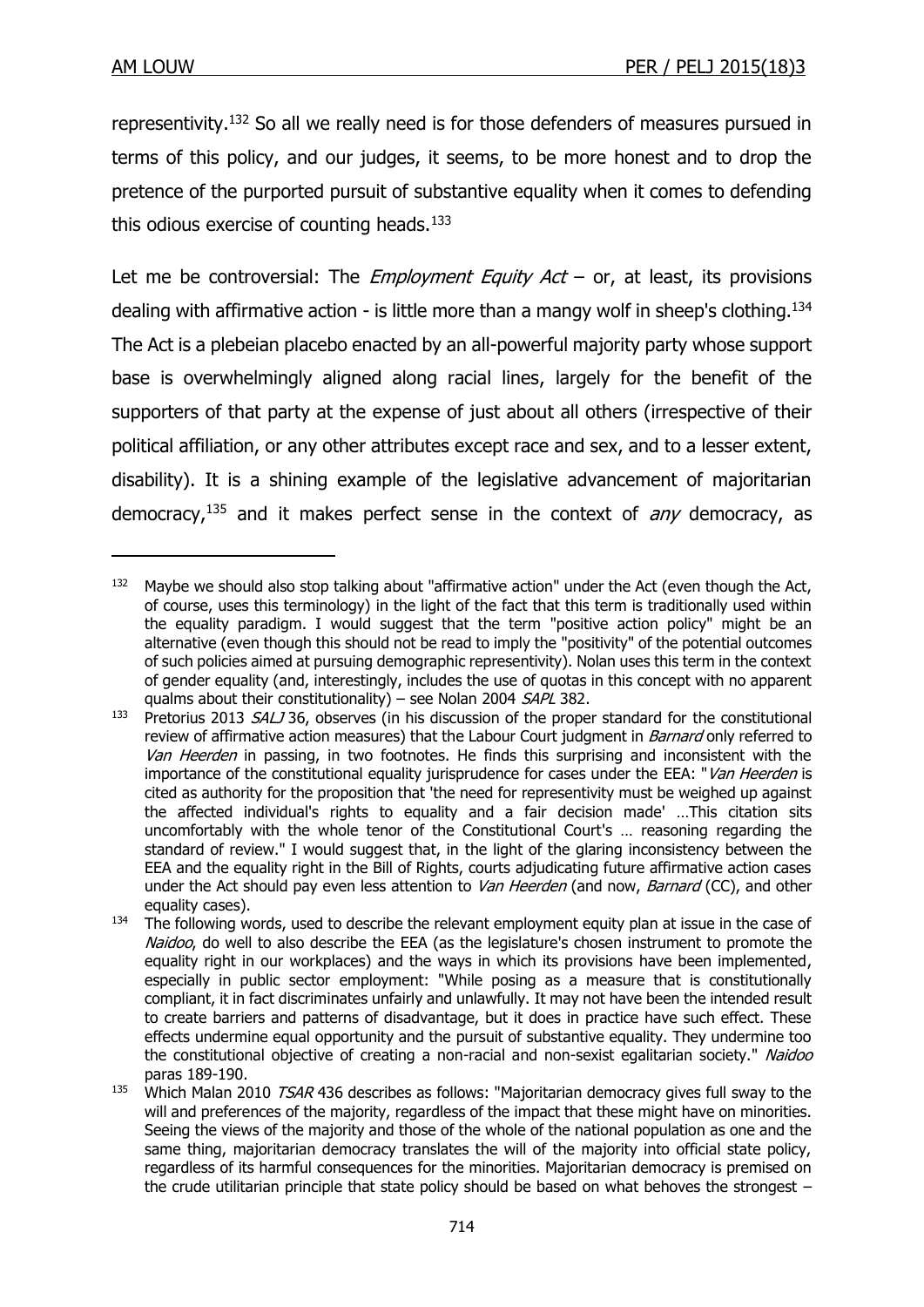(presumably) reflecting an expression of the will of the majority, a fact which makes it especially unlikely to be repealed. $136$  Apart from its provenance under a liberation government with such a large, racially-aligned support base, the form and nature of this legislation, and the fact that it is still with us even after a decade of torrid, racebased social engineering of our workplaces, makes even more sense when one considers its innocuous reception on the world stage. This, of course, is only truly understandable if that stage is lit from the perspective of Apartheid as a crime against humanity (and if one also understands the psychology behind the resultant hero's welcome to be expected for any 'restorative' policy authored by a populist liberation movement which has always billed itself as the saviour of millions by ridding the world of such a crime against humanity). But what shady villain waits in the wings?:

on what pleases the majority – irrespective of how this might impact on the minority, who might suffer pain from that what pleases the majority, even though it does not concern any specific interest of the majority. Utilitarian democracy allows for the free reign of the strongest – the majority – in favour of whom all political power is monopolised. Conversely, it leaves the minority – delivered to the will of the majority – with no power at all, even in relation to questions that are of core interest to the minorities and of no interest to the majority. The majority is therefore the only sector of the *demos* with meaningful political and governing power  $-$  kratos. Majoritarian democracy premised on the utilitarian principle is at best democratic only in part, namely to the extent that the majority can govern their own interest, but it is glaringly undemocratic in that it leaves the minorities devoid of any kratos, and thus vulnerable to domination by the majority."

 $136$  As Martin Brassey observed in his critical piece on the Act (which was, at the time, not yet in force): "A political challenge to the proposed Employment Equity Act seems doomed to fail. It provides a benefit for the majority at the expense of a minority and such initiatives always make good politics. Whatever hope exists of defeating the Act, therefore, lies in a challenge under the Constitution." (Brassey 1998 *ILJ* 1361.) Farrell, in his brief analysis of the legitimacy of the EEA in the light of South Africa's international obligations under the *International Covenant on Civil and* Political Rights (1966) (or ICCPR) views the role of black political dominance in South Africa as "problematic": "The ICCPR is a document intended to protect individual rights from abuse by one's own government. Any attempt by a state to favour the majority of the population when that majority is politically dominant might be viewed as contrary to the Covenant. The potential for discrimination against the white minority by the [South African] government strengthens this argument. One of the recognised limitations on affirmative action is that it may not lead to discrimination. A government that enacts affirmative action legislation that is detrimental to a nondominant minority is clearly suspect, and such an action could certainly be viewed as actually or potentially discriminatory. This concern is heightened by an attitude that whites simply cannot be the subjects of discrimination. This is evidenced by the [White Paper on Transformation of the Public Service, 1998's] definition of 'unfair discrimination' as 'measures, attitudes and behaviours that obstruct the enjoyment of equal rights and opportunities in employment for black people, women and people with disabilities'." The author answers his own concerns by pointing out that the EEA is all about economic as opposed to political inequality, and that the use of preferential measures to advance, economically, members of a politically dominant group are justified. While he finds that "limited preferential treatment" through the means of the EEA probably does not violate the provisions of the ICCPR, he does, however, conclude that "[o]f course, it is imperative, particularly in this situation, that preferential treatment be used temporarily and that great care is taken to avoid impermissible discrimination against South Africa's white minority". (Farrell 2002 TCLR 221-223.)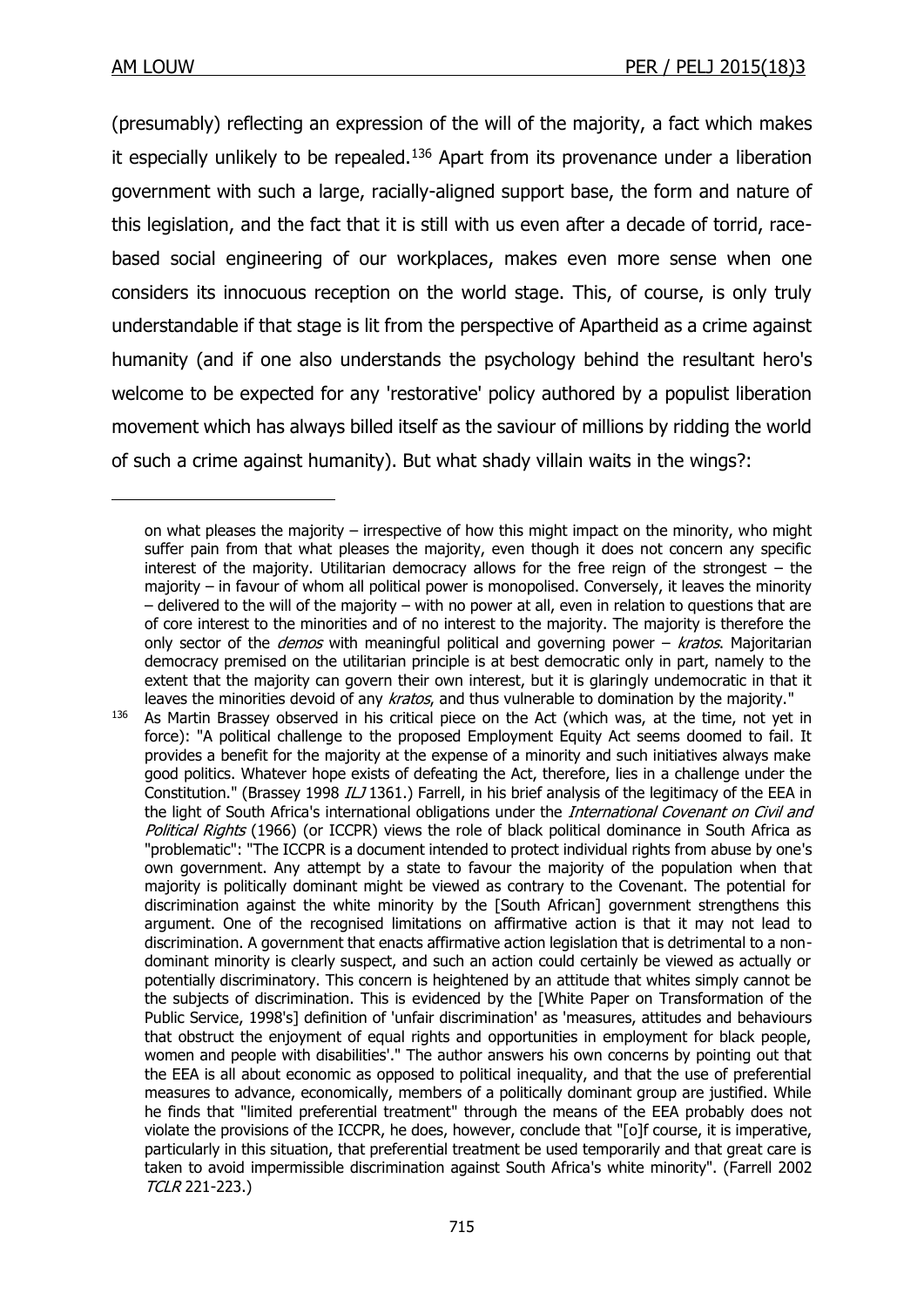"Racism" is commonly understood as the doctrine of racial superiority of one race over the other. However … some of the Nazi's most effective propaganda against the Jews appealed to the principle of "racial equality". (Equally, much anti-Semitic legislation adopted by European states in the 1930s and early 1940s was directed towards enforcing an "equality of outcomes" in the professions, economy, press and cultural life of their countries.) This helped open the door to widespread, and ultimately open-ended, societal acceptance of severe and escalating discrimination against individuals of Jewish descent. For, if society (or world opinion) accepts the principle, upfront, that 6 out of 7 individuals should be ejected from their occupation, in pursuit of the goal of racial proportionality, it is difficult to see at what point it will recover its sense of right and wrong. By the time the  $5<sup>th</sup>$  or  $6<sup>th</sup>$  individual is pushed aside society will be so compromised by what it has already acceded to, and so habituated to injustice, that it is hardly likely to lift a finger in protest when, as invariably happens, the  $7<sup>th</sup>$  gets thrown out as well, and so on and on. The question is why this wind [of "demographic representivity"], which has brought with it to so much destruction and misery across Europe and Africa, is still not recognised by so much intellectual opinion as smelling deeply rotten?<sup>137</sup>

The bitter irony, of course, is that the *Employment Equity Act* – this purported saviour of the broken - offends some of the most fundamental underlying values and founding principles of our *Constitution*, not least non-racialism, non-sexism, the promotion of human dignity and freedom, and the rule of law. I am not stating this with the intention of arguing that affirmative action (generally) is anything approaching "reverse discrimination" or the like; I know that it is not. But the way that *this Act* designs and delineates the framework for affirmative action programmes is unconstitutional, and thus does not qualify for the benefits of a presumption of fairness under section 9(2) of the Bill of Rights (or section 6(2)(a) of the Act itself). And it is the EEA's particular sphere of application of the ANC government's demographic representivity ideology (which is, arguably, acceptable to some limited extent and in much more watereddown form in the public administration) $138$  to the private sector and to private

<sup>137</sup> Myburgh 2014 http://www.politicsweb.co.za/news-and-analysis/race-quotas-the-terrible-powerof-demographic-repr.

 $138$  Malan explains how (demographic) representivity may have a legitimate role in this context. He believes that this is the case where the state deals with certain interests that might be regarded as equal stake common interests of the entire national population, which interests "are not peculiar to a particular community (culturally, linguistically, religiously etc), in contradistinction with the rest, which have a discernibly higher stake than any other community". He explains: "[T]he application of the representivity principle in the case of equal stake common interests also reflects a communitarian perspective of society. This is so because it recognises communities (by requiring representation for them) not only in the case where specific community interests are being dealt with, but also in cases where interests are the same and do not run along community lines. From a communitarian point of view the principle of representivity can therefore be regarded as commendable when it is applied to equal stake common interests." (Malan 2010 TSAR 438-439).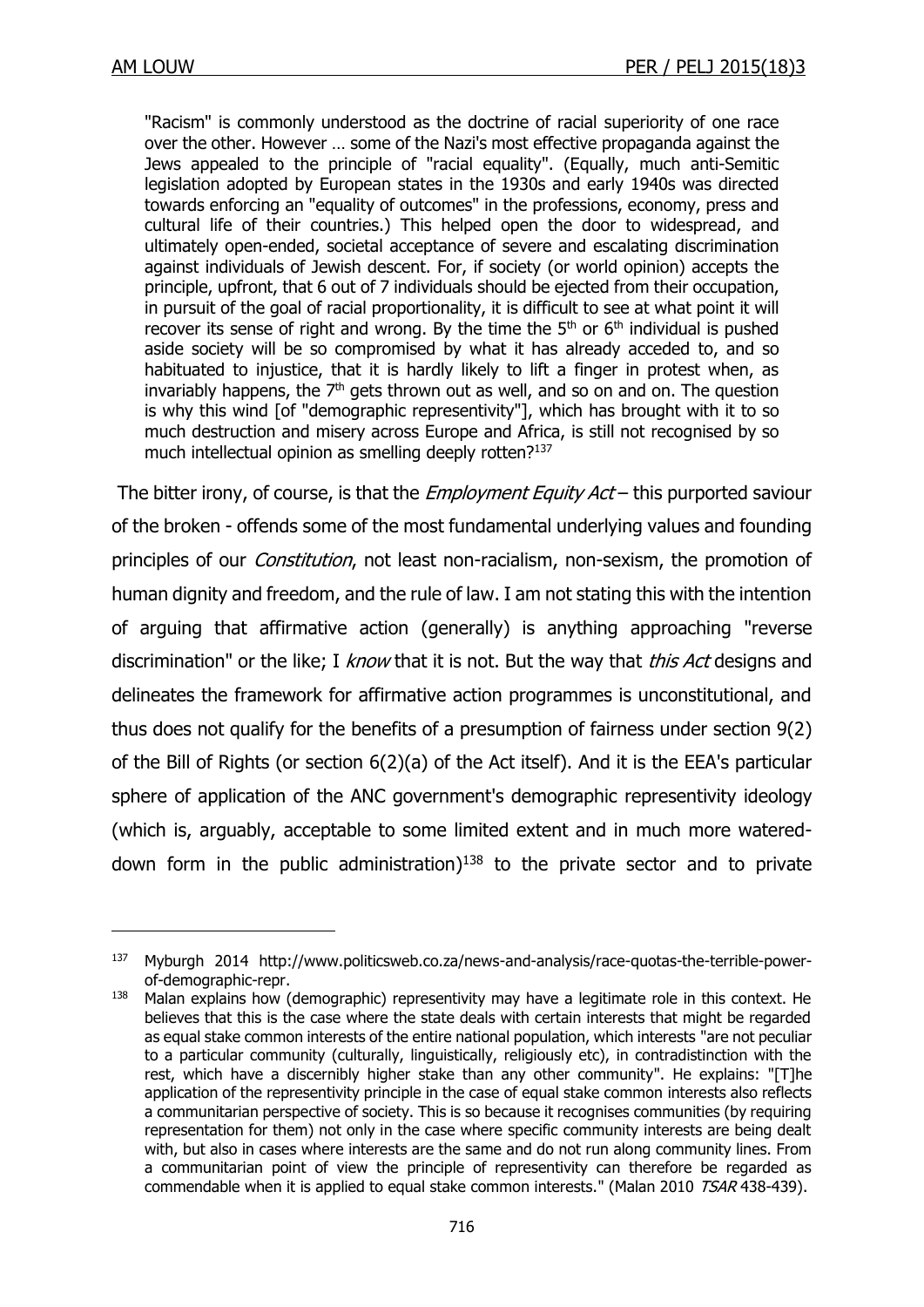individuals, that is mostly attributable to the problems experienced in practice in application of the Act. The perpetuation of this notion of demographic representivity would lead to the "re-racialisation of the economy and of our society, down to the second decimal place. It would disempower minorities by confining them to shrinking demographic pens in virtually every facet of their lives".<sup>139</sup>

The *Employment Equity Act* should be viewed as a significant blight on our progressive constitutional democracy, although it constitutes the manifestation (in the employment sphere) of a fundamental doctrinal pillar of our governing party's central ideology of transformation and its dearest held policies, and as such will remain largely sacrosanct unless a higher power (the judiciary, one would hope) intervenes. The Act's apparent immunity in academic and other circles results largely from a misplaced sense of political correctness, and from the fear that it invariably awakes in its opponents (of being labelled a racist, a colonialist, a "counter-revolutionary", or a "bloody agent" - or all of the above ...). Twenty years into our democracy we *must* be able to air such views as these, free from fear of persecution. We should also be allowed the space to attempt to convince those with different views that action needs to be taken. Yes, opposing this Act may be unpopular, but since when has popularity ever been a guarantee of good sense? Both my young nieces just love the music of that Bieber kid.

Our liberal-egalitarian constitutional project – and its avowed emphasis on accountability and on speaking truth to power - requires more than just kow-towing to the majority view. The rule of law is so much more than "this is the rule, and therefore it is law" (Just ask anyone who experienced the ludicrous but obscene practices of the erstwhile dispensation in this country about the trials and tribulations of the "dompas"). As has been observed (echoing Mureinik's views on our Constitution's insistence on a culture of justification rather than a culture of authority):<sup>140</sup>

<sup>139</sup> Steward 2012 http://www.politicsweb.co.za/opinion/the-arithmetic-of-racial-domination.<br>140 The author explained notion of a culture of justification as follows: "[A] culture in whi

The author explained notion of a culture of justification as follows: "[A] culture in which every exercise of power is expected to be justified; in which the leadership given by government rests on the cogency of the case offered in defence of its decisions, not the fear inspired by the force of its command. The new order must be a community built on persuasion, not coercion." (Mureinik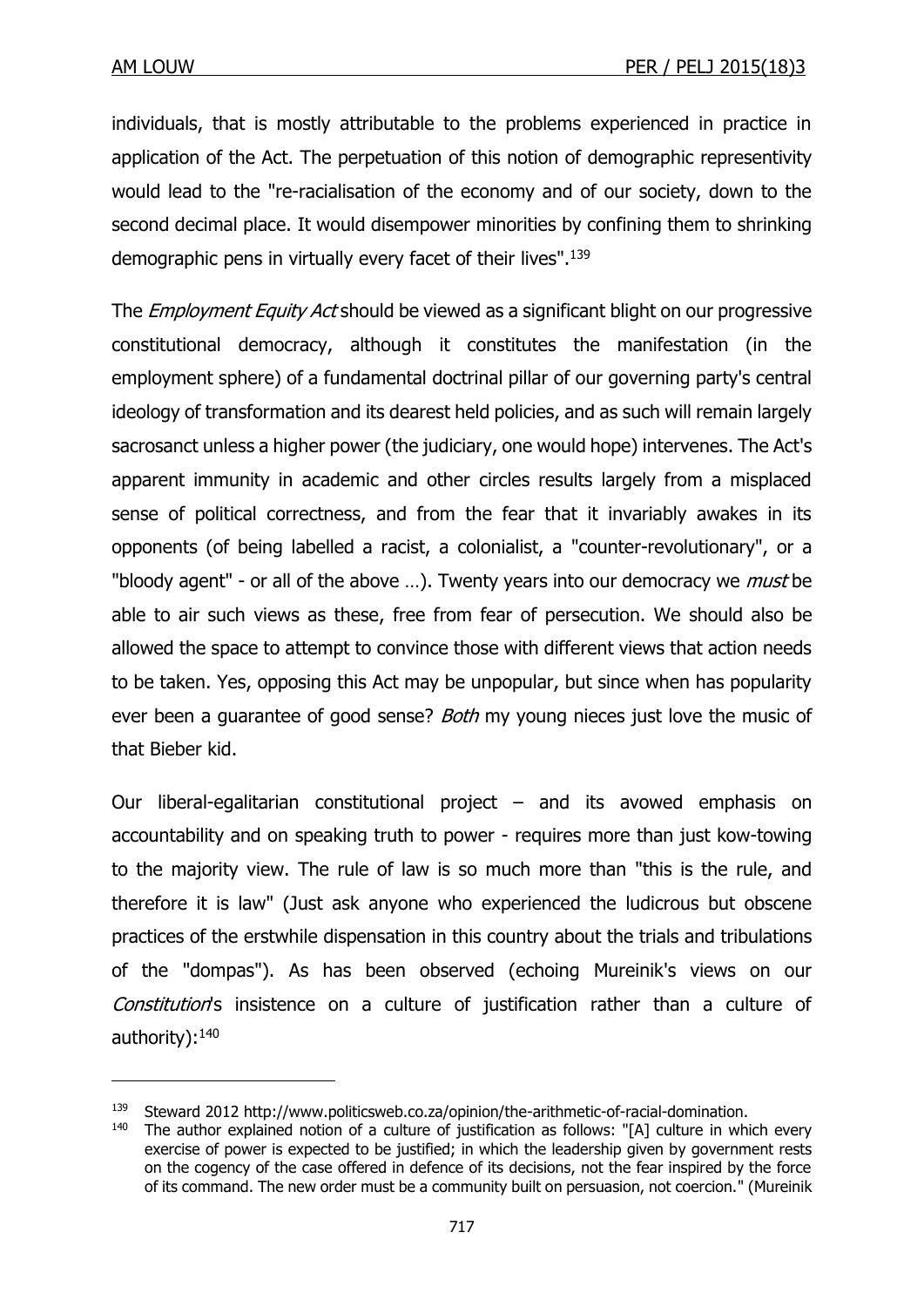Constitutional legitimacy does not rest solely on equal voting rights. The idea of Socratic contestation underlying proportionality-based judicial review 'expresses the commitment that legitimate authority over any individual is limited by what can be demonstrably justified to the person burdened in terms of public reason. If a legislative act burdens an individual in a way that is not susceptible to a justification he might reasonably accept, then it does not deserve to be enforced as law.<sup>141</sup>

'I am male, I am white, and I am physically able.'

If this last sounds like some Alcoholics or Narcotics Anonymous confession, it is apt - I do have a problem, and a rather serious one at that: Yes, I will freely admit to being someone who was "previously advantaged". But for all that, I may very well currently be, for all intents and purposes, a second-class citizen in the country of my birth, which country, ironically, boasts a *Constitution* frequently hailed by the outside word as one of the most progressive in existence.<sup>142</sup> The Constitutional Court's judgment in Barnard has further paved the way for this, not because it was clearly or even inherently wrong (although it may very well be unjust), but because it was so tentative in its apparent unwillingness to deal with matters that affect thousands of South Africans on a daily basis. Following reports in the wake of the judgment it was interesting to consider the degree of unhappiness felt in certain quarters, and how this was expressed with a proverbial sigh of despair with reference to the fact that the claimant in this case had now exhausted all domestic legal remedies in South Africa (her legal team were, at the time, threatening an approach to the United Nations in

<sup>1994</sup> SAJHR 32.) Also see Pieterse 2005 SAPL 161: "[One should not] deny the potentially destructive impact of public power on the achievement of substantive equality, social justice or private law justice, nor to say that societal transformation is possible without rethinking the manner in which public power is kept in check. Given the virtually untested (and uncontested) manner in which the organs of the apartheid state could encroach upon even the most basic freedoms of the majority of the population, it is necessary to ensure that every exercise of public power may properly be scrutinised for compliance with human rights standards."

<sup>&</sup>lt;sup>141</sup> Pretorius 2013 *SALJ* 40 (with reference to Kumm 2010 Law and Ethics of Human Rights 171).

<sup>&</sup>lt;sup>142</sup> One should at least question whether the new, democratic South Africa's treatment of minorities through "recognition without empowerment" might be in a process of flux (partly through the application of the ideology of demographic representivity) towards the disempowerment of the white minority and minority "designated" groups, and whether the following observations of Murray and Simeon, expressed as recently as 2007, are still or will remain accurate for long if such processes remain untested by our judiciary (and specifically by the Constitutional Court): "There is no suggestion that the African majority is riven by internal linguistic and ethnic differences. There is no suggestion of systematic exclusion or repression of minorities by the majority. The debates we have noted are no greater than one might expect in any other society as diverse as South Africa. Thus, the predictions … that, once apartheid rule was ended, new ethnic conflicts would polarize the country have proven unfounded." (Murray and Simeon 2007 ICON 726.)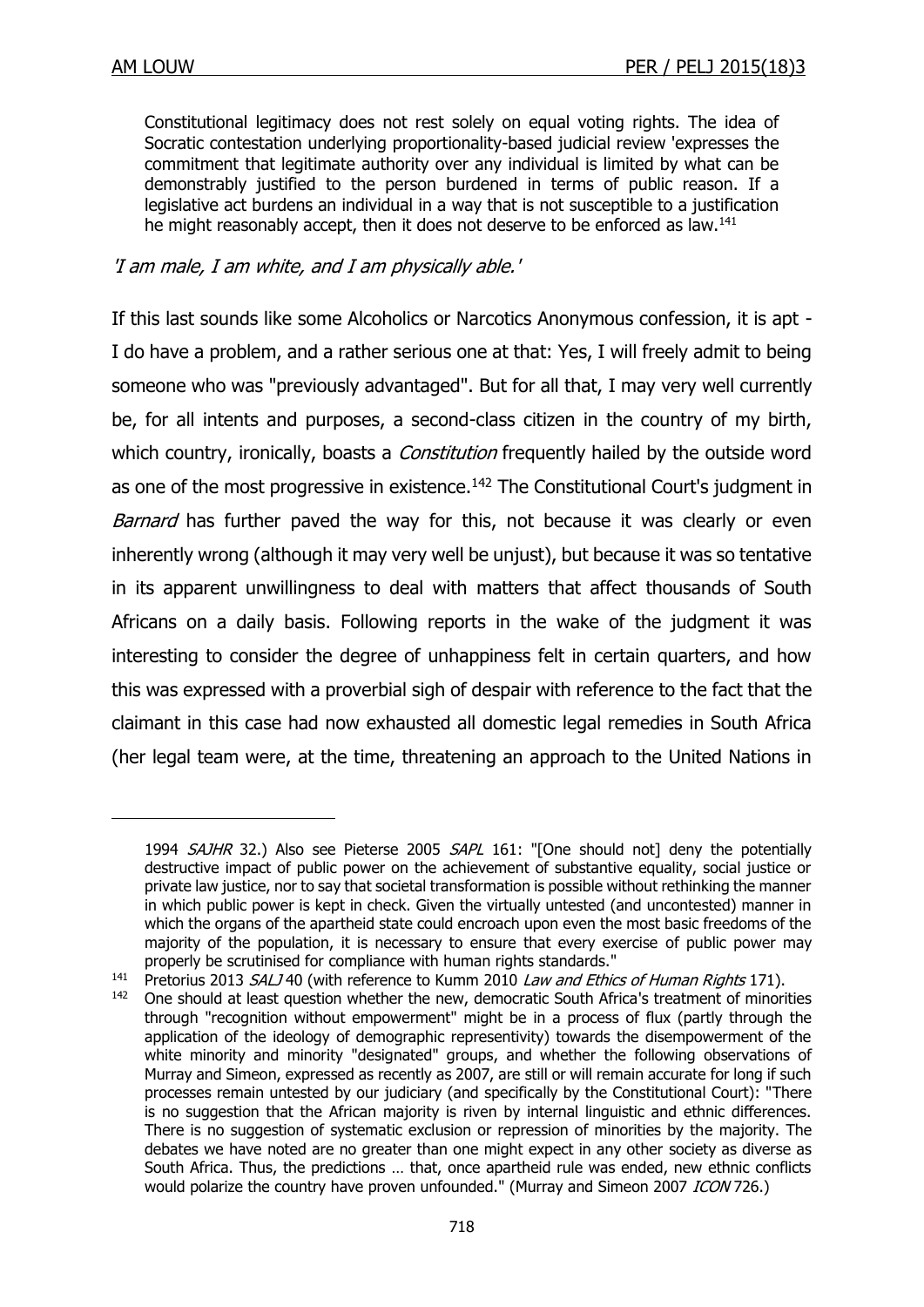order to assess whether South African law complies with international best practice regarding the prohibition of all forms of racism). I was reminded of the words of Nicholson JA (as he then was in the Labour Appeal Court), as expressed in an unfair dismissal case (and in respect of the review of administrative action, rather than that of judicial decisions):

In a perfect society with unlimited resources full rights of appeal should be allowed from every administrative decision. Society has an inbred distaste for the spectre of a remediless recipient of administrative injustice.<sup>143</sup>

Is Ms Barnard the now remediless recipient of judicial injustice? Even though Mokgoro J in *Van Heerden* declared that section 9(2) of the Bill of Rights "as an instrument for transformation and the creation of a truly equal society, is powerful and unapologetic",<sup>144</sup> does *someone* (apart, maybe, from her legal team) owe Ms Barnard an apology? As already said, I am not convinced that the judges of the CC were (all) clearly wrong, just that they (for the most part) were inappropriately tentative in their approach to a case that  $-$  by their own admission<sup>145</sup> - carried much broader societal implications beyond what had happened to the claimant and what had been decided by the National Commissioner of Police in respect of the filling of a specific vacant post. Their oath of office requires the judges of this court to do more. Wiechers observes that the CC in *Barnard* (and other recent judgments) appears to have shifted from its bold and no nonsense approach in those earlier ground-breaking cases that law students still study today, which dealt with the certification of the *Constitution*, which abolished the death penalty, which ordered the provision of antiretrovirals to those in need, and which changed the law's treatment of gay relationships (amongst other things). He feels that the CC has increasingly come to function like a highest court of appeal, taking minor procedural points and raising technicalities in order to wash its hands of weighty matters that come before it. As Wiechers points out, while

<sup>143</sup> Toyota South Africa Motors (Pty) Ltd v Radebe 2000 3 BLLR 243 (LAC) para 35.

<sup>144</sup> Van Heerden para 87.

<sup>&</sup>lt;sup>145</sup> See, for example, Moseneke ACJ in *Barnard* (CC) para 4: "We are seized with a dispute over pressing constitutional concerns of equality and non-discrimination – matters of considerable personal and public importance. Moreover, the divergent reasoning and outcomes of the two appellate courts impel us to resolve the dispute." Also see Cameron J, Froneman J and Majiedt AJ in para 75: "This is the first case before this Court that deals with the standard to be applied in assessing the lawfulness of the individual implementation of constitutionally compliant restitutionary measures. It is important to give guidance on this difficult issue."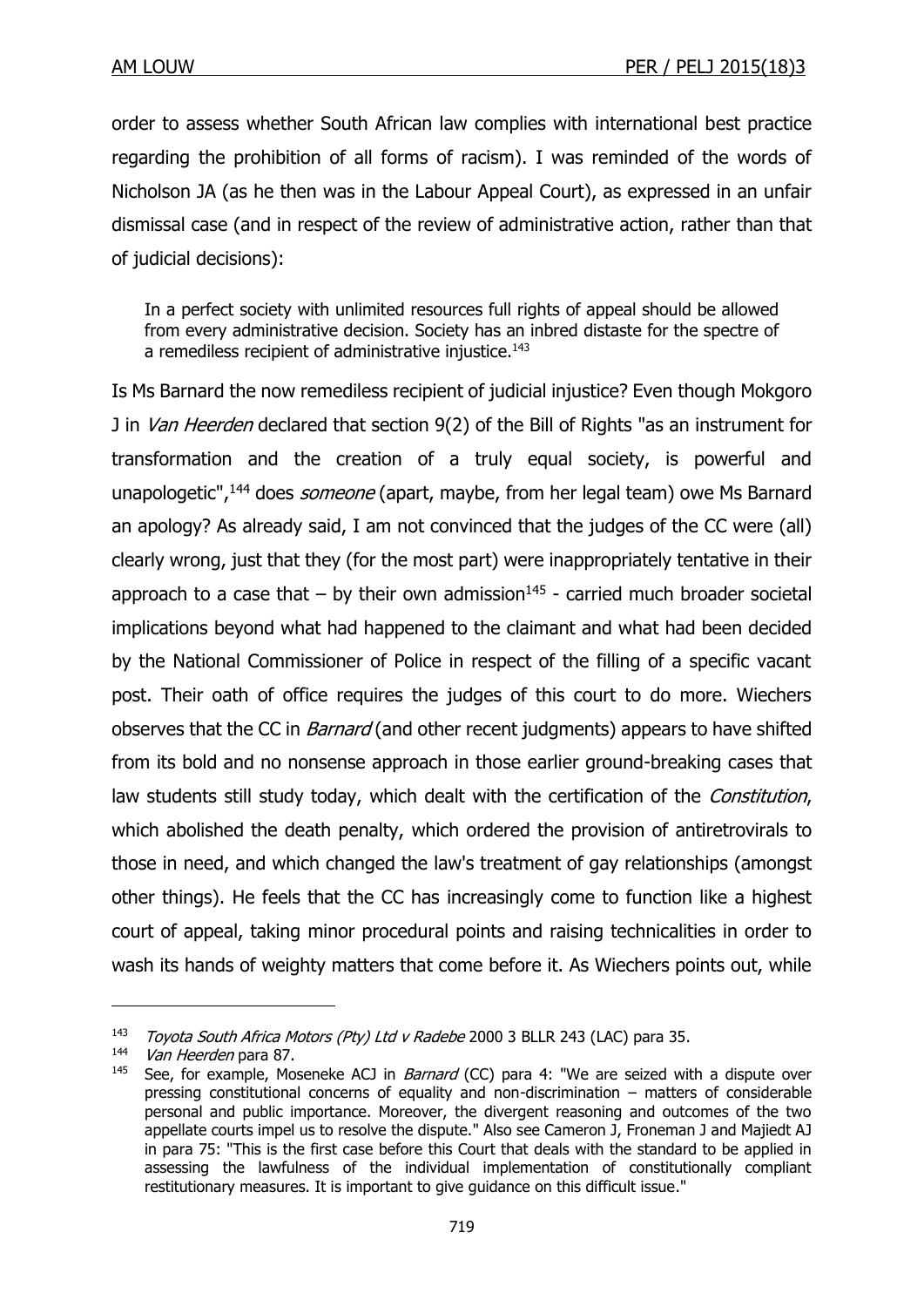the CC is not merely an ordinary court of appeal with the power to review judgments of lower courts, the majority of the judges in *Barnard* were of the opinion that the claimant should rather have attacked the decision of the Commissioner of Police rather than the promotions policy of the employer. Should a court charged with protecting our Constitution and giving deeper meaning to its provisions not have done more? I would say yes, not necessarily in order to assist an ill-advised claimant, but in order to provide the rest of us with guidance as to what the *Constitution* actually requires.<sup>146</sup>

In the light of the still quite pristine reputation of our *Constitution*, what may sometimes be forgotten is that, even so, it is still and should always remain a work in progress. If this *Constitution* is not a living document it will lose most if not all of both its continued relevance and its legitimacy. Does *Barnard* (CC) reflect this? Does this iudament highlight a shameful failure by these judges to recognise their pivotal role as "constitution-makers"?<sup>147</sup> Or does it reflect little more than a court showing an abundance of caution and a fear of rocking the boat in respect of a fundamentally important issue that came before it only for the second time in two decades of democracy? In respect of the court's failure to deal, in a real and convincing manner, with the role of representivity in this debate, is this just nothing less than one should expect from an institution that has itself been so aggressively targeted to reflect representivity?<sup>148</sup> I have been controversial enough already, so I may as well really step out on a limb and wonder aloud whether the discrepancies in the Constitutional Court judgments regarding such fundamental aspects of our *Constitution* and its transformational agenda (and between such judgments and the lived reality of the ideology of demographic representivity in action in current-day South Africa) may be due to something that should leave all in the legal fraternity (and beyond it) cold.

<sup>146</sup> Wiechers Rapport.

<sup>&</sup>lt;sup>147</sup> See Davis 2010 SAJHR.

 $148$  Malan 2010 TSAR 432 points to this issue, as highlighted by an esteemed former South African jurist: "On 18 August 2009 [in a public lecture at the University of the Witwatersrand] a former justice of the constitutional court, [Johann] Kriegler, noted that representivity has become the overriding principle applied in the selection of judges by the Judicial Service Commission, in spite of the fact that it flies in the face of the constitution. Kriegler observed: 'But, from where I look at the judiciary today, and the way I have been watching the Judicial Service Commission, this ethnic/gender balance in section 174 of the Constitution has become the be-all and the end-all when the JSC makes its selections. And if it is not the be-all and end-all, at the very least it has been elevated to the overriding fundamental requirement.'"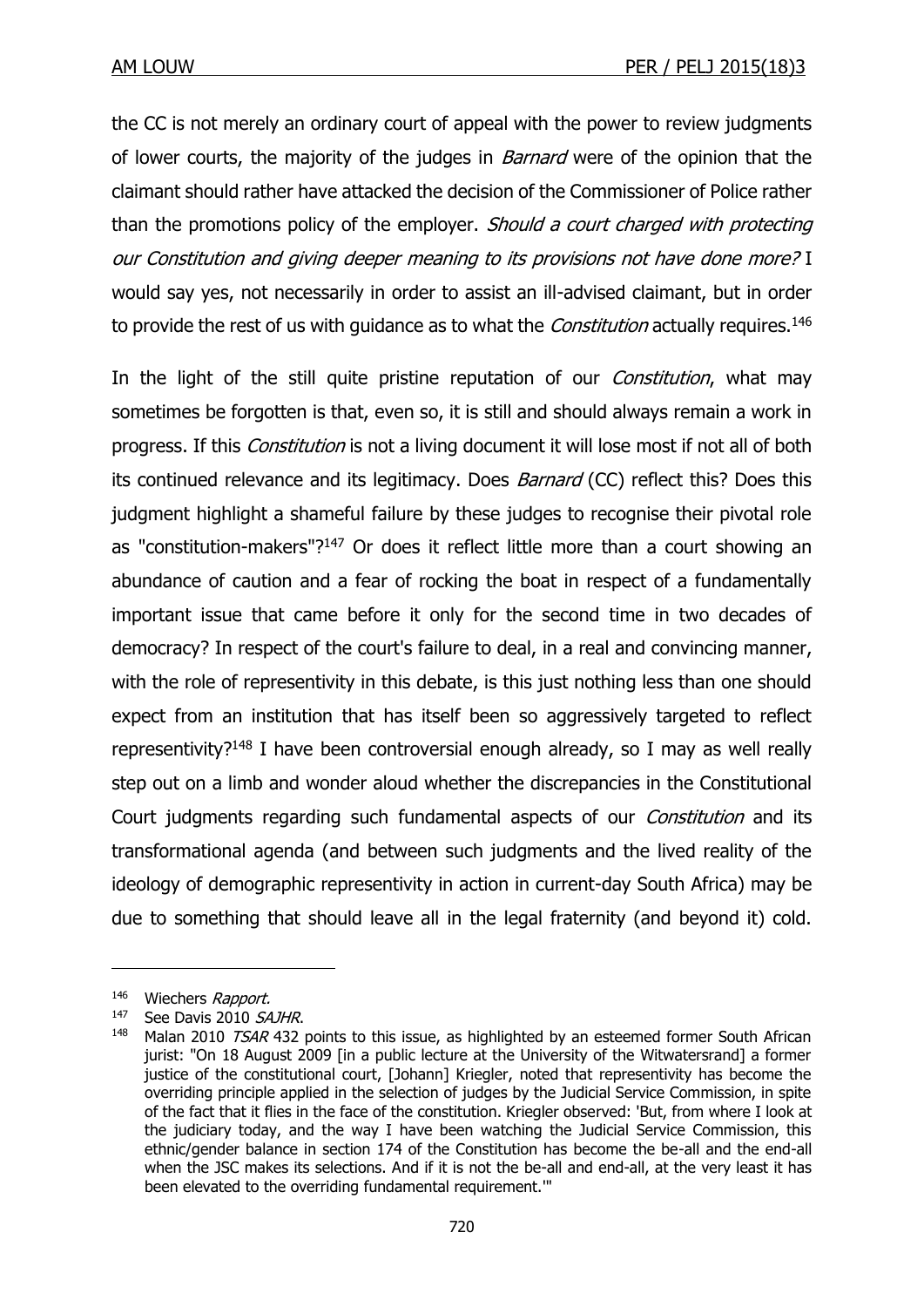Malan quotes the then Deputy Minister of Justice and Constitutional Development, who told Parliament in a 2003 speech on transformation of the judiciary that this concept comprises two elements:

[F]irst, the realisation of the objective equitable representation of blacks and women, described as "diversity, personnel or symbolism transformation"; and, second, transformation relating to the intellectual or ideological approach adopted by judges and magistrates, which he referred to as "intellectual content or substantive transformation". [My emphasis]<sup>149</sup>

Wessels<sup>150</sup> refers to a 2000 report by the Public Service Commission which explained the "action dimension" of transformation of the service as comprising the following two elements; namely to:

(a) create a genuinely representative public service which reflects the major characteristics of South African demography, without eroding efficiency and competence'; and '(b) facilitate the transformation of the attitudes and behaviour of public servants towards a democratic ethos underlined by the overriding importance of human rights …<sup>151</sup>

The author observes that "[t]he reshaping of the public service accordingly seems to comprise two elements, namely the reshaping of the characteristic of the public service in terms of its representativeness, and the reshaping of its orientations or attitudes in terms of its democratic ethos".<sup>152</sup> Would that democratic ethos be a majoritarian one, hell-bent on transforming our society in the image of one (majority racial) group, never mind what the *Constitution* might have to say about this? Is the ideology of demographic representivity (in the transformation of the public service) ultimately aimed at changing the thinking of those in official positions?<sup>153</sup> If so, has our judiciary

<sup>&</sup>lt;sup>149</sup> Malan explains: "Speaking in the national assembly [Minister] De Lange explained that transformation of the judiciary comprised two elements: first, the realisation of the objective equitable representation of blacks and women, described as 'diversity, personnel or symbolism transformation'; and, second, transformation relating to the intellectual or ideological approach adopted by judges and magistrates, which he referred to as 'intellectual content or substantive transformation'. Transformation therefore requires that the profile of the national population be reflected in the composition of the judiciary and, on the other hand, that judges must have particular convictions, namely to think in a particular way." (Malan 2010 TSAR 432.)

<sup>&</sup>lt;sup>150</sup> Wessels 2008 Politeia.

<sup>&</sup>lt;sup>151</sup> Wessels 2008 *Politeia* 23.<br><sup>152</sup> Messels 2008 *Politeia* 23.

 $^{152}$  Wessels 2008 *Politeia* 23.

Which, of course, would not necessarily be a bad thing: "[I]n South Africa's current dispensation, there is a need for judicial transformation to embrace changes in judicial attitudes. Judges must embrace and enforce the principles of a fundamentally new legal order. Furthermore, the transformative nature of South Africa's Constitution means that judges can no longer cast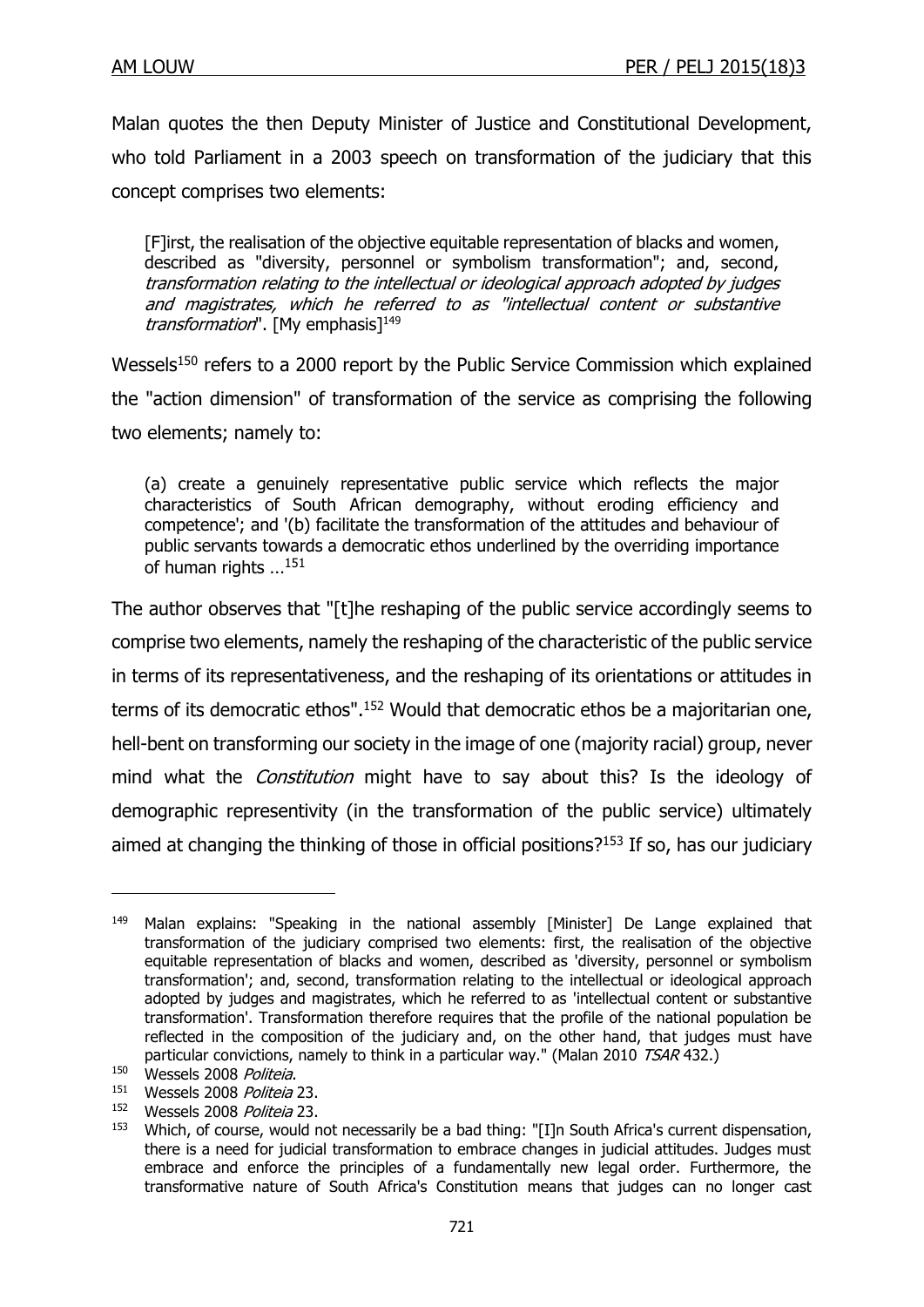started to show signs of this? Or is the air just too rare on Constitution Hill? All of this might indicate that someone has misread the text of the *Constitution* and has opted to treat the judiciary as just another part of the public service which, according to section 197, "must loyally execute the lawful policies of the government of the day".<sup>154</sup> Leaving aside the implications of that word "lawful" in our current context, this would, of course, be completely anathema to the separation of powers and the independence of the judiciary from the executive and legislative arms of the state. (As section 165 tells us, the "courts are independent and subject only to the Constitution and the law, which they must apply impartially and without fear, favour or prejudice." $155$  It would also, of course, be morally bankrupt. This being said, however, at least one commentator would appear to endorse something a little different from our courts when it comes to fulfilling their part in the process of transformative constitutionalism – and this appears to endorse the furtherance of the political goals of the day in the decisions of our judges:

[I]t has been pointed out time and time again that both constitutionalism and adjudication are distinctly political – "the issue is not *whether*, but *what type of*, political values should enter into adjudication". The South African Constitution, as is common for constitutions in transitional societies, unashamedly dictates the political vision required from its interpretative community by articulating unequivocally the political goals to which those tasked with its interpretation and concrete application must aspire. It enjoins them to "uphold and advance its transformative design" and hence to participate actively in the political project of transformation. This means firstly that South African judges must aim in their judgments to further (or at least not to hinder) the achievement of substantive equality and social justice. This would often require that judges (in interpreting rights in the Bill of Rights, measuring state compliance with the duties these impose and remedying non-compliance with such duties) transcend traditional conceptions of their role under a liberal model of separation of powers  $-$  a transition for which the provisions of the Constitution discussed above well equip them. $156$ 

themselves as defenders of the status quo. The judiciary must instead facilitate the creation of the new society that the Constitution envisages." (Wesson and Du Plessis 2008 SAJHR.) Of course, much of the legitimacy of this view depends on the meaning placed on "transformation" under our Constitution, and the hegemony of the governmental agenda of the pursuit of demographic representation, it is submitted, might cast such transformative ambitions in respect of what is expected in terms of judicial attitudes in a different (and less flattering) light.

 $154$  S 197(1) of the *Constitution*.

<sup>&</sup>lt;sup>155</sup> S 165(2) of the *Constitution*.

<sup>&</sup>lt;sup>156</sup> Pieterse 2005 SAPL 166.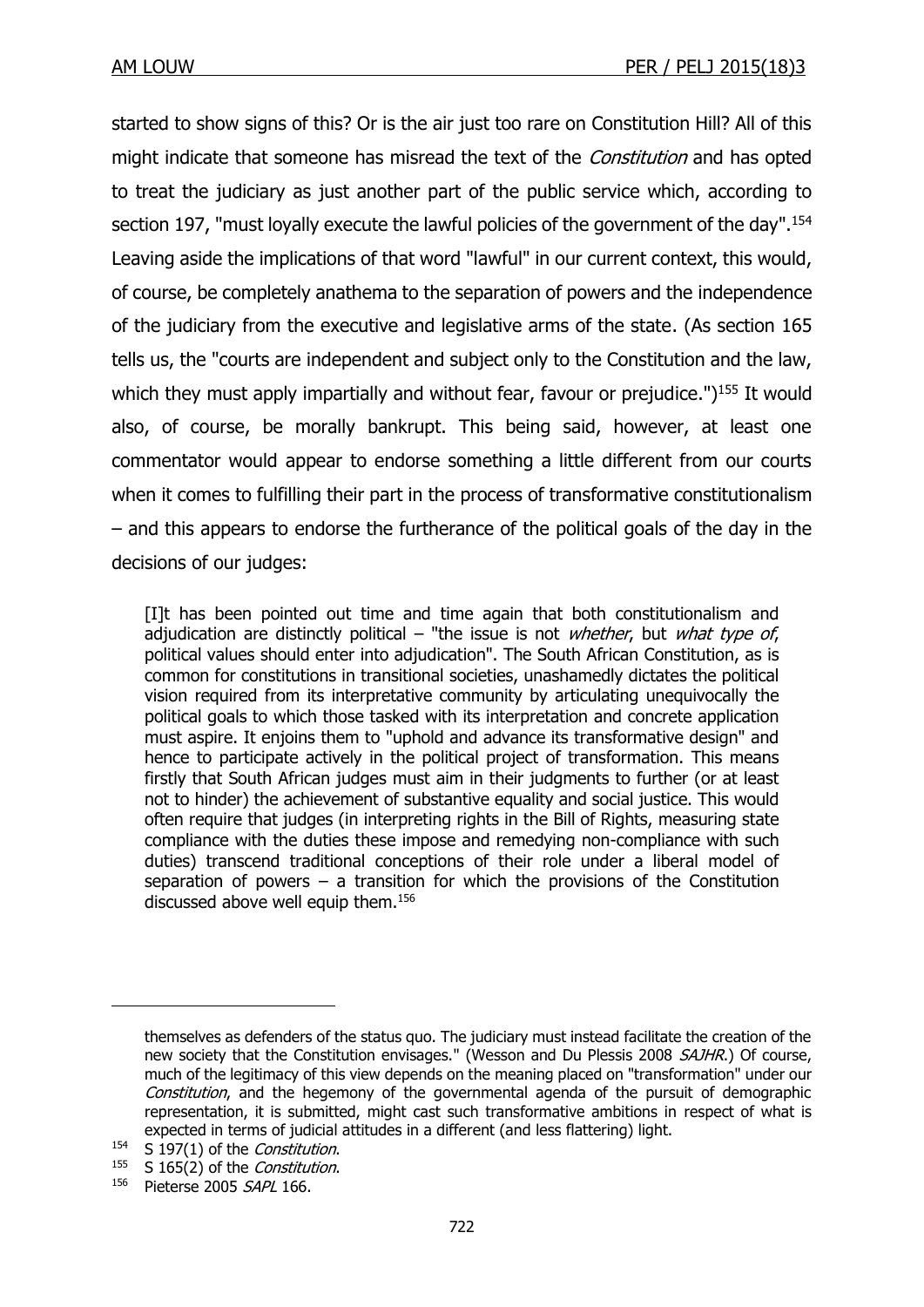While some might read this as apparent constitutional licence for *Van Heerden's* rationality test (especially, in the context of its application to such a manifestation of the governmental representivity ideology as presented in *Barnard*), they should reconsider. This same author continues:

[J]udges must demand, in every constitutional matter, that the other branches of government present adequate justification for all their actions that impact on the constitutional rights of the citizenry. Where justifications advanced do not reverberate with the tenets of constitutional transformation, they should not pass constitutional muster. Insisting consistently on justification which reverberates with the spirit, purport and objects of the Constitution requires not only that these are expressly articulated in judgments but also that the judiciary abandons the remnants of a culture of extreme deference to the executive which it has cultivated over years of adjudicating the actions of the sovereign apartheid state.<sup>157</sup>

Whatever the reason(s) for the apparent lack of commitment in our highest court to facing up to what I view to be such a blatant and abhorrent distortion of the underlying values and, indeed, the provenance, of our Bill of Rights, one can only hope that someone else will be willing to rock the boat, and soon. Give it a vigorous shaking, please. We all need to be shot of the affirmative action provisions of the *Employment* Equity Act and of the nonsensical, grossly irrational and what I would suggest to be a criminally unfair ideology of demographic representivity (as a rather poxy proxy for equality). If I may be crude for a moment: having spent some time in Durban in recent years I am proud to say that I have some delightful Indian friends. If any of them were to seek my advice about the future prospects for their children to find employment in democratic South Africa, should I advise them to stop using birth control (and to spread the word amongst their (Indian) friends)? $158$  When one considers the "immutability" of some of those arbitrary, listed grounds of unfair discrimination in section 9(3) of our Bill of Rights - and the fact that the nonsensical pursuit of demographic representivity in all our workplaces is just as arbitrary, if not more so – this really is the only way that I can see to ensure that those of us who are "numerically challenged" in the new South Africa will ever get a fair shake.

<sup>&</sup>lt;sup>157</sup> Pieterse 2005 *SAPL* 166.<br><sup>158</sup> Although doing somethin

Although doing something along these lines may justifiably be viewed as promoting "perverse race rivalry", and "inter-group contestation, conflict and protests amongst the designated groups" – see Shaik AJ in Naidoo paras 177, 188.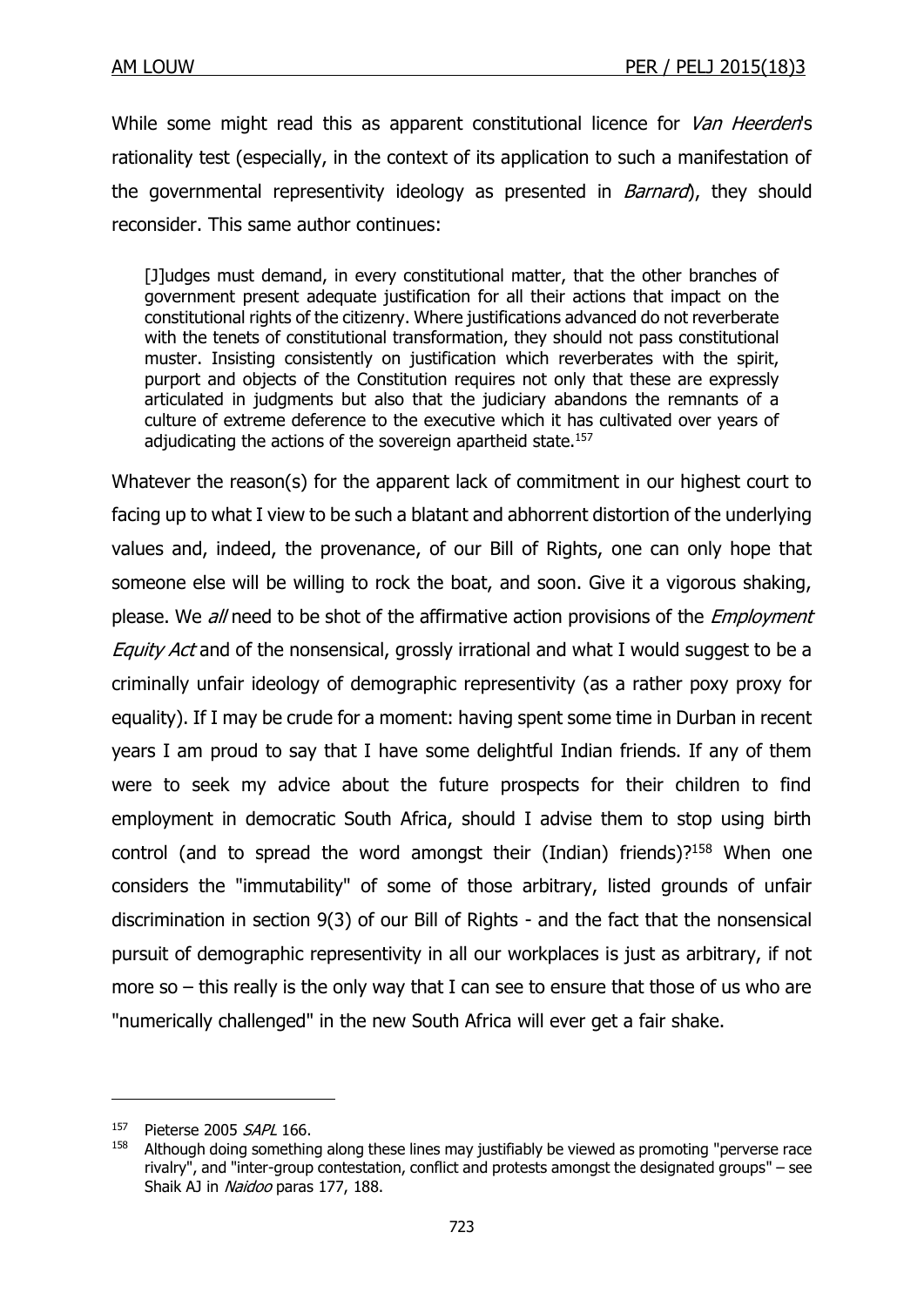If anyone will ever end up reading this piece, I fully expect some vociferous criticism. Some of it, no doubt, will come from those very learned and respected intellectuals who have written, exhaustively, on equality and redress under our *Constitution* (they know who they are, and I have immense respect for their contributions to the constitutional debate). But we need to scale things down quite a bit, not least because we *must* find a way to explain these complicated principles to many ordinary South Africans who are faced on a daily basis with the pernicious effects of the implementation of policies (and ideology) that affect them very directly, and which they simply cannot grasp with reference only to impressive intellectual arguments. Who can blame them? I am convinced that (sadly) very few South African living rooms contain the collected works of Immanuel Kant,<sup>159</sup> Michele Foucalt and Jean Francois Lyotard,<sup>160</sup> John Stuart Mill<sup>161</sup> or Amartya Sen.<sup>162</sup> Very few ordinary South Africans apply for jobs or for promotion, or ply their trade, in those lofty but often obscure and other-worldly, ivory towers. As an academic who has discussed these burning issues that are festering in our society in classes and seminars with both undergraduate and postgraduate students (note: an environment made up mostly of the privileged), I am convinced that the informed (not rhetoric-loaded and invective-filled) debate must be broadened beyond our classrooms and law journals. If the subject matter of this piece is characterised by any one thing it is that the efforts to pursue true equality in our country currently is not a process that takes place on the pages of law books and statutes; it takes place in our workplaces and amongst ordinary people.

We need to find some common sense, and we must find it fast.<sup>163</sup> The clock is ticking. Let's hope we are not yet at five minutes to midnight in respect of the future of what is, if we are perfectly honest, our still quite fragile constitutional project. It deserves so much better than this. As do we all, including - let me just grab my calculator - at

<sup>&</sup>lt;sup>159</sup> See Barnard (CC) para 172 (per van der Westhuizen J).

<sup>&</sup>lt;sup>160</sup> See De Vos 2012 SALJ.

<sup>&</sup>lt;sup>161</sup> See Benatar 2008 SALJ.

<sup>&</sup>lt;sup>162</sup> See Dupper 2008 SAJHR.

<sup>&</sup>lt;sup>163</sup> At the time of writing, there are some encouraging signs in this regard. Acting chair of the Public Service Commission, Richard Sizani, in addressing a Developmental State Conference in Pretoria, on 11 November 2014, suggested that the time has come for government to reconsider the application of affirmative action (and cadre deployment) in the public service – see Mbanjwa 2014 http://www.citypress.co.za/news/isnt-time-rethink-sas-transformation-policies/.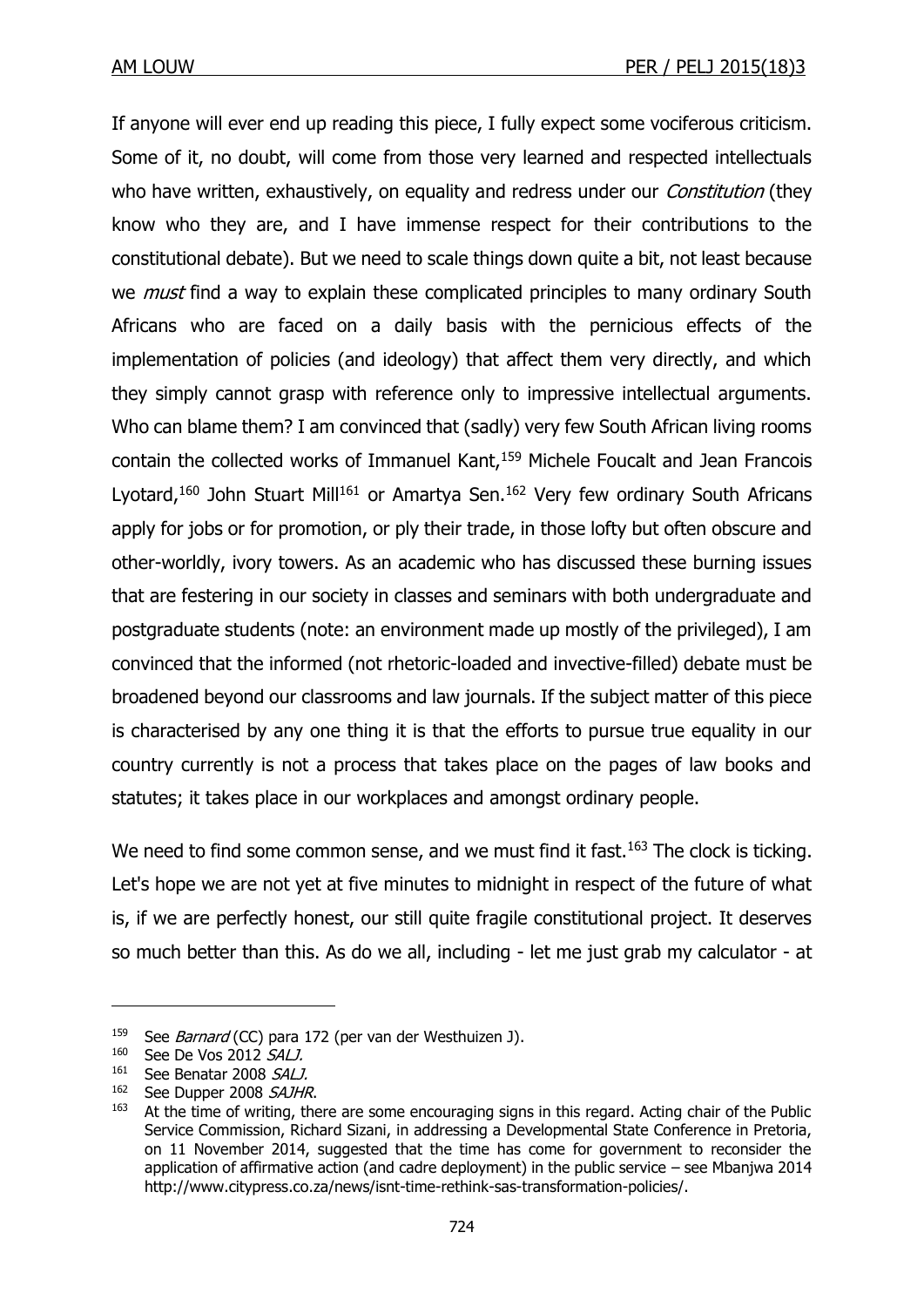least 100% of the beneficiaries of "affirmative action" under the *Employment* (In)Equity Act.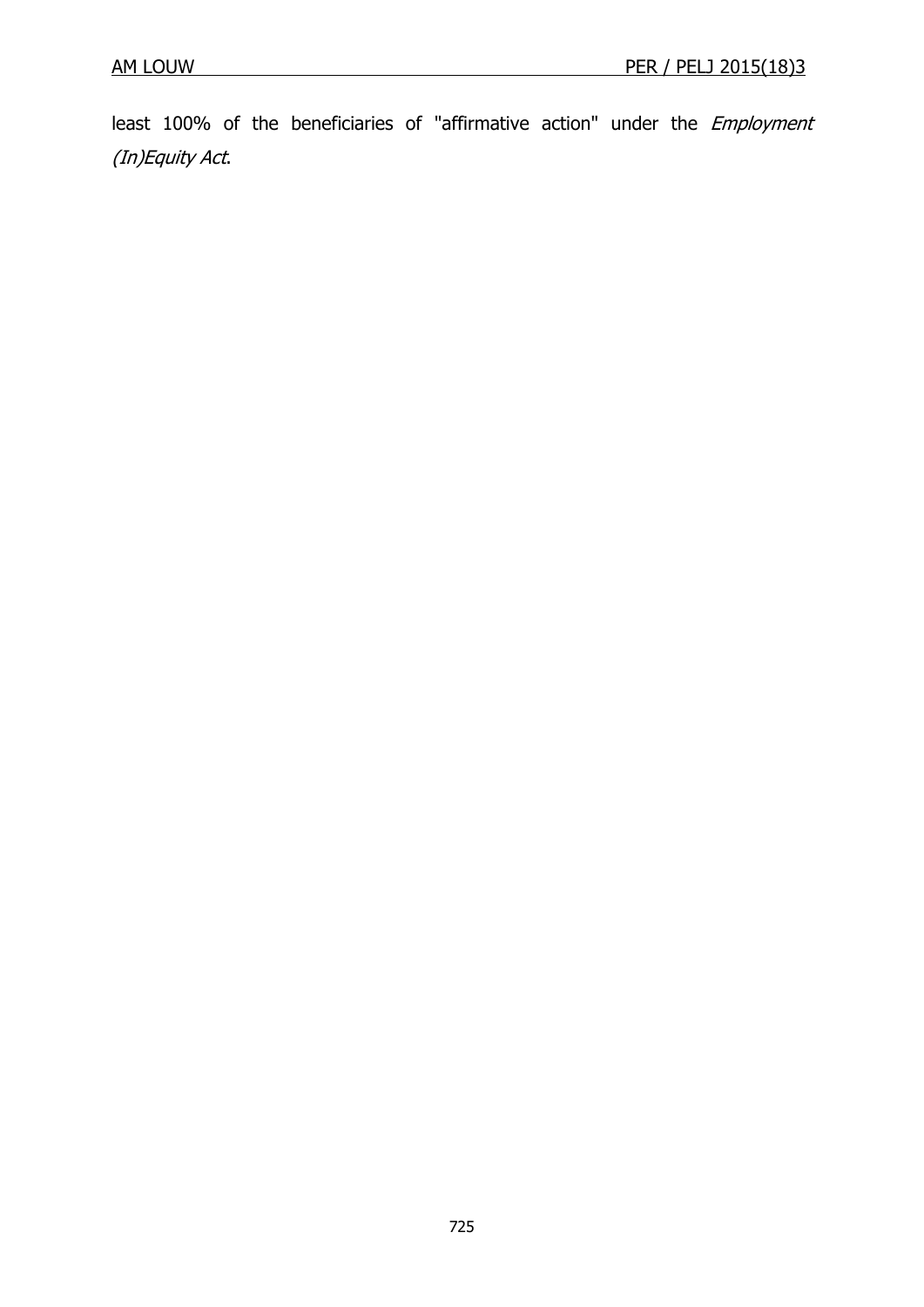## **BIBLIOGRAPHY**

## **Literature**

#### Albertyn and Goldblatt 1998 SAJHR

Albertyn C and Goldblatt B "Facing the Challenges of Transformation: Difficulties in the Development of an Indigenous Jurisprudence of Equality" 1998 SAJHR 248-276

## Alexy Theory of Constitutional Rights

Alexy R A Theory of Constitutional Rights (trans J Rivers) (Oxford University Press Oxford 2004)

## Benatar 2008 SALJ

Benatar D "Justice, Diversity and Racial Preference: A Critique of Affirmative Action" 2008 SALJ 274-306

## Brassey 1998 ILJ

Brassey M "The Employment Equity Act: Bad for Employment and Bad for Equity" 1998 ILJ 1359-1366

## Davis 2010 SAJHR

Davis D "Transformation: The Constitutional Promise and Reality" 2010 SAJHR 85-101

## De Vos 2012 SALJ

De Vos P "The Past is Unpredictable: Race, Redress and Remembrance in the South African Constitution" 2012 SALJ 73-103

## Dupper 2008 SAJHR

Dupper O "Affirmative Action: Who, How, and How Long?" 2008 SAJHR 425-444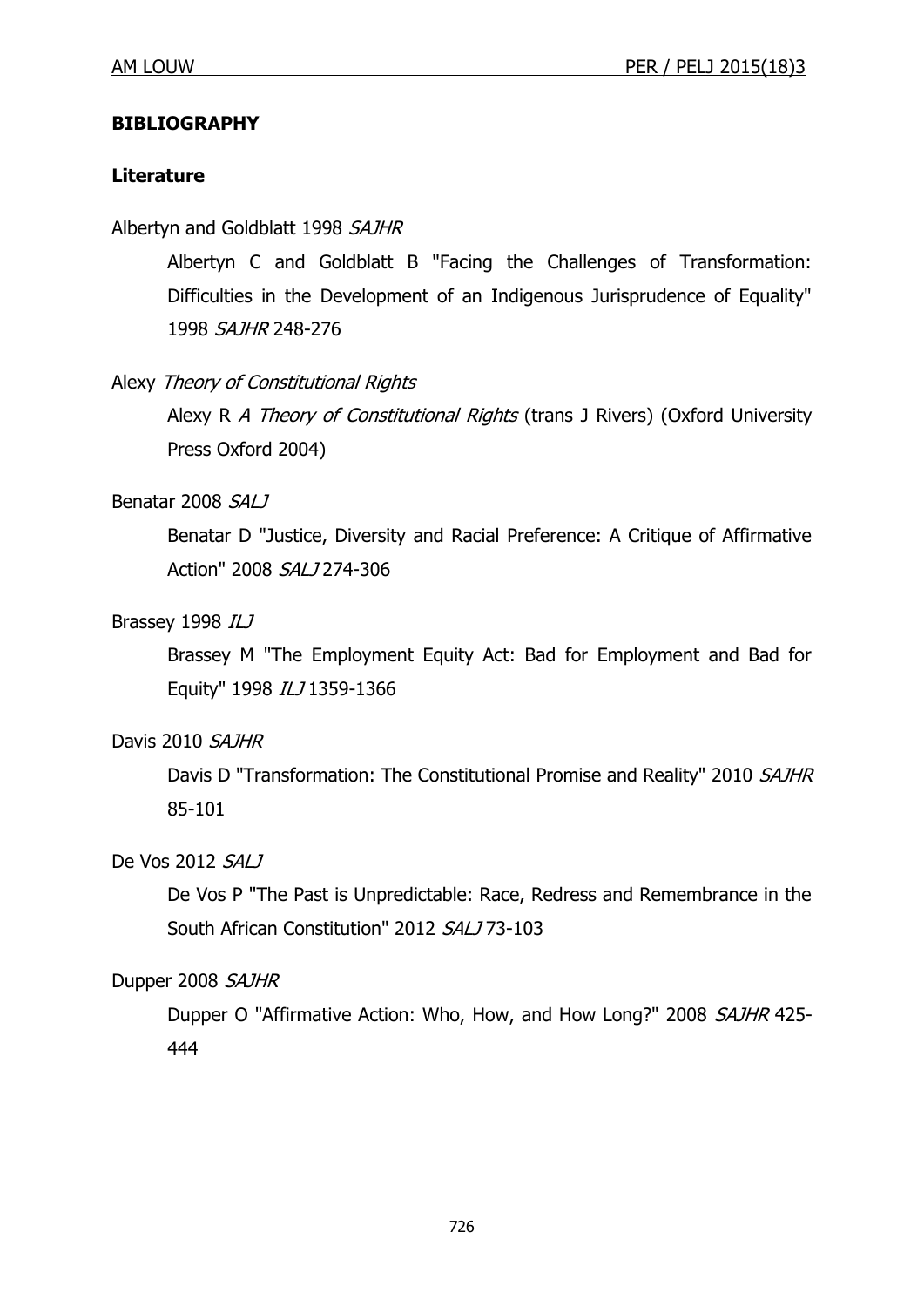## Farrell 2002 TCLR

Farrell B "South Africa and Affirmative Action: The Legality of the Employment Equity Act under the International Covenant on Civil and Political Rights" 2002 TCLR 202-223

#### Gleason Business Day

Gleason D 'Africa Surpasses while SA Affirms' *Business Day* (8 May 2013)

#### Husain 2013 De Rebus

Husain M "Lost in Transformation" Dec 2013 De Rebus 3-5

#### Kumm 2010 Law and Ethics of Human Rights

Kumm M "The Idea of Socratic Contestation and the Right to Justification: The Point of Rights-based Proportionality Review" 2010 Law and Ethics of Human Rights 142-175

## Malan 2010 TSAR

Malan K "Observations on Representivity, Democracy and Homogenisation" 2010 TSAR 427-449

## Malan 2014 De Jure

Malan K "Constitutional Perspectives on the Judgments of the Labour Appeal Court and the Supreme Court of Appeal in Solidarity (acting on behalf of Barnard) v South African Police Services" 2014 De Jure 118-140

## Masemola 1989-1990 Colum Hum Rts L Rev

Masemola NM "Rights and a Future South African Constitution: The Controversial and the Non-controversial" 1989-1990 Colum Hum Rts L Rev 45- 57

#### McGregor 2003 JBL

McGregor M "The Role of Merit in Affirmative Action" 2003 JBL 82-89

#### McGregor 2013 TSAR

McGregor M "Affirmative Action on Trial: Determining the Legitimacy and Fair Application of Remedial Measures" 2013 TSAR 650-675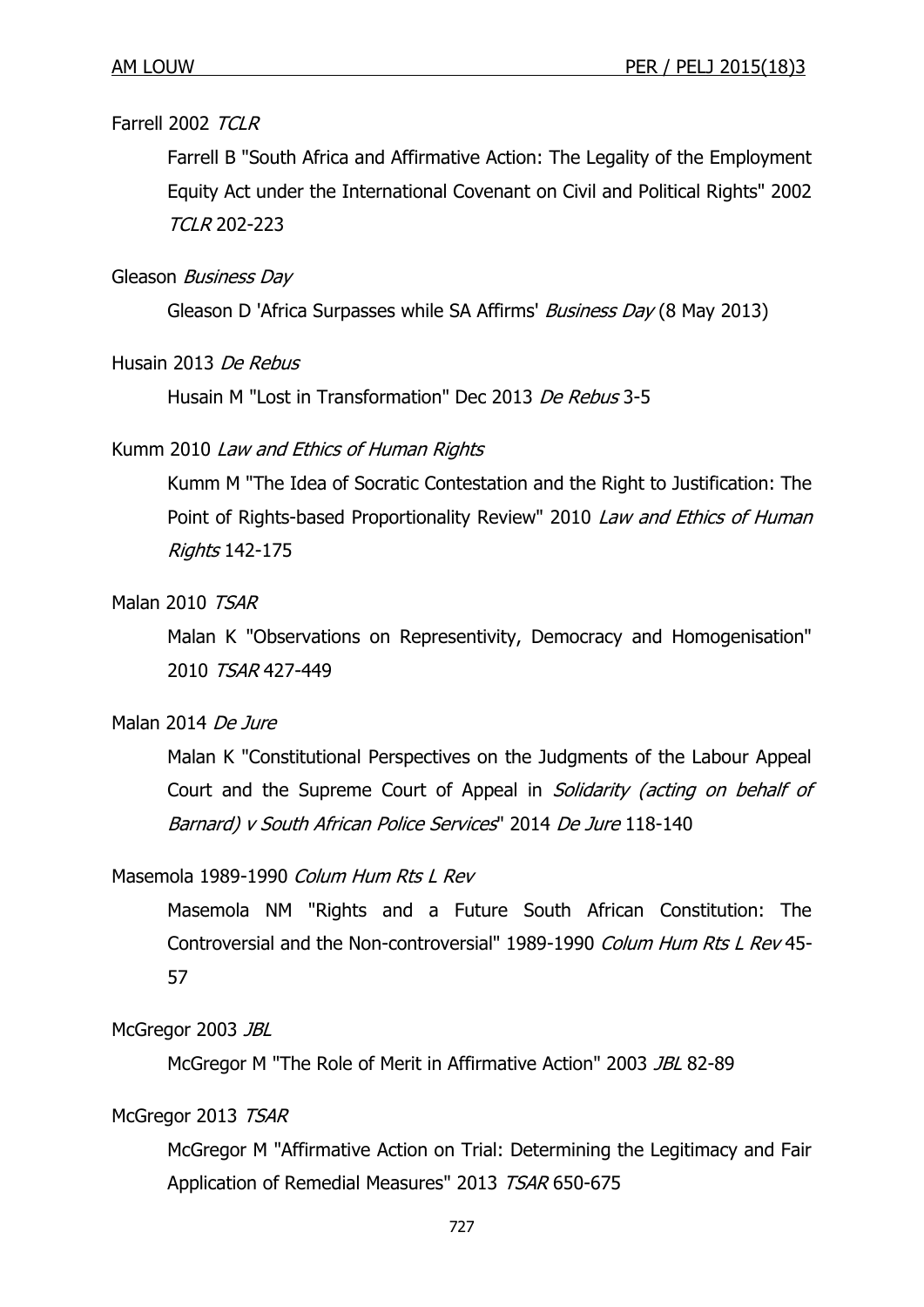## McGregor 2014 SA Merc LJ

McGregor M "Blowing the Whistle? The Future of Affirmative Action in South Africa - Part 1" 2014 SA Merc LJ 60-92

#### Montesh 2010 SACJ

Montesh M "Transformation in the South African Police Service: The Implementation of Affirmative Action and Employment Equity in SAPS" 2010 SACJ 55-77

#### Mureinik 1994 SAJHR

Mureinik E "A Bridge to Where? Introducing the Interim Bill of Rights" 1994 SAJHR 31

#### Murray and Simeon 2007 ICON

Murray C and Simeon R "Recognition Without Empowerment: Minorities in a Democratic South Africa" 2007 ICON 699-729

#### Nolan 2004 SAPL

Nolan SA "Electoral Reform and Female Representation in South Africa's National Assembly" 2004 SAPL 378-393

## Partington and Van der Walt 2005 Obiter

Partington J and Van der Walt A "The Development of Defences in Unfair Discrimination Cases – Part 2" 2005 Obiter 595-608

#### Pieterse 2005 SAPL

Pieterse M "What Do We Mean When We Talk About Transformative Constitutionalism?" 2005 SAPL 155-166

## Pretorius 2010 SAJHR

Pretorius JL "Fairness in Transformation: A Critique of the Constitutional Court's Affirmative Action Jurisprudence" 2010 SAJHR 536-570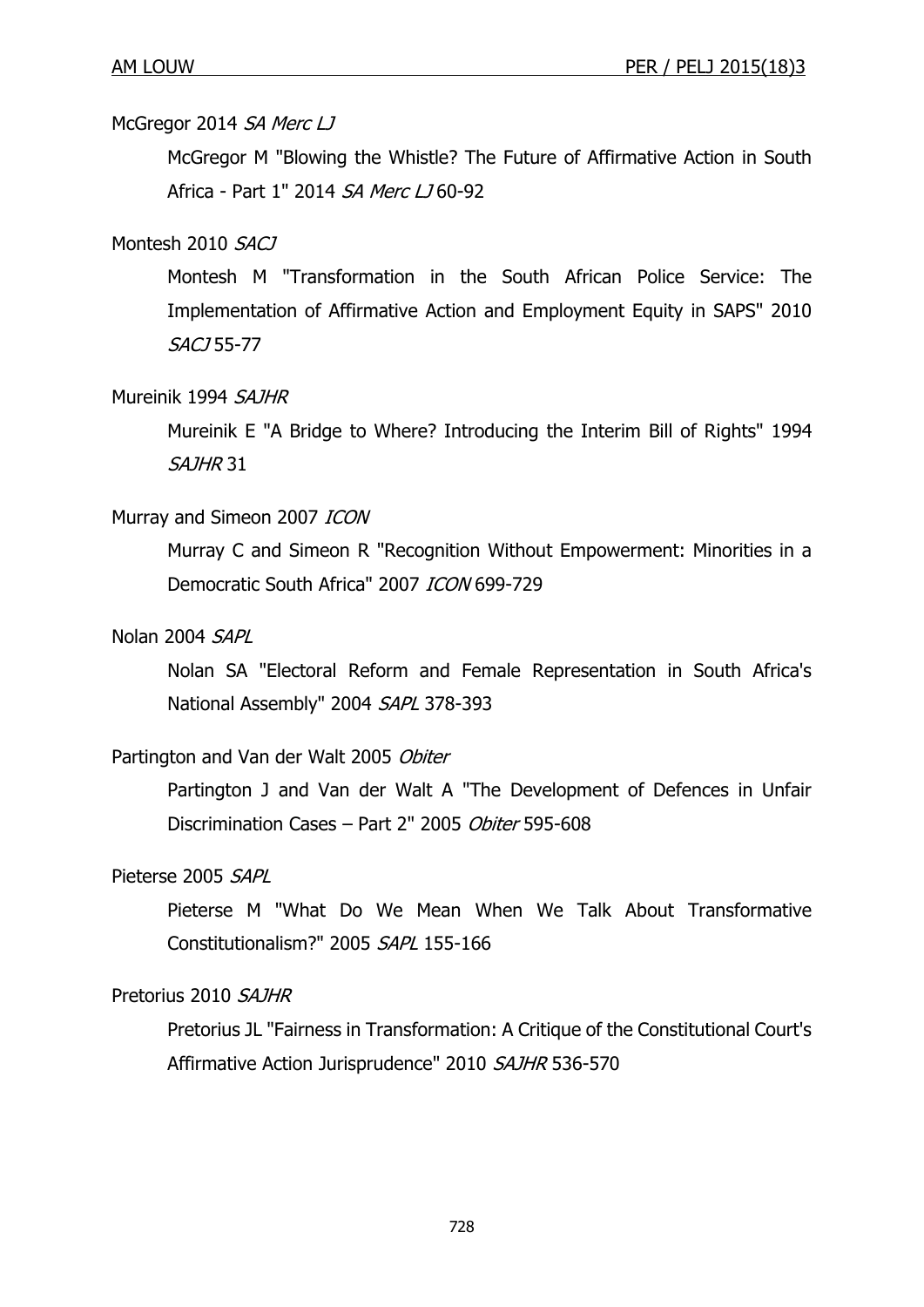## Pretorius 2013 SALJ

Pretorius JL "Accountability, Contextualisation and the Standard of Judicial Review of Affirmative Action: Solidarity obo Barnard v South African Police Services" 2013 SALJ 31-44

## Pretorius, Klinck and Ngwena Employment Equity Law

Pretorius JL, Klinck ME and Ngwena GC Employment Equity Law (LexisNexis Durban 2001) (update August 2014)

## Southall 2008 Rev Afr Polit Econ

Southall R "The ANC for Sale? Money, Morality and Business in South Africa" 2008 Rev Afr Polit Econ 281-299

## Sowell "Discrimination, Economics and Culture"

Sowell T "Discrimination, Economics and Culture" in Thernstrom A and Thernstrom S (eds) Beyond the Color Line: New Perspectives on Race and Ethnicity in America (Hoover Institution Press Stanford 2002) 167-180

## Sowell Thomas Sowell Reader

Sowell T The Thomas Sowell Reader (Basic Books New York 2011)

## Wessels 2005 Politeia

Wessels JS "Equal Employment Opportunities: A Conceptual Puzzle" 2005 Politeia 125-141

## Wessels 2008 Politeia

Wessels JS "Transforming the Public Service to Serve a Diverse Society: Can Representativeness be the Most Decisive Criterion?" 2008 Politeia 21-36

## Wesson and Du Plessis 2008 SAJHR

Wesson M and Du Plessis M "Fifteen Years On: Central Issues Relating to the Transformation of the South African Judiciary" 2008 SAJHR 187-213

## Wiechers Rapport

Wiechers M 'Die Barnard-uitspraak: Nog van Koers af Ondanks Goeie Wet' Rapport (7 September 2014)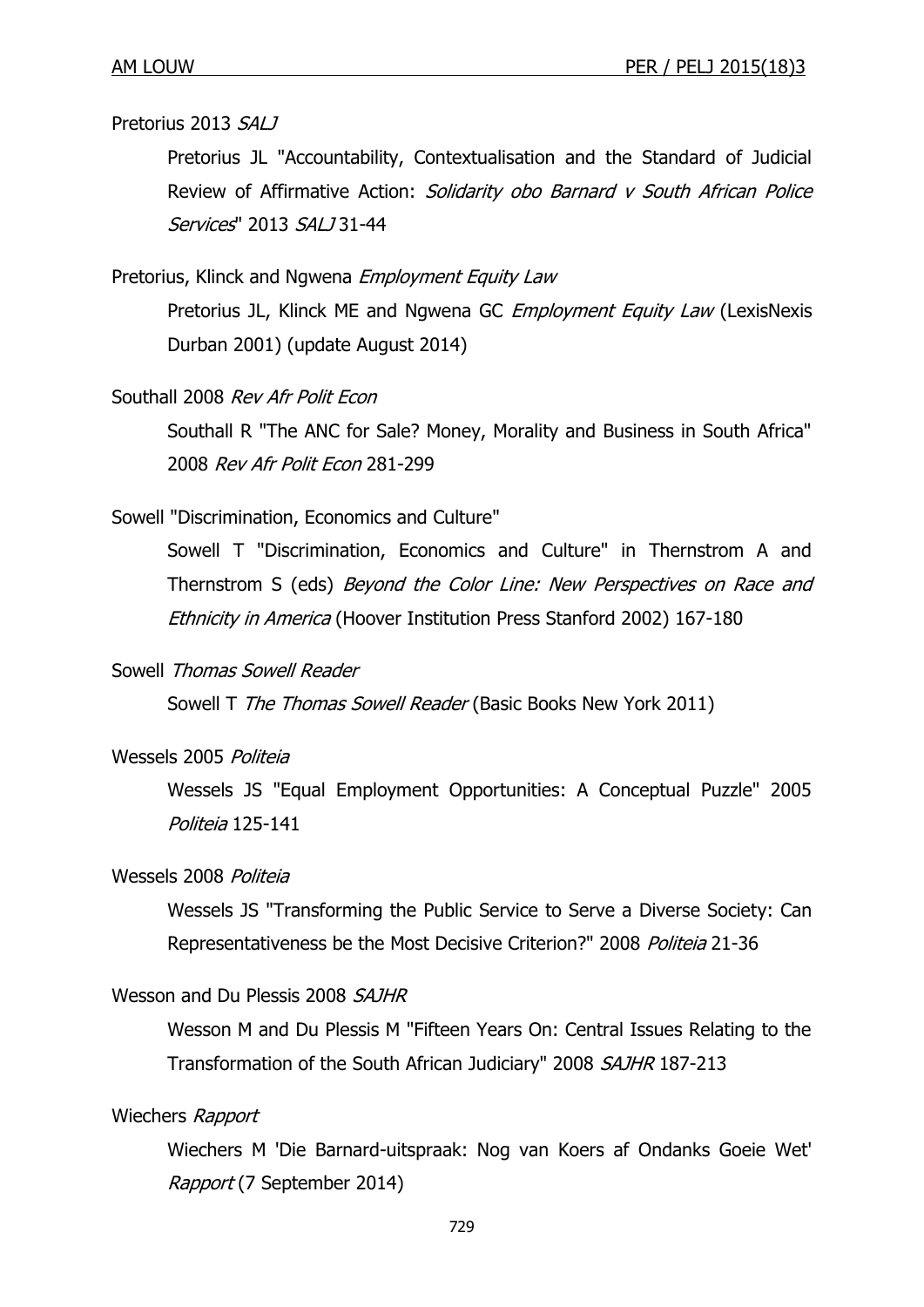## Woolman 2008 SALJ

Woolman S "Category Mistakes and the Waiver of Constitutional Rights: A Response to Deeksha Bhana on Barkhuizen" 2008 SALJ 10-24

## **Case law**

Barkhuizen v Napier 2007 5 SA 323 (CC) Coetzer v Minister of Safety and Security 2003 24 ILJ 163 (LC) Du Preez v Minister of Justice and Constitutional Development 2006 27 ILJ 1811 (SE) Everfresh Market Virginia (Pty) Ltd v Shoprite Checkers (Pty) Ltd 2012 1 SA 256 (CC) Fourie v Provincial Commissioner of the SA Police Service (North West Province) 2004 25 ILJ 1716 (LC) Gordon v Department of Health, KwaZulu-Natal 2008 6 SA 522 (SCA) Hoffmann v SAA 2000 21 ILJ 2357 (CC) Inspector S Govender v South Police Service Unreported Case No PSSS 803-05/06 Minister of Finance v Van Heerden 2004 25 ILJ 1593 (CC) Minister of Home Affairs v Fourie 2006 1 SA 524 (CC) Munsamy v Deyzel 2012 JDR 1516 (LC) Munsamy v Minister of Safety and Security 2013 34 ILJ 2900 (LC) Naidoo v Minister of Safety and Security 2013 3 SA 486 (LC) President of the Republic of South Africa v Hugo 1997 6 BCLR 708 (CC) Public Servants Association obo Karriem v SA Police Service 2007 28 ILJ 158 (LC) SAPS v Solidarity obo Barnard 2013 1 BLLR 1 (LAC) SAPS v Solidarity obo Barnard 2014 ZACC 23 (2 September 2014) Solidarity obo Barnard v SAPS 2014 2 SA 1 (SCA) Stoman v Minister of Safety and Security 2002 23 ILJ 1020 (T) Toyota South Africa Motors (Pty) Ltd v Radebe 2000 3 BLLR 243 (LAC) Van Eden and SAPS 2010 31 ILJ 1286 (BCA)

## **Legislation**

Constitution of the Republic of South Africa, 1996 Employment Equity Act 55 of 1998 Employment Equity Amendment Act 47 of 2013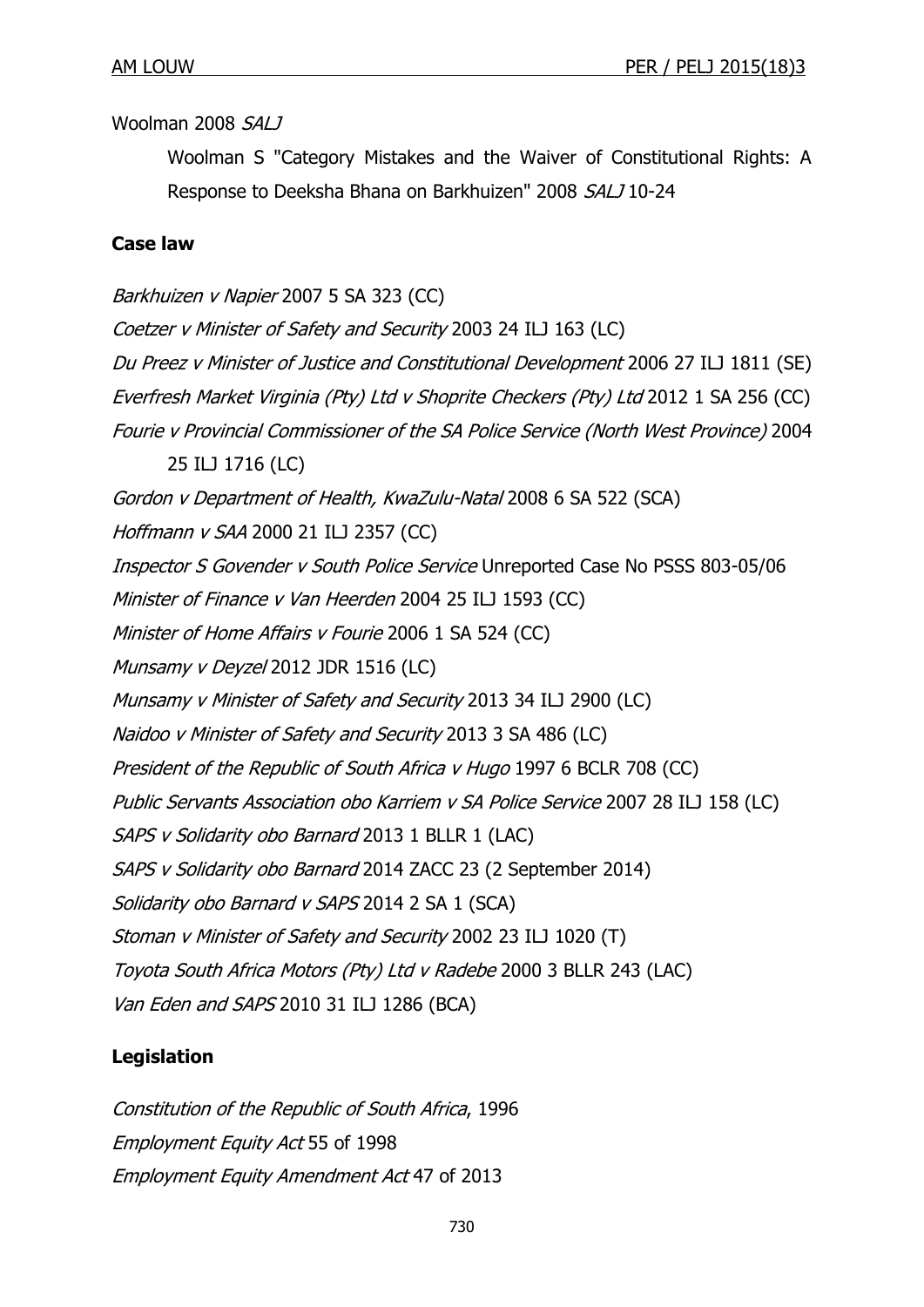Promotion of Equality and Prevention of Unfair Discrimination Act 4 of 2000

## **Government publications**

White Paper on Affirmative Action in the Public Service, 1998 (GN 564 in GG 18800 of 23 April 1998)

## **International instruments**

International Covenant on Civil and Political Rights (1966)

#### **Internet sources**

Hermann 2014 http://www.politicsweb.co.za/politicsweb/view/politicsweb/en/page 71639?oid=680718&sn=Detail&pid=71639 Hermann D 2014 The Tyranny of Representivity - A Speech Delivered to the 27th Annual Labour Law Conference, Sandton, Johannesburg, 10 August 2014 http://www.politicsweb.co.za/politicsweb/view/politicsweb/en/page71639?oid =680718&sn=Detail&pid=71639 accessed 15 November 2015

Kane-Berman 2014 http://www.politicsweb.co.za/opinion/why-south-africa-is-notworking Kane-Berman J 2014 *Why South Africa is Not Working* http://www.politicsweb.co.za/opinion/why-south-africa-is-not-working accessed 17 November 2015

Mbanjwa 2014 http://www.citypress.co.za/news/isnt-time-rethink-sas-transformation -policies/ Mbanjwa X 2014 'Isn't It Time to Rethink SA's Transformation Policies?' http://www.citypress.co.za/news/isnt-time-rethink-sas-transformationpolicies/ accessed 17 November 2015

Myburgh 2014 http://www.politicsweb.co.za/news-and-analysis/race-quotas-theterrible-power-of-demographic-repr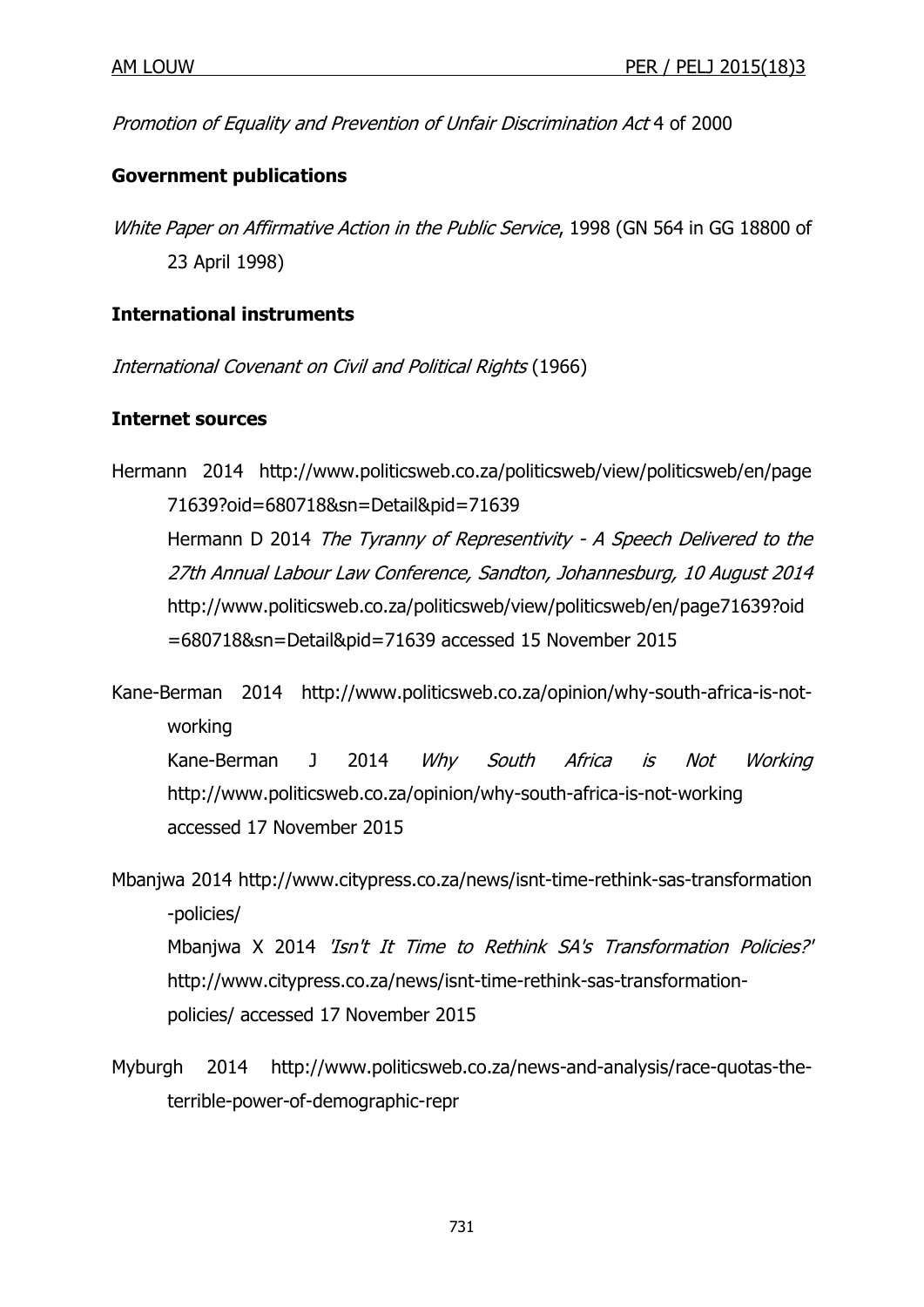Myburgh J 2014 Race Quotas: The Terrible Power of "Demographic Representivity" http://www.politicsweb.co.za/news-and-analysis/race-quotasthe-terrible-power-of-demographic-repr accessed 15 November 2015

Radebe 2011 http://www.politicsweb.co.za/news-and-analysis/legal-profession-mustbe-demographically-represent Radebe J 2011 Legal Profession must be Demographically Representative http://www.politicsweb.co.za/news-and-analysis/legal-profession-must-bedemographically-represent accessed 17 November 2015

Sapa 2013 http://www.fin24.com/Economy/Cadre-deployment-contradicts-NDP-DA-20130508 Sapa 2013 Cadre Deployment Contradicts NDP – DA http://www.fin24.com/ Economy/Cadre-deployment-contradicts-NDP-DA-20130508 accessed 17 November 2015

Sapa 2014 http://www.timeslive.co.za/politics/2014/09/25/transformation-mustcontinue-ramaphosa Sapa 2014 Transformation Must Continue – Ramaphosa http://www.timeslive. co.za/politics/2014/09/25/transformation-must-continue-ramaphosa accessed 17 November 2015

Sowell 2003 http://capitalismmagazine.com/2003/04/the-grand-fraud-affirmativeaction-for-blacks/ Sowell T 2003 The Grand Fraud: Affirmative Action for Blacks http://capitalismmagazine.com/2003/04/the-grand-fraud-affirmative-actionfor-blacks/ accessed 17 November 2015

Steward 2012 http://www.politicsweb.co.za/opinion/the-arithmetic-of-racialdomination Steward D 2012 Demographic Representivity - Or Racial Domination? http://www.politicsweb.co.za/opinion/the-arithmetic-of-racial-domination accessed 17 November 2015